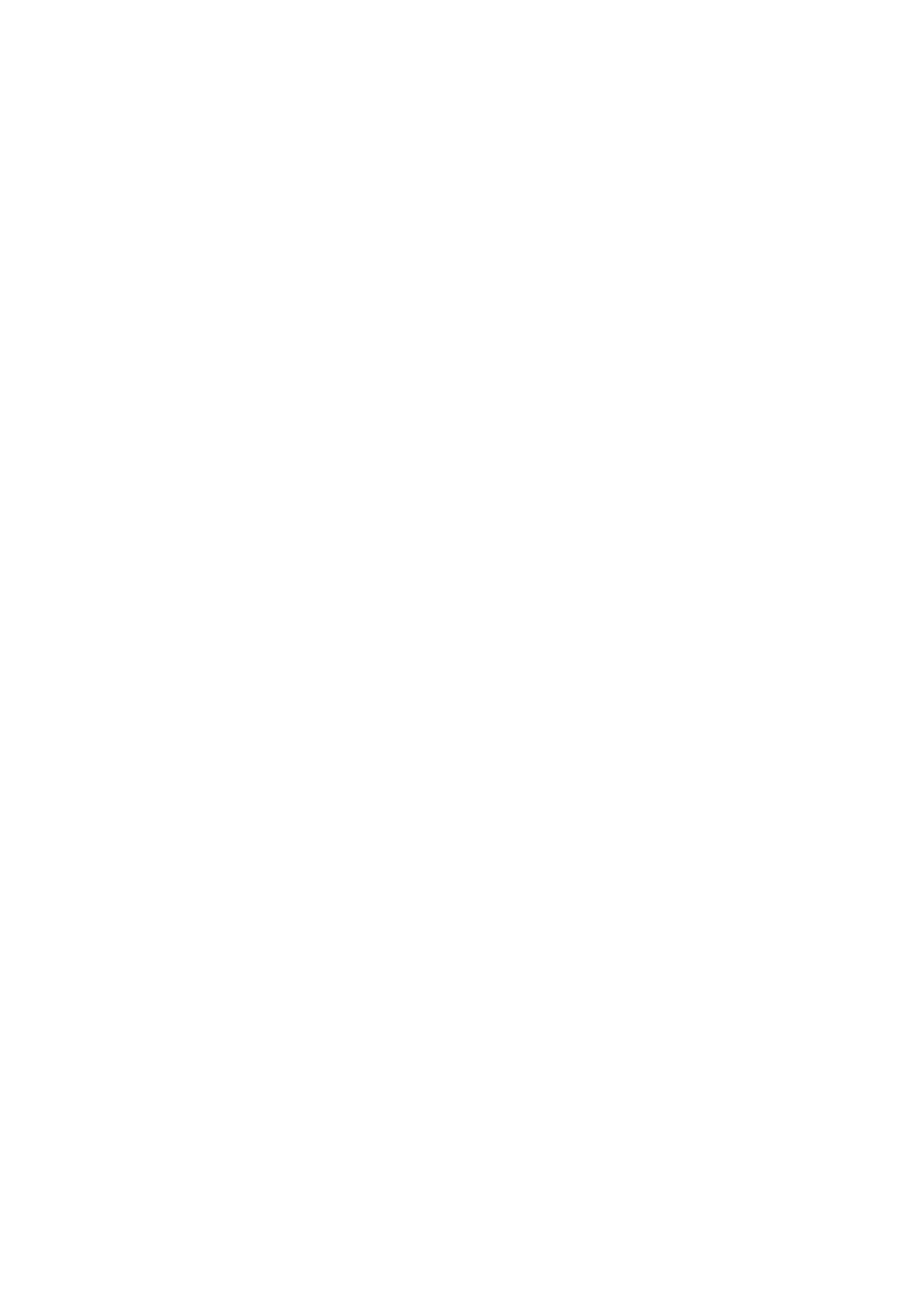| <b>CONTENTS</b>   |                                                                                                       |                                                                                                                                                                                                                                                                          | <b>PAGE</b>                                                            |  |
|-------------------|-------------------------------------------------------------------------------------------------------|--------------------------------------------------------------------------------------------------------------------------------------------------------------------------------------------------------------------------------------------------------------------------|------------------------------------------------------------------------|--|
| Section 1.        | <b>Introduction</b>                                                                                   |                                                                                                                                                                                                                                                                          | $1 - 3$                                                                |  |
| <b>Section 2</b>  | The Impact of alcohol on Darlington                                                                   | $3 - 4$                                                                                                                                                                                                                                                                  |                                                                        |  |
| Section 3.        | <b>Scope of Policy</b>                                                                                | $4 - 6$                                                                                                                                                                                                                                                                  |                                                                        |  |
| Section 4.        | <b>Licensing Objectives</b>                                                                           |                                                                                                                                                                                                                                                                          | 6                                                                      |  |
| Section 5.        |                                                                                                       | <b>Personal Licenses</b>                                                                                                                                                                                                                                                 |                                                                        |  |
| <b>Section 6</b>  | <b>Premises Licenses</b>                                                                              | 7                                                                                                                                                                                                                                                                        |                                                                        |  |
| Section 7.        | <b>Impact of Licensable Activities</b>                                                                | $7 - 9$                                                                                                                                                                                                                                                                  |                                                                        |  |
| Section 8.        | <b>Other Licensing Controls</b>                                                                       | 9                                                                                                                                                                                                                                                                        |                                                                        |  |
| Section 9.        | <b>PREVENTION OF NUISANCE</b>                                                                         | $9 - 14$                                                                                                                                                                                                                                                                 |                                                                        |  |
|                   | $9.1 - 9.5$<br>9.6<br>9.7<br>9.8<br>9.9<br>9.10<br>Littering                                          | <b>Location &amp; Impact</b><br><b>Saturation Effect</b><br><b>Staggered Closing</b><br><b>Noise Nuisance</b><br><b>Smoking Areas</b>                                                                                                                                    | $9 - 11$<br>$11 - 12$<br>12<br>$12 - 13$<br>14<br>14                   |  |
| Section 10.       | <b>PUBLIC SAFETY</b>                                                                                  |                                                                                                                                                                                                                                                                          | $14 - 15$                                                              |  |
| Section 11.       | <b>CRIME AND DISORDER</b>                                                                             |                                                                                                                                                                                                                                                                          | $15 - 19$                                                              |  |
|                   | $11.1 - 11.6$<br>11.7<br>11.8                                                                         | <b>Control Measures</b><br><b>Drugs</b><br><b>Pavement Cafes</b>                                                                                                                                                                                                         | $15 - 18$<br>19<br>19                                                  |  |
| <b>Section 12</b> |                                                                                                       | <b>PROTECTION OF CHILDREN FROM HARM</b>                                                                                                                                                                                                                                  | $20 - 21$                                                              |  |
| <b>Section 13</b> | $12.1 - 12.2$<br>12.3<br>12.4<br>12.5-12.6                                                            | <b>Control Measures</b><br><b>Sex Related Activities</b><br><b>Stage Hypnotism</b><br><b>Further Information</b><br><b>SUPPLEMENTARY INFORMATION</b>                                                                                                                     | 20<br>20<br>21<br>21<br>$22 - 27$                                      |  |
|                   | 13.1<br>13.2<br>13.3<br>13.4<br>13.5<br>13.6<br>13.7<br>13.8<br>13.9<br>13.10                         | <b>Planning</b><br><b>Consultation</b><br><b>Determining Applications</b><br><b>Conditions</b><br><b>Community Premises</b><br><b>Enforcement</b><br><b>Delegated Authority</b><br><b>Off Licenses</b><br>Late Night refreshment providers<br><b>General Information</b> | $22 - 23$<br>23<br>24<br>24<br>24<br>25<br>26<br>26<br>$26 - 27$<br>27 |  |
| <b>Section 14</b> | <b>APPENDICES</b>                                                                                     |                                                                                                                                                                                                                                                                          | $28 - 39$                                                              |  |
|                   | <b>Appendix A</b><br><b>Appendix B</b><br><b>Appendix C</b><br><b>Appendix D</b><br><b>Appendix E</b> | <b>MAKING APPLICATIONS</b><br><b>GLOSSARY OF TERMS</b><br><b>SCHEME OF DELEGATION</b><br><b>HEALTH ISSUES</b><br><b>RESPONSIBLE AUTHORITIES</b>                                                                                                                          | $28 - 30$<br>$31 - 34$<br>35<br>$36 - 38$<br>39                        |  |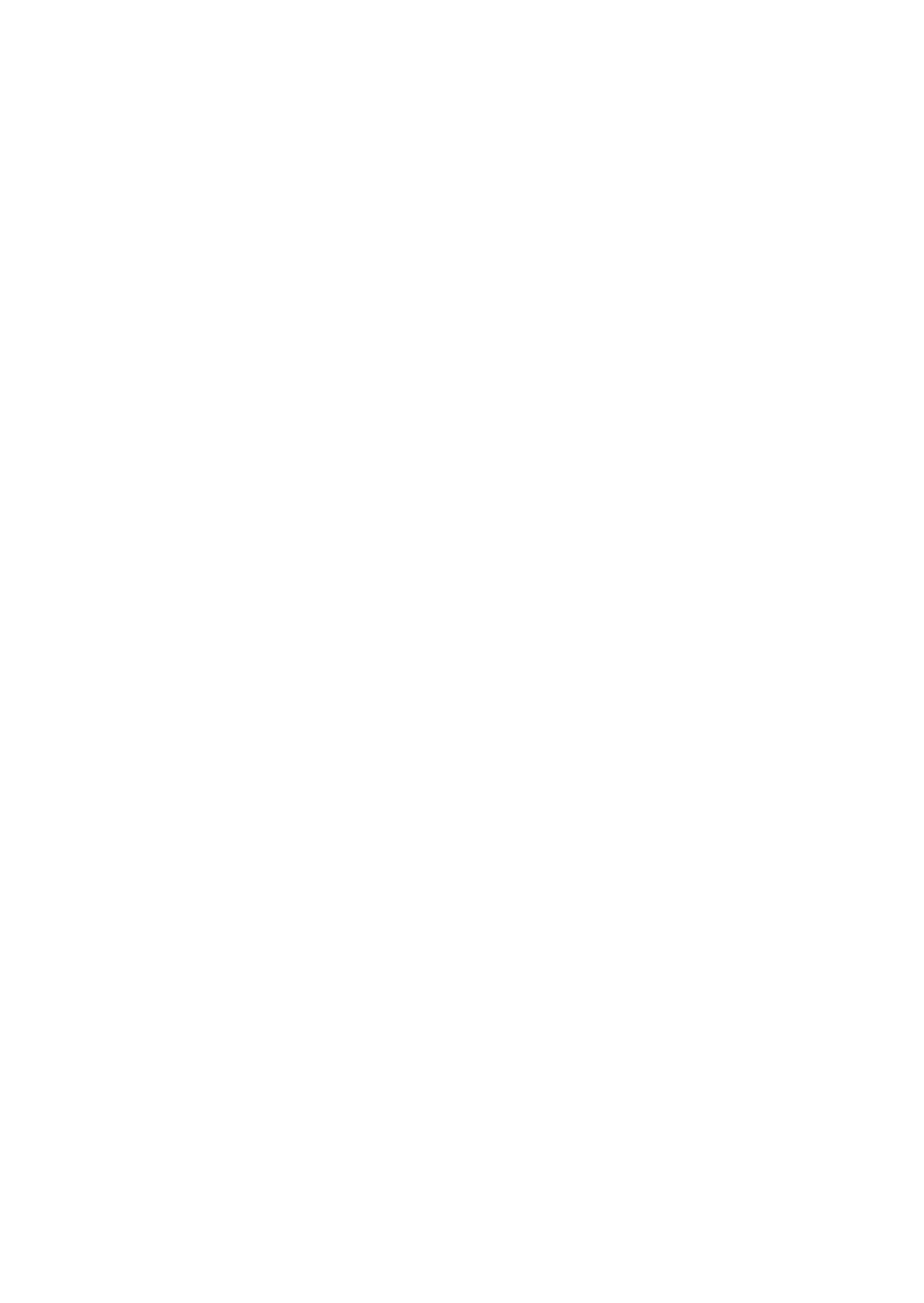#### **1.0 INTRODUCTION**

- 1.1 Darlington Borough Council is a Licensing Authority under the Licensing Act 2003 and is responsible for granting premises licences, club premises certificates, temporary events notices and personal licences in the Borough in respect of the sale and/or supply of alcohol, the provision of regulated entertainment and late night refreshment. Conditions can be attached to licences only to ensure the following:
	- **The Prevention of Crime and Disorder**
	- **Public Safety**
	- **The Prevention of Public Nuisance**
	- **The Protection of Children from Harm**

 These are known as the "Licensing Objectives" are the only matters which can be considered when determining an application. The Council's decision making ability is constrained either by the provisions of the Act and/or Regulations made under the Act. The Council is also required to have regard to guidance from the Secretary of State but may, if it considers it appropriate, deviate from the guidance where there are good reasons, which can be justified. The Policy must not ignore or be inconsistent with the provisions of the Licensing Act 2003. In determining its Policy the Council will give appropriate weight to the views of those it has consulted.

1.2 The Licensing Act 2003 also supports a number of other key aims and purposes.

These include:

- a) Providing the Police and the Council with powers to effectively manage and police the night-time economy and take action against any premises that are causing problems;
- b) Protecting local residents and visitors to Darlington from crime, anti-social behaviour and noise nuisance caused by irresponsible licensed premises;
- c) Recognising the important role which pubs and other licensed premises play in the local economy by reducing, where possible the regulatory burden on businesses and supporting responsible premises;
- d) Providing a regulatory framework for alcohol which enables the Council to make and enforce appropriate decisions about the most appropriate licensing strategies for the borough of Darlington; and
- e) Encouraging greater involvement in licensing decisions by local residents the opportunity in respect of licensing decisions which may affect them.
- 1.3 In addition this Policy also aims to:
	- promote more responsible attitudes to alcohol and responsible drinking;
	- raise awareness of the level of alcohol related health problems;
	- protect children and residents from the negative impact of alcohol;
	- reduce the rate of alcohol related crime and disorder and anti-social behaviour;
	- promote a responsible licensed trade;
- 1.4 The Licensing Act requires every Council to prepare and publish a Licensing Policy statement from January 2005, and to review and republish every five years (during this five year period the Council will keep the Policy under review and in the event of any amendment will first consult on and then publish any revision). This Policy will first take effect from 07 January 2016

 This Policy relates to licensable activities as defined in the Act, and follows guidance issued by the Secretary of State. It seeks to provide clarity and guidance on the approach adopted by the Licensing Authority, and in those matters that will normally be taken into account, when making decisions on licensing applications.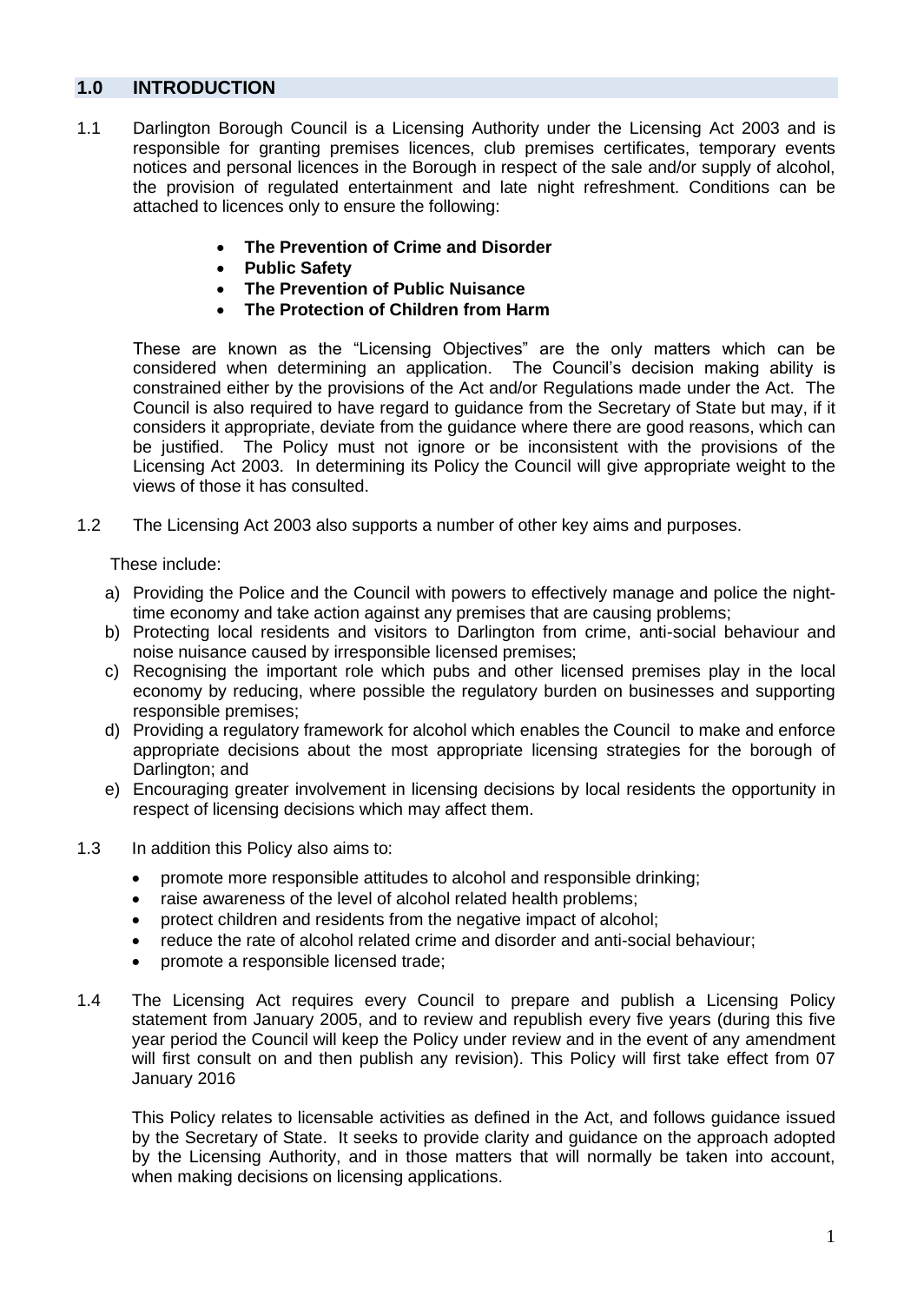- 1.5 The Council, when publishing or revising this Policy Statement, will seek to achieve proper integration with policies affecting local crime prevention, community safety, planning, transport, tourism, race equality schemes and cultural strategies and other plans introduced for the management of Town Centre and the night time economy. There will be regular liaison meetings between the Police, Licensing Section and other relevant partners to ensure the need to disperse people from the Town Centre quickly and safely and avoid concentrations which produce disorder and disturbance.
- 1.6 The Licensing Act 2003 requires the Council to consult with:
	- The Police
	- The Fire Service
	- Representatives of licence holders
	- Local businesses and their representatives
	- Local residents and their representatives
- 1.7 In developing this Policy the Council has had regard to the provisions of the European Convention on Human Rights in that everyone has the right to respect for their home and private life and that every person is entitled to the peaceful enjoyment of their possessions (including a licence). The Human Rights Act 1998 makes it unlawful for the Council to act in a way that will be incompatible with a convention right. Consequently an aim of this Policy and the decision-making processes of the Council is to ensure that a licensing decision does not cause a breach of a convention right. The Council has also taken into account the provisions of the Crime and Disorder Act 1998 with regard to the likely effect of the exercise of its functions on crime and disorder in the Darlington area and is committed to doing all it can to prevent crime and disorder.

 The Council has also taken into account the Police and Social Responsibility Act 2011 which made significant amendments to the Licensing Act 2003. These included changes to the Responsible Authorities (to include Health and also the Licensing Authority as Responsible Authorities);the provision of both a Late Night Levy and an Early Morning Restriction Order; removal of the "vicinity test" for representations and other changes in respect of fees, prosecutions and Temporary Event Notices. The 2011 Act also repealed the provision for Alcohol Disorder Zones.

- 1.8 The Council recognises its responsibilities under the Race Relations Act, 1976, as amended by the Race Relations (Amendment) Act, 2000. The impact of this Policy on race relations will be monitored through the Local Authority's Race Equality Scheme.
- 1.9 In preparing this Policy, the Government's National Alcohol Harm Reduction Strategy has been considered in relation to crime and anti-social behaviour and the effect of binge drinking on the health of the population.
- 1.10 The Council has also taken into account the provisions of the Deregulation Act 2015 which aims to lift the regulatory burden on businesses.
- 1.11 The Council is required to disclose information regarding licence applications in accordance with the Freedom of Information Act. Further information relating to this Act and the rights of individuals can be found at on the Council's website.
- 1.12 With the exception of the approval and review of its Licensing Policy, decisions on licensing matters will be taken in accordance with an approved scheme of delegation aimed at ensuring timely, efficient and effective decision-making.

 A table setting out how the Licensing Authority intends to deal with the various licensing applications is attached at Appendix C.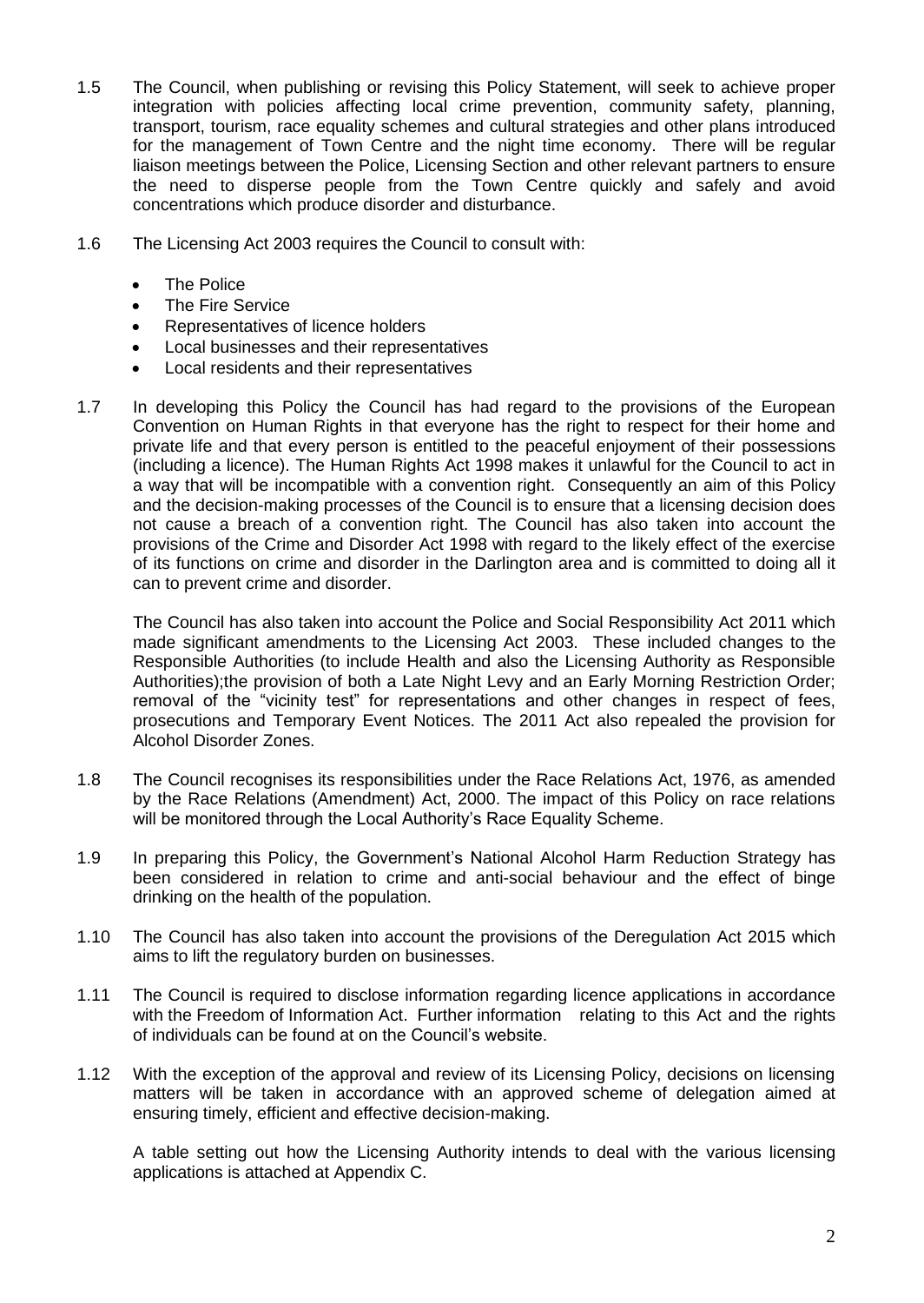The Licensing Committee will receive regular reports regarding licences determined by officers under delegated powers, to maintain an overview of the general situation.

 1.13 Separate guidance on the procedures to be followed by applicants and objectors will be available from the Council's Licensing Section

#### **Profile of Darlington**

- 1.14 Darlington is a medium sized town with a total population of just over 105,000. The River Tees and North Yorkshire lie to the south, the Teesside conurbation to the east, County Durham to the north and rural Teesside to the west. There are excellent communication links with a principal station on the East Coast rail mainline, the A1 (M) Motorway and Durham Tees Valley International Airport.
- 1.15 52,000 or 73.5% of the working age population are in employment. Most of Darlington's population live in the urban area with Eastbourne and Harrowgate Hill having the highest resident population.
- 1.16 There are around 2,685 businesses, most of which are now in the public, health and education sector or financial and business services. The town centre is of sub-regional importance for shopping and services and the town is also an important employment centre.
- 1.17 Generally Darlington is an economy of small, owner-managed businesses that co-exist with branch factories, offices and shops.
- 1.18 The late night economy of the Borough is principally centred around the town centre where a number of entertainment premises, pubs and takeaway establishments are situated. These activities support the cultural diversity of the Borough and contribute to its economy.

#### **2.0 THE IMPACT OF ALCOHOL ON DARLINGTON**

 2.1 Over the last 5-10 years there has been a distinct change in drinking behaviour nationally as more people purchase alcohol from supermarkets and shops and consume alcohol in the home. Over 42% of people in Darlington consume alcohol either at home or with their friends, rather than drinking in bars, clubs and pubs.

 In addition increasingly more alcohol is purchased from off licences such as supermarkets and shops and 37% of Darlington drinkers admit to drinking either home or with their friends before a night out (this is known as 'pre-loading').(source: Balance Alcohol Perceptions Survey – Summary report for Darlington) This change in drinking patterns may partly be because of the low cost of alcohol available from some of the retail outlets.

 2.2. Whilst crime in general continues to decrease, we are continuing to see a rise in the proportion of total crime that is related to alcohol and alcohol is a causal factor in crime and disorder in Darlington. We know for example that alcohol related crime in the Darlington area has increased year on year and that Darlington accounts for 19% of all alcohol related crimes in the Durham Constabulary area.

 The Durham Police (source – Durham Constabulary) crime figures for Darlington show that alcohol related crimes have increased year on year from 2012 as follows:

| 01/05/2012 to 31/05/2013 | 642 alcohol related crimes recorded.                 |
|--------------------------|------------------------------------------------------|
| 01/05/2013 to 31/05/2014 | 769 alcohol related crimes recorded (19.8% increase) |
| 01/05/2014 to 31/05/2015 | 918 alcohol related crimes recorded (19.4% increase) |

 While some reasons for the increase include better statistical recording and concentrated detection it is clear that this is a problem that is not going away.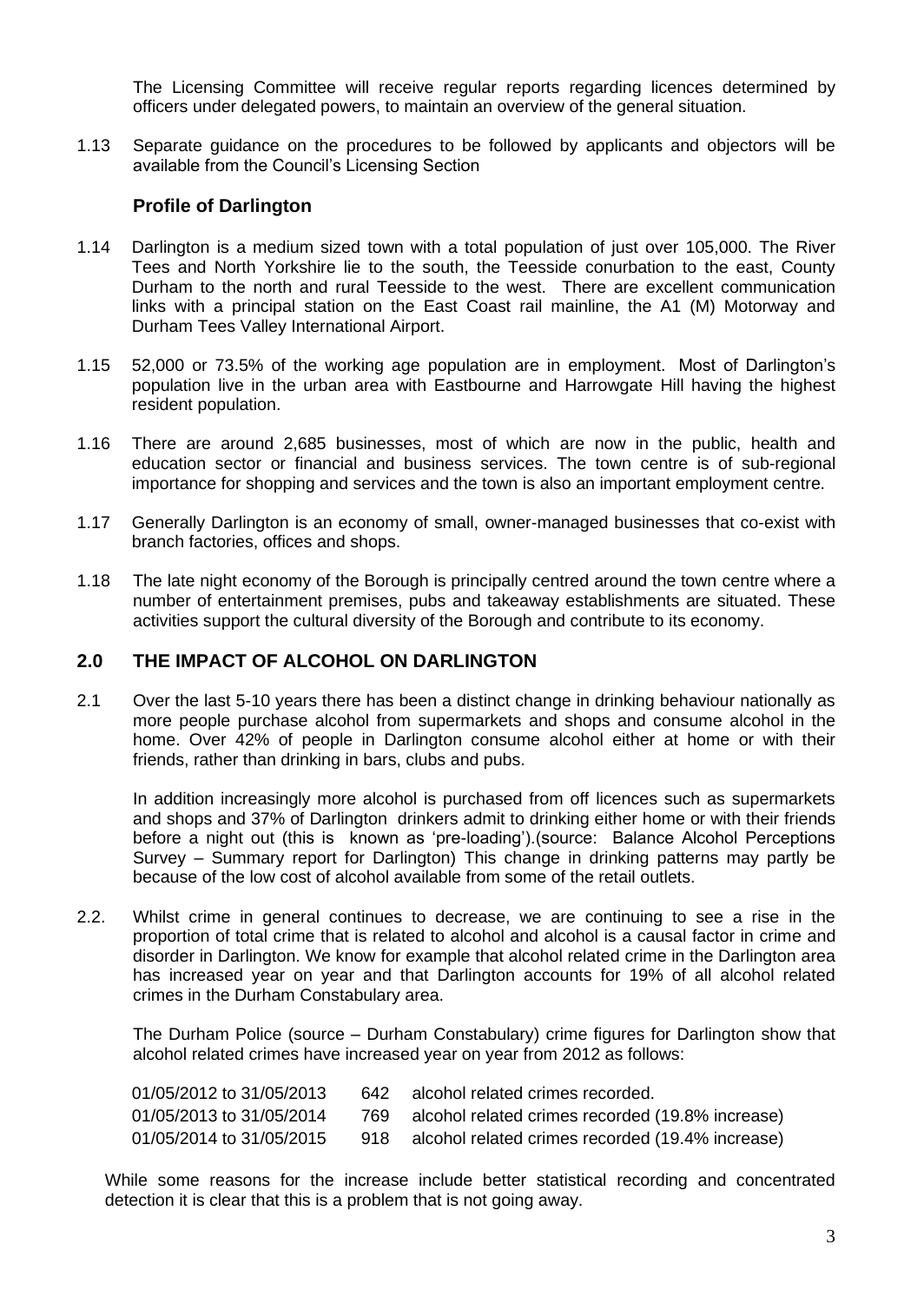- 2.3 As the consumption of alcohol in the home increases then the impact of alcohol is more hidden. We know for example, that in Darlington, 10.5% of domestic violence assaults are related to alcohol.
- 2.4 Darlington residents also experience significant health problems as a result of alcohol. For example, The Public Health England Local Alcohol Profiles for England 2015 shows Darlington to be ranked 65 out of 326 Local Authority Areas for male alcohol specific mortality (putting us in the top 20%); ranked 113 out of 326 Local authority Areas for male mortality from chronic liver disease (putting us in the top 35%); and ranked 61 out of 326 Local authority Areas for male alcohol specific hospital admissions (putting us in the top  $20\%$ ).

20%).<br>By comparison, Redcar & Cleveland Local Authority is ranked 179 out of 326 Local Authority Areas, for male alcohol specific mortality. For once the higher ranking is not a positive – it shows that we have many more alcohol related deaths than other areas such as Redcar & Cleveland

- 2.5 Of further concern is the issue of hospital specific alcohol related admissions for under-18s which although decreasing still shows Darlington to have 84.8 admissions per 100,000 population, compared with the whole of the North East which has 65.8 admissions per 100,000 population and the whole of England which has 40.1 admissions per 100,000 population. This means that Darlington is more than double the country's average. For further reference, additional Health information has been provided at **APPENDIX D** to this **Policy**
- 2.6 Under the current Licensing law, health is not a separate licensing objective and is only relevant where it relates to one of the existing licensing objectives. The Council is therefore not allowed to have regard to health issues when carrying out its licensing functions. However the Council wishes to make clear that the Director of Public Health may play an important role in contributing informed comment to any decision to introduce a cumulative impact area.

 In addition there is an important role for the Director of Public Health in respect of making representations in reviews of premises licences particularly where there is evidence of underage drinking.

## 3.0 **SCOPE OF THE POLICY**

- 3.1 The Licensing Activities specified in the Licensing Act 2003, which are covered by this Policy, include:
	- The retail sale of alcohol (including current "On" and "Off" Licences).
	- Supply of hot food or drink from a premise from 23.00 to 05.00 hours.
	- Supply of alcohol or provision of regulated entertainment to club members.
	- • Provision of entertainment listed below (known as regulated entertainment) to the public, to club members or with a view to profit.
	- Film exhibitions.
	- Performances of a play.
	- Indoor sporting events.
	- A boxing or wrestling entertainment.
	- Live music performances.
	- Playing of recorded music.
	- Dance performances.
	- Provision of facilities for making music.
	- Provision of dancing facilities.
	- Circuses (for which a Temporary Event Notice would be required).
	- (nb incidental music is not deemed to be a licensable activity)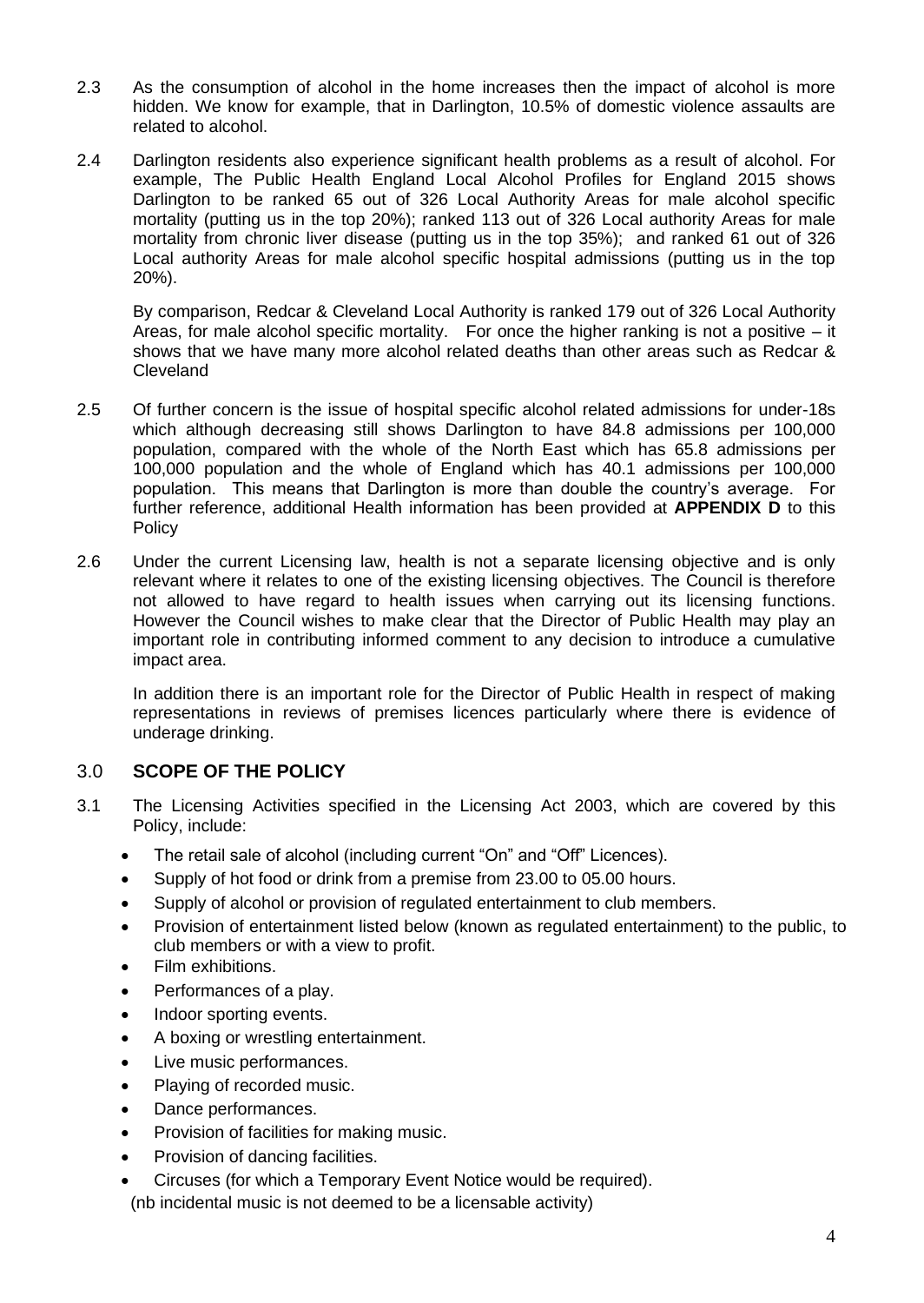#### 3.2 The Act also covers:

- The licensing of individuals for the retail sale of alcohol ("Personal Licences").
- **The licensing of premises for the retail sale of alcohol, the provision of regulated** entertainment or late night refreshment ("Premises Licences").
- The supply of alcohol or the provision of regulated entertainment to certain clubs ("Club Premises Certificates").
- **The permitting of certain licensable activities on a temporary basis "Temporary Event** Notices or TENs)
- 3.3 The Legislative Reform (Entertainment Licensing) Order 2014 has changed the licensing requirements in respect of regulated entertainment so that a licence is no longer required for the following types of entertainment in specific places and before specific sized audiences, provided that the entertainment detailed takes place between the hours of 08.00 and 23.00 hours.

| <b>Activity</b>       | <b>Audience</b><br>Limit                                     | <b>Exemption applies to: -</b>                                                                                                                      |
|-----------------------|--------------------------------------------------------------|-----------------------------------------------------------------------------------------------------------------------------------------------------|
| Plays                 | 500                                                          | All premises                                                                                                                                        |
| Films                 | 500                                                          | Community premises only                                                                                                                             |
| <b>Indoor Sports</b>  | 1000                                                         | All premises                                                                                                                                        |
| Boxing and Wrestling  | 1000                                                         | Greco-Roman OR freestyle wrestling                                                                                                                  |
| Live Music            | 500<br>for amplified<br>music<br>No limit for<br>unamplified | Alcohol licensed premises OR<br>Workplaces OR Places of Worship OR<br>Local Authority premises ** OR Schools OR<br><b>Hospitals</b><br>All premises |
| <b>Recorded Music</b> | 500                                                          | Alcohol licensed premises OR Workplaces OR Places<br>of Worship OR Local authority premises OR Schools<br>OR hospitals                              |
| Performance of Dance  | 500                                                          | <b>All Premises</b>                                                                                                                                 |

- \*\* This exemption may not always apply & the advice of the Licensing Authority should be sought for any event on Council premises.
- when it happens or the size of audience): 3.4 The following activities are examples of entertainment which is not licensable (regardless of
	- activities which involve participation as acts of worship in a religious context;
	- activities in places of public religious worship;
	- education teaching students to perform music or to dance;
	- the demonstration of a product for example, a guitar in a music shop;
	- • the rehearsal of a play or performance of music for a private audience where no charge is made with a view to making a profit;
	- integral part of a performance of Morris dancing, or similar activity.) • Morris dancing or similar (including any live music or playing of recorded music as an
	- • Incidental music the performance of live music or the playing of recorded music if it is incidental to some other activity;
	- Incidental film an exhibition of moving pictures if it is incidental to some other activity;
	- A spontaneous performance of music, singing or dancing;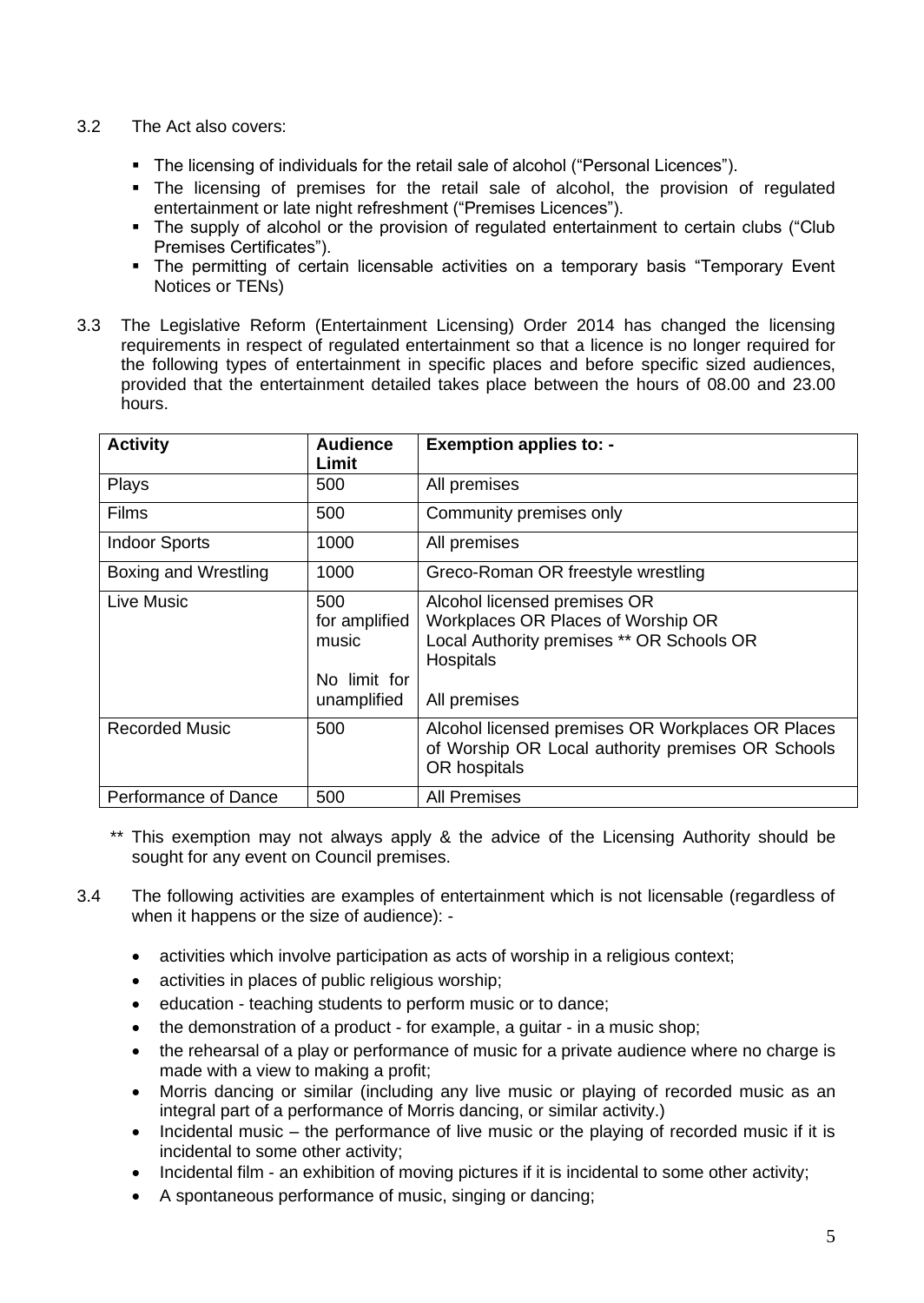- Garden fetes or similar if not being promoted or held for purposes of private gain;
- Films for advertisement, information, education or in museums or art galleries;
- Television or radio broadcasts as long as the programme is live and simultaneous;
- Vehicles in motion at a time when the vehicle is not permanently or temporarily parked;
- Games played in pubs, youth clubs etc. (e.g. pool, darts and table tennis);
- Stand-up comedy;
- Provision of entertainment facilities (e.g. dance floors)

 Travelling circuses will be exempt in respect of all descriptions of entertainment, except an exhibition of a film or a boxing or wrestling entertainment, where the entertainment or sport takes place between 8am to 11pm on the same day, with no audience limit.

- 3.5 The Policy relates to new applications, renewals where applicable, transfers and variations of licences and certificates, including where applicable, temporary premises licences. It will also include review of licences and certificates. Such a review could lead to the revocation of a licence or certificate (in general a reference in this Policy to a licence will include a club premises certificate). All references to "Licensing Authority" refer to Darlington Borough Council's Licensing Authority.
- 3.6 The Council will encourage and promote a broad spectrum of entertainment and, in particular, live music, dancing and theatre. The Council recognises that performances of traditional music and dance are of immense value in developing cultural diversity and the promotion of vibrant communities. The Council will therefore seek to licence public spaces to make provision for a diverse range of entertainment.

#### **4.0 LICENSING OBJECTIVES**

- 4.1 In carrying out its licensing functions the Council is required to promote the licensing objectives set out in the Act. These are:
	- The Prevention of Crime and Disorder
	- Public Safety
	- The Prevention of Public Nuisance
	- The Protection of Children from Harm

The Council attaches equal importance to each of these four objectives.

 4.2 To achieve these objectives the Licensing Authority will use its full range of powers and engage all relevant stakeholders including the Council's Planning, Community Safety and Environmental Health Services, Director of Public Health, Child Protection, Trading Standards, Transport Providers, Police, the Fire Authority, local businesses, community representatives and local people.

#### 5.0 **PERSONAL LICENCES**

- 5.1 The Licensing Authority recognises it has very little discretion in the granting of Personal Licences. Provided an applicant is over eighteen years of age, has a relevant qualification and does not have relevant criminal convictions the application will be granted. If an applicant has a relevant conviction, that is not spent, only the Police can oppose the application on the grounds that the Crime Prevention objective would be undermined. If the Police make an objection then a hearing must be held (without an objection then the application must be granted).
- 5.2 **Policy: In the event of an objection the Licensing Authority will only grant a licence if it is satisfied that to do so will be in the interests of the crime prevention objective. When making such a decision, the seriousness and relevance of any conviction(s), the**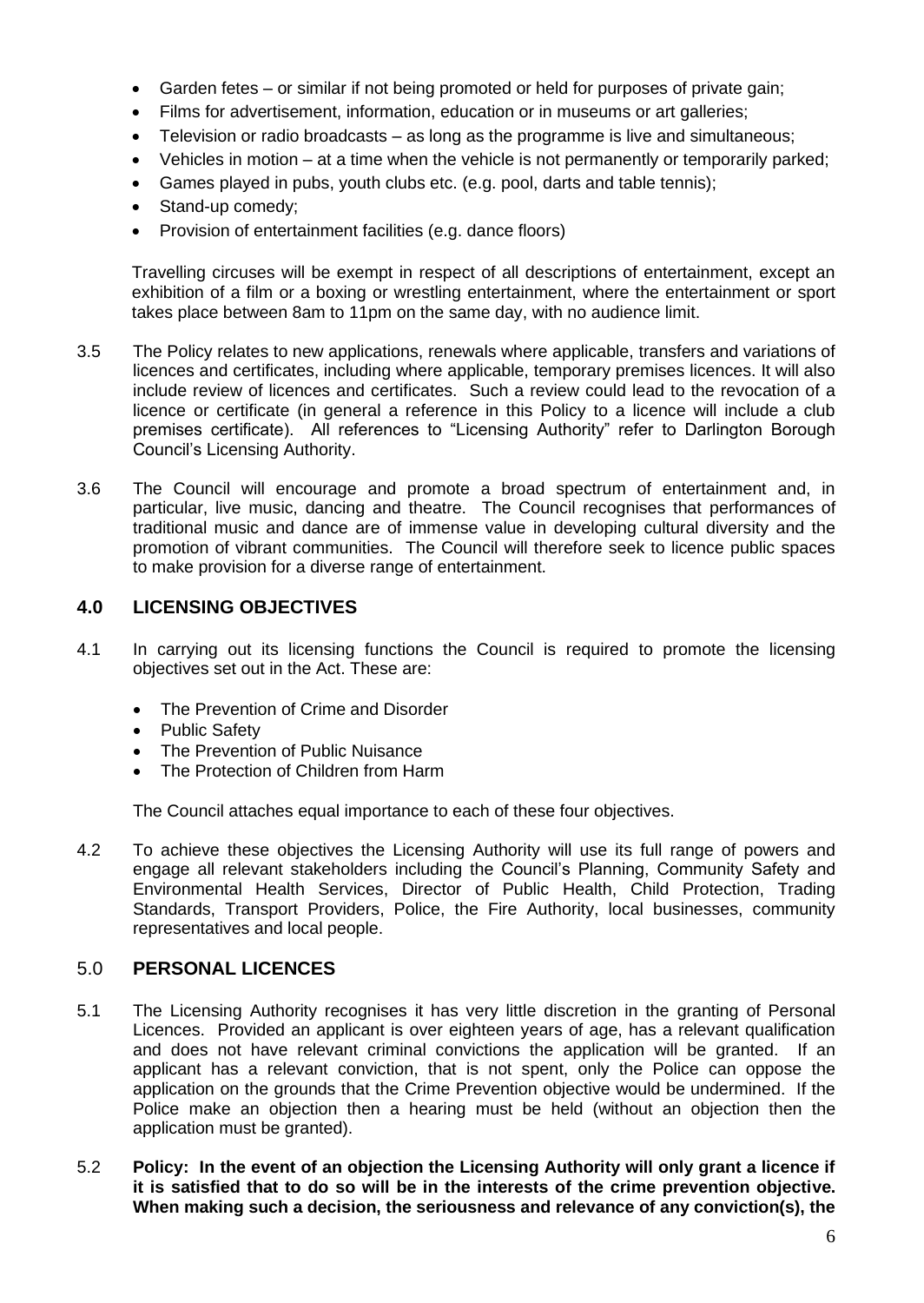#### **period that has elapsed since the offence(s) were committed and any mitigating circumstances will be considered**.

 **Reason:** The prevention of crime and disorder is both an objective of the Licensing Act 2003 and a responsibility of the Licensing Authority under the Crime and Disorder Act 1998. A person holding a Personal Licence should be a person who is not only properly qualified but a person who will assist in the prevention of crime. Granting a licence to a known criminal could undermine rather than promote the crime prevention objective.

- 5.3 If a personal licence holder is prosecuted by the Council for, and subsequently convicted of a relevant offence, particularly in relation to underage sales, the Magistrates Court will be invited, by the Council, to consider removing or suspending the personal licence.
- 5.4 The Legislative Reform (Entertainment Licensing) Order 2015 has changed the licensing requirements in respect of Personal Licences and has extended the 10 year original licence to an indefinite licence. Once a licence is granted therefore there is no need to make any application to renew it. Licensees however are still required to notify the Council of any change of address, any convictions etc.

#### 6.0 **PREMISES LICENCES AND CLUB PREMISES CERTIFICATES**

 NB This Policy concentrates on premises that provide multiple licensable activities. Further information is provided at Section 12.7 - 12.8 in respect of premises to which many parts of this Policy do not fully apply.

 In many cases it may be helpful to all concerned for applicants and/or their advisers to discuss with Licensing Authority Officers the draft-operating schedule before it is formally submitted. This will help to ensure it properly addresses all issues of concern to the Licensing Authority (see glossary of terms in respect of "grandfather rights" for current licensees).

 6.1 **Policy: Applicants for Premises Licences will be expected to address the licensing objectives. It may assist to consider Local Crime Prevention Strategies, Planning and Transportation Policies and Tourism and Cultural Strategies when determining their operating schedule.** 

 **The Licensing Authority will expect the operating schedule to have regard to the nature of the area in which the premises are located, the type of premises, the licensable activities to be provided, the hours of operation, impact on the locality and the needs of the local community.** 

 **In this respect the Licensing Authority will expect the applicant to demonstrate how the premises will be a "good neighbour" both to residents and other venues and** businesses.  **satisfactorily addressed each of the licensing objectives as part of any application to vary the operation of the premises. businesses. The applicant will be required to demonstrate that he/she has** 

**Reason:** To comply with the legislative requirements of the Licensing Act 2003.

#### 7.0 **THE IMPACT OF LICENSABLE ACTIVITIES**

 7.1 **Policy: When considering whether a licensable activity should be approved the Licensing Authority will, if relevant representations are received, assess the likelihood of it contributing to unacceptable, adverse impact in terms of crime and disorder and public nuisance, in particular to local residents and businesses.**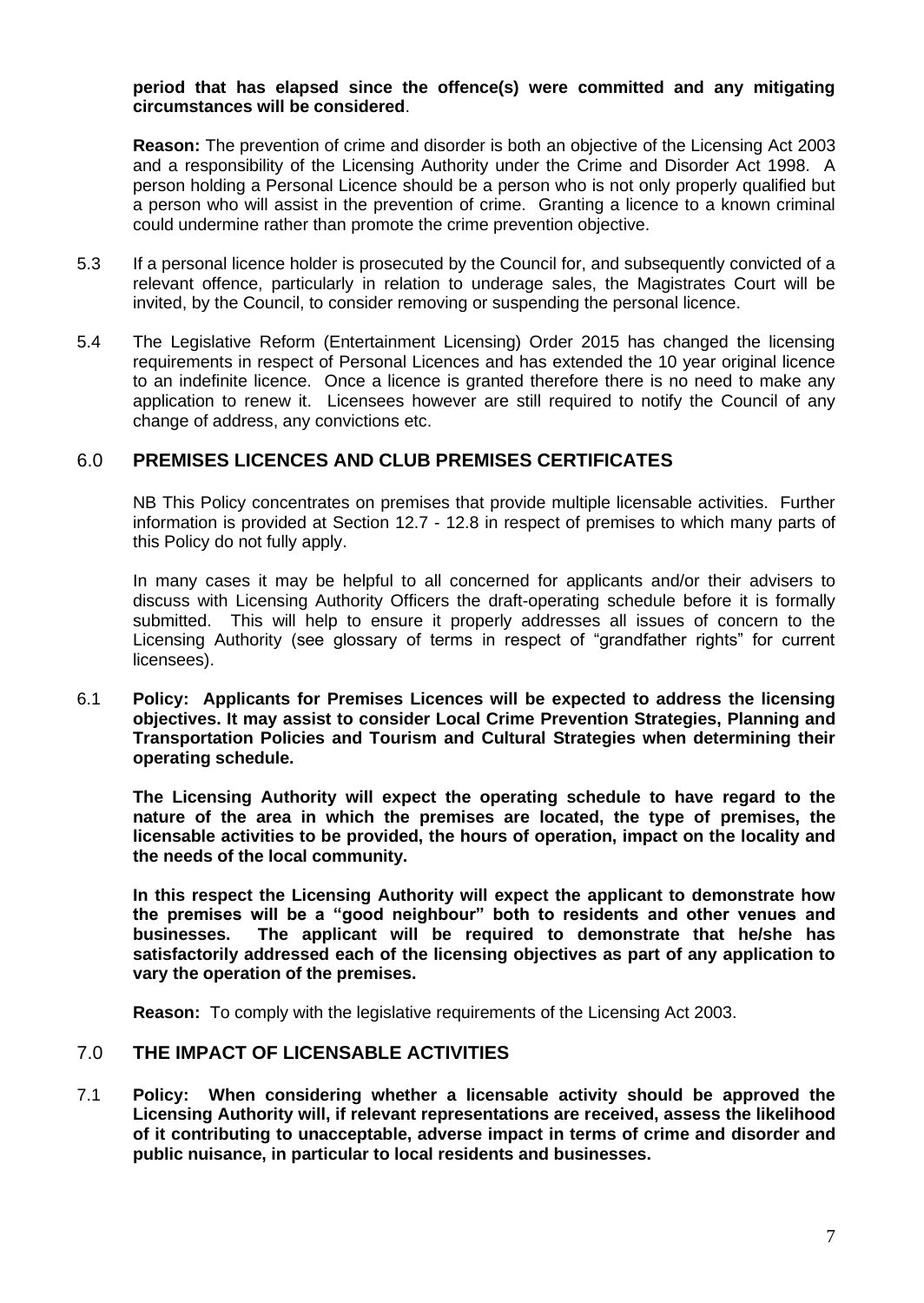**Applicants should therefore consider the following when making an application:** 

- **a) The proposed hours and days of operation and how often an activity occurs.**
- **b) The location of the premises, particularly in relation to residential properties and such places as hospitals, hospices and places of worship.**
- **c) The number and type of current and future customers.**
- **d) The means of access and egress to the premises which should have public access on principal pedestrian routes.**
- **e) The availability of public transport for patrons arriving at and leaving the premises compared to the anticipated level of private transport usage.**
- **f) The likely effect of car parking demand on both principal roads and residential streets and the impact this may have on local residents and emergency access.**
- **g) The need for provision of portable toilet facilities outside of the premises.**
- **h) The cumulative impact of licensed premises within the area and the scope for mitigating such impact.**
- **i) Waste disposal arrangements including bin storage and the collection and containment of litter from the vicinity of the premises.**
- **j) Public nuisance caused by unauthorised advertising and fly-posting**

 and, in considering any application from premises which are currently licensed, the Licensing Authority will, if relevant representations are received, take into account any evidence of**:** 

- **k) Past demonstrable adverse impact from the activity, particularly on local residents and businesses; or**
- **l) If adverse impact has been caused, that appropriate measures have been agreed and put into place to address any future adverse impact. If measures are to be put into effect or alternatively if there has been insufficient time to assess their usefulness a licence may be granted for a limited period only.**
- 7.2 **Reason**: To achieve the licensing objective of preventing public nuisance. To promote this objective the Licensing Authority, in considering the likelihood of adverse impact, will take into account, among other matters:
	- • The precise nature of the activity, particularly in terms of entertainment, as this may impact in terms of the age of patrons and their behaviour.
	- • Noise levels and type of noise, which may be acceptable during daytime hours but may have greater impact at times when ambient noise levels are much lower.
	- • The impact of patrons arriving, queuing and exiting which should take place on main pedestrian routes rather than through residential areas.
	- • The impact of other sources of nuisance from smells, smoke, refuse storage, vermin and other similar causes of nuisance.

 NB Where steps can be taken to mitigate adverse impact and such steps are reliable, practical and robust then an activity may be licensed.

## 7.3 **Additional Information:**

 The Licensing Authority will focus on matters within the control of the individual licensee and the steps they can take to achieve the licensing objectives.

 In making its decisions the Licensing Authority accepts the difficulties that licence holders face in preventing anti-social behaviour once patrons are beyond the direct control of the licensee. However, the licensing objective of preventing public nuisance will not be achieved if patrons from licensed premises regularly behave in an anti-social way which impacts on local residents and/or businesses.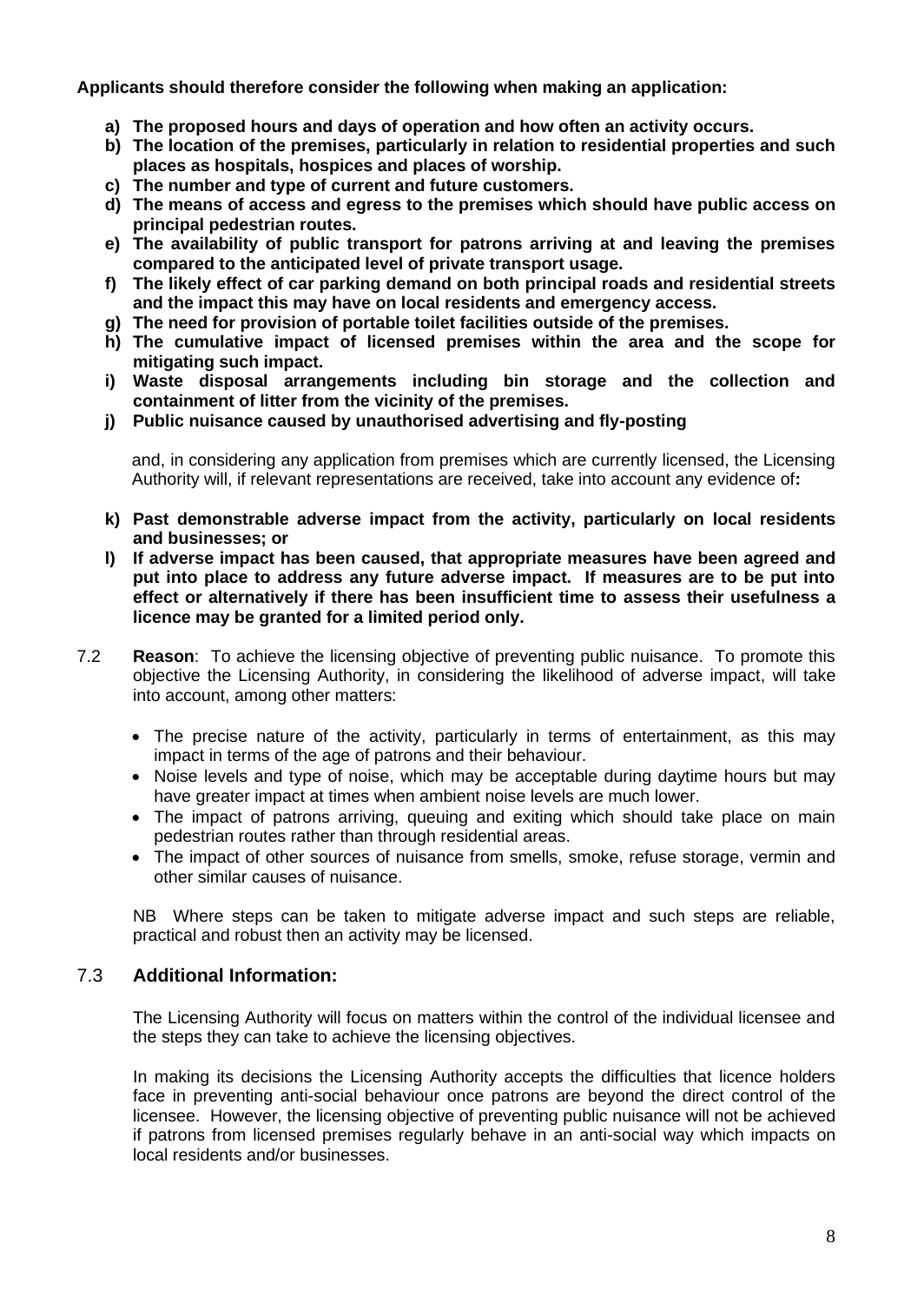The Licensing Authority recognises a the Council's responsibility under the Crime and Disorder Act 1998 to do all it can to prevent crime and disorder. The aim of this Policy therefore is to achieve a balanced approach to these difficult issues.

## **8.0 OTHER LICENSING CONTROLS**

- 8.1 The Government has asked that Policy Statements should include other mechanisms that are available for addressing the issue of patrons behaving badly away from licensed premises such as:
	- a) Planning controls.
	- b) Positive measures to create a safe and clean Town Centre environment in partnership with local businesses, transport operators and the Council.
	- c) Powers of Local Authorities to designate parts of their area as places in which alcohol may not be consumed in public.
	- d) Police enforcement of normal law concerning disorder and anti-social behaviour, including the issue of fixed penalty notices.
	- e) The prosecution of any Personal Licence Holder or member of staff who is selling alcohol to children and/or people who are drunk.
	- f) The confiscation of alcohol from adults and children in designated areas.
	- g) Police powers to close down instantly for up to 24 hours any licensed premises or temporary events on the grounds of disorder, the likelihood of disorder or excessive noise emanating from the premises.
	- h) The power of the Police, other Responsible Authority or a local resident or business to seek a review (and possible revocation) of the licence or certificate in question.
- 8.2 For a variety of reasons many of these mechanisms may be of limited effectiveness and value in dealing with anti-social behaviour away from licensed premises. The Licensing Authority will therefore consider the grant of a licence very carefully in the event of receiving relevant representations, particularly when the hours sought extend far into the hours of the following morning. It should be noted however that the Licensing Act 2003 is NOT the primary mechanism for the general control of nuisance and anti-social behaviour once individuals are away from licensed premises and therefore beyond the direct control of the licensee or premise concerned.

#### 9.0 **PREVENTION OF NUISANCE**

 Many parts of this section are directly relevant to the Licensing Objective on the prevention of Crime and Disorder and should be cross-referenced accordingly.

#### 9.1 **Location of Premises, Licensing Hours and the Prevention of Nuisance**

 **Policy: The Licensing Authority must strike a fair balance between the benefits to a community of a licensed venue and the risk of disturbance, nuisance and loss of amenity to local residents. Consequently, in certain sensitive areas or appropriate cases, the Licensing Authority may, on the receipt of relevant representations, limit the number of licensed premises and/or restrict the hours of operation. Each application will be considered on its merits, having regard to all available evidence including information within the application itself.** 

 **Reason:** This Policy is aimed at the fulfilment of the licensing objective of preventing public nuisance.

#### 9.2 **Additional information:**

 The Government's view is that longer licensing hours should be encouraged in the interests of avoiding a concentration of disturbance while ensuring that nuisance is minimised to local residents. The Government believe that shops and public houses should generally be permitted to sell alcohol during the hours they intend to open. The Government wishes that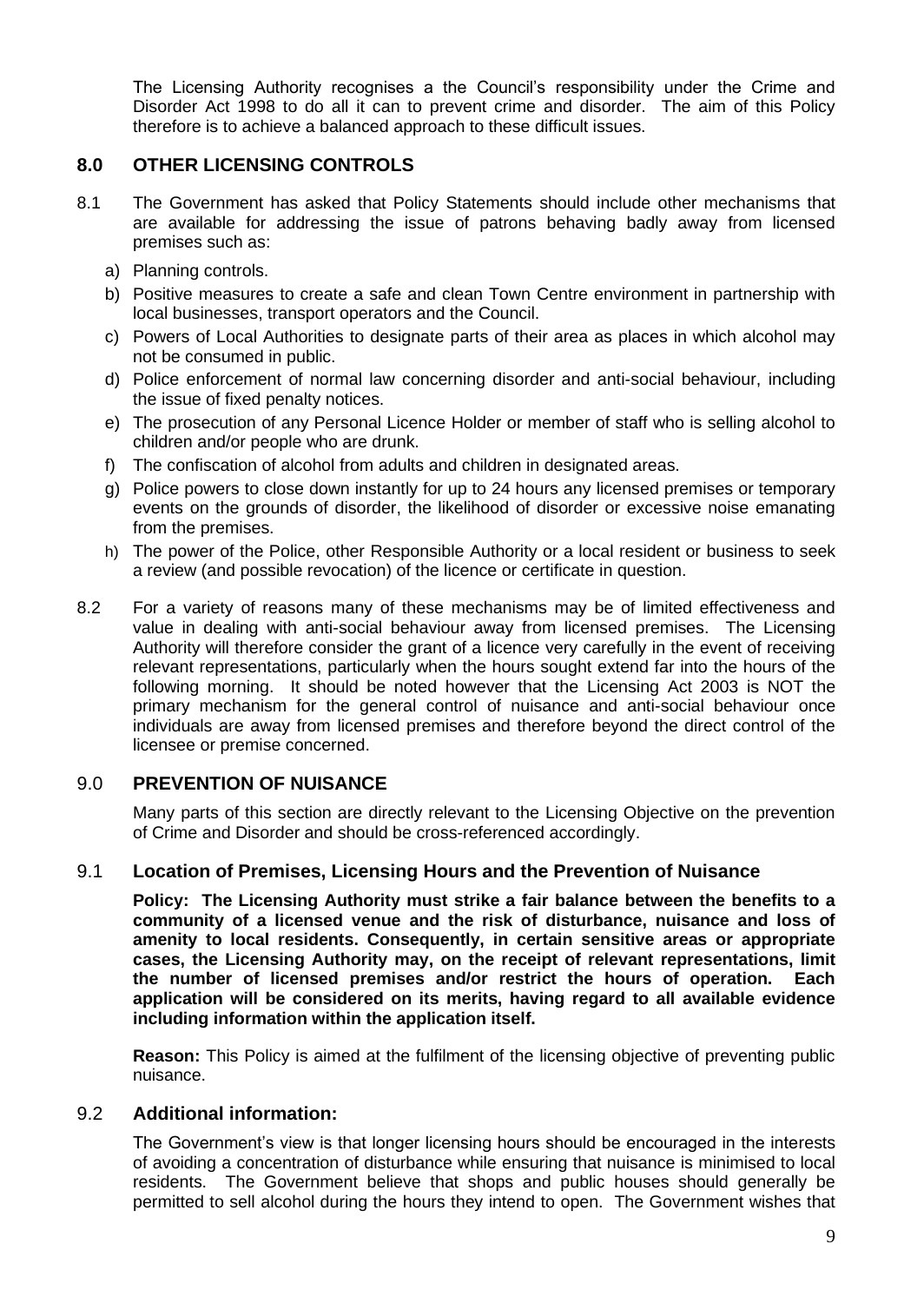entertainment providers should be encouraged to provide a range of entertainment during their operating hours, to promote live music, dancing and theatre for the wider cultural benefit the community.

the community.<br>The Licensing Authority acknowledges this view but also considers that it is self-evident that the risk of disturbance to local residents is greater when licensable activities continue late at night and into the early hours of the morning. For example the risk of residents sleep being disturbed by patrons leaving licensed premises is obviously greater at 2am than at 11pm.

#### 9.3 9.3 **Location and Impact Of Activity**

**Policy: predominantly residential areas. Hours of 12 am and beyond will normally be more appropriate for premises located:**  The Licensing Authority will normally, on the receipt of relevant **representations, encourage a closing time of 11pm for licensed premises in** 

- **a) In predominantly commercial areas, such as the Town Centre.**
- **b) Where there is a high level of accessibility to public transport services.**
- **c) Where there is an appropriate amount of car parking, readily accessible to the premises.**
- **d) The operating schedule indicates that the applicant is taking appropriate steps to comply with the licensing objective of preventing public nuisance.**

Later closing times, i.e. beyond 2 am will normally be more appropriate where it can  **be demonstrated that, in addition to the above:** 

- **e) The licensed activities would not be likely to cause adverse impact especially on local occupiers, and that, if there is a potential to cause adverse impact, appropriate measures will be put in place to prevent it.**
- **f) There will not be any increase in the cumulative adverse impact from these or similar activities, on an adjacent residential area.**
- **g) The activity will not be likely to lead to a demonstrable increase in car parking demand in surrounding residential streets or on roads.**
- 9.4 **Reason:** This part of the Policy dealing with opening hours is based on a broad distinction between the approach to be taken in certain predominantly commercial areas such as parts of the Town Centre and the rest of the Borough.
- 9.4.1 Any activity involving public entertainment or eating or drinking on the premises has the potential to impact adversely on the surrounding area due to noise, smells, or congestion on the highway. It may be exacerbated by patrons being noisy when leaving, leaving litter or taking up on-street car parking space needed by residents. The impact of noise generated by these activities, especially patrons departing either on foot or in cars, is particularly intrusive at night when ambient noise levels are much lower.
- 9.4.2 Parts of this Borough are very sensitive to the impact of licensed activities because they are either residential in character or close to residential areas. Many shopping areas are close to residential areas, including housing above commercial premises. The impact of traffic and parking related to licensed premises can be considerable. Even where a majority of patrons arrive on foot or by public transport, the additional parking demand may be significant, especially where there are already a number of licensed premises. The impact may be felt by local residents being prevented from parking close to their homes and by increasing the danger from traffic in residential streets.
- 9.4.3 However, some commercial areas in the Borough, particularly the Town Centre may be more suitable locations for licensed activities, especially those with late opening hours or which attract significant numbers of people. In the Town Centre, more patrons are likely to travel by public transport and licensable activities may help bring vitality to the area after normal shopping hours. The ambient noise levels are also likely to be higher in the evening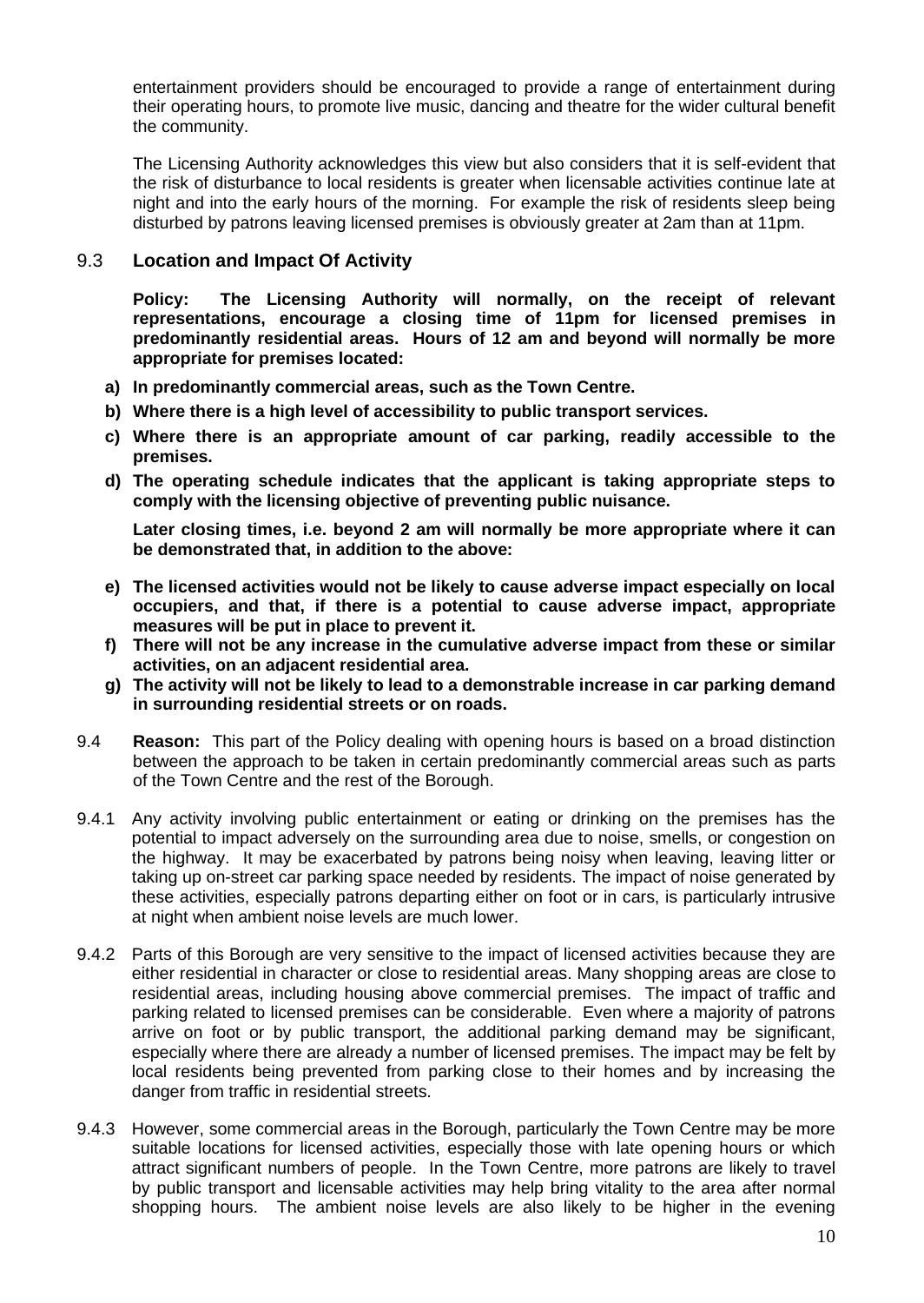particularly when compared with residential areas so that additional noise may be less of a problem.

 Nevertheless, late at night, the impact of licensed activities is more likely to be objectionable to residents living within or close to a licensed activity. The ambient noise level is lower so that noise disturbance from activities becomes more probable.

 9.4.4 Persons who visit entertainment venues, which open beyond the provision of the main public transport services, are more likely to use taxis or private cars or they seek to park in residential streets close to the activity. This Policy allows for later closing times if it can be shown that there will not be an adverse impact.

#### 9.5 **Additional information:**

 This part of the Policy is concerned with whether a proposal is appropriate in a location with particular regard to the impact on any residential areas. In those parts of the Borough, which are predominantly residential, it is anticipated that, in the event of receipt of relevant representations, the normal hours of opening of new licensed activities would be encouraged to be a maximum of 11 pm.

 Opening hours of midnight and beyond are more likely to be considered to be acceptable, in principle, for premises in commercial areas with high levels of public transport accessibility. However, in all cases, following the receipt of relevant representations, the granting of a licence will still depend on the impact of an activity, particularly on local residents. It is necessary to consider, amongst other things, the level of impact that could arise from noise and vibration, litter, parking, movement of patrons, crowds and queuing; and whether any impact is particularly unacceptable late at night.

#### 9.6 **Saturation and Cumulative Effect**

- 9.6.1 The Licensing Authority recognises that the cumulative effect of licensed premises may result in an increase in numbers of people either walking through or congregating in streets or cause adverse effects on amenity and this in turn may have a number of undesirable consequences, for example:
	- a) An increase in crime against both property and persons.
	- b) An increase in noise causing disturbance to residents.
	- c) Traffic congestion and/or parking difficulties.
	- d) Littering and fouling.
- 9.6.2 In considering a Saturation Policy, the Licensing Authority will take into account:
	- a) The Character of the surrounding area.
	- b) The potential and real impact of the licence on the surrounding area, both individually and cumulatively with existing licences.
	- c) Any evidence of crime and disorder in the area, provided by the Police
	- d) The nature and character of the proposed operation.
	- e) Any other relevant considerations.
- 9.6.3 Where there is evidence that a particular area of the Borough is suffering adverse effects arising from a concentration of licensed premises, or that residential areas are under stress, this will be taken into account in determining any further applications or variations to existing licences for premises within the area identified.

 The onus will be on those making relevant representations to provide evidence to back up any assertion that the addition of the premises in question would produce the cumulative impact claimed. The Licensing Authority may consider a specific Saturation Policy if this proves necessary.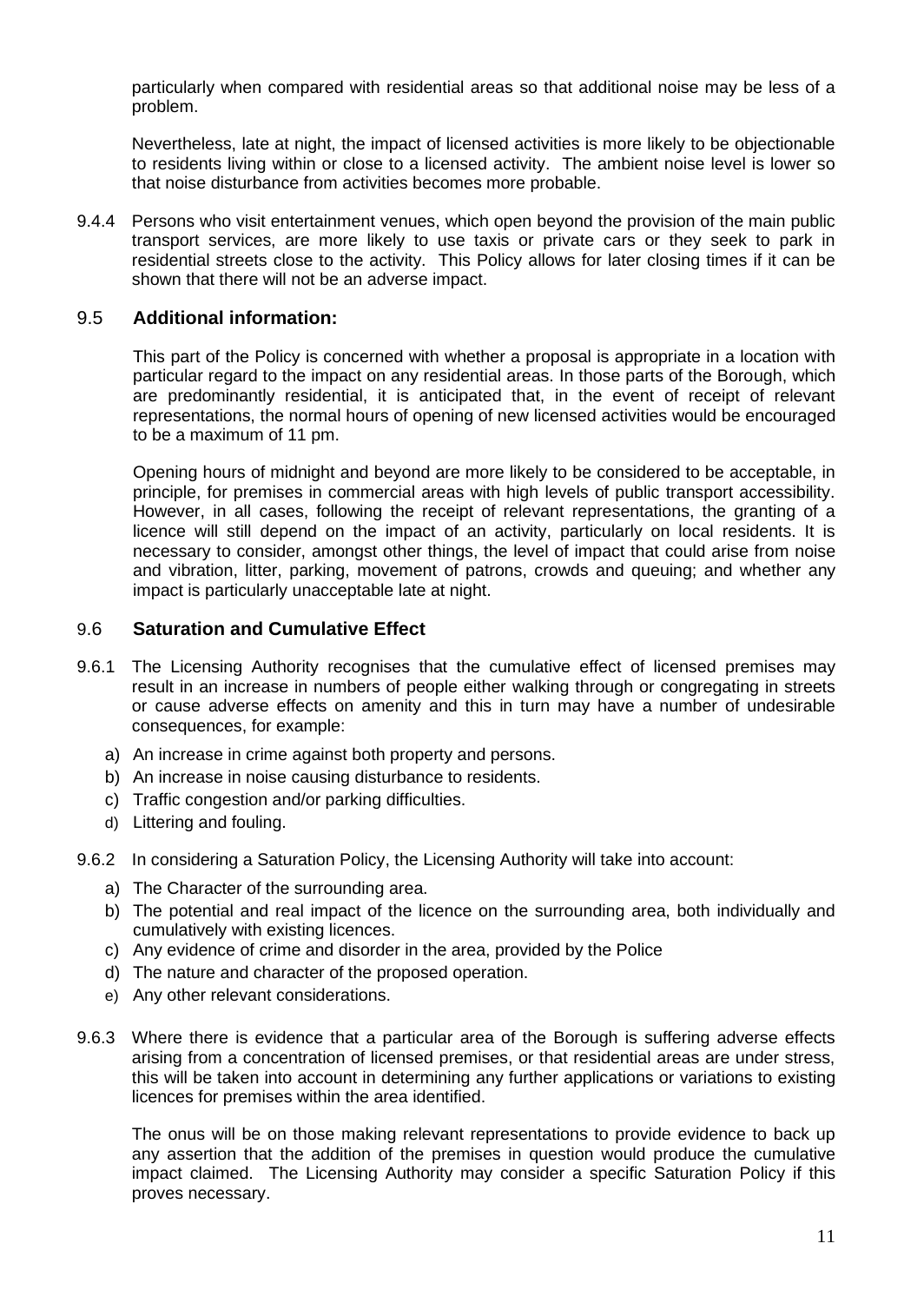The Licensing Authority in considering whether to adopt a special Saturation Policy will take the following steps:

- from residents or local businesses concerning nuisance and/or disorder. a) Consider any serious and chronic concern from a responsible authority or representatives
- b) Assess the causes.
- c) Where it can be demonstrated that disorder and nuisance is arising as a result of patrons of licensed premises, identify the area from which problems are arising and the boundaries of that area
- d) Consult with all concerned.
- e) Where appropriate adopt and publish a Special Policy about future licence applications from that area.
- 9.6.4 At the present time the Licensing Authority has not designated any Saturation Areas within the Borough. If in future the Licensing Authority designates any such areas the Licensing Policy will be revised and advertised current licence holders will be informed and new applicants advised on their initial enquiry. Any such Policy would be subject to regular review.

#### 9.7 **Staggered Closing Times**

 9.7.1 **Policy: In areas containing a number of licensed premises the Policy of the Licensing Authority will be to encourage licensees to stagger their closing times. Where voluntary agreements cannot be obtained, or are unsuccessful and problems of nuisance for local residents or businesses arise, the Licensing Authority will, if representations are made, consider whether it is appropriate to limit the hours of individual licensed premises. This will be particularly the case in areas judged to be noise sensitive areas.** 

 **Reason:** The aim of this Policy is to minimise disturbance and strain on transport systems and public nuisance. One of the aims of the new licensing regime was to prevent the mass exodus of patrons at 11 pm or 2 am that occurs under the current pre-2003 legislation. Fixed licensing hours were be abolished in favour of hours tailored to individual premises. However the same cumulative effect referred to in Section 8.6 may arise where the closing time of a number of licensed premises coincide.

#### **Noise Nuisance**

 9.8 **Policy: The Licensing Authority will expect the operating schedule to effectively address the assessments made to minimise noise disturbance, both inside the premises and as patrons are leaving the premises. Operating schedules must also outline the measures identified as being required to prevent nuisance to patrons, local residents and local businesses.** 

 **Reason:** One of the greatest causes of annoyance to residents trying to sleep is the noise including music emanating from licensed premises. Such noise might preclude the grant of a licence or if one has already been granted for it to be reviewed with a view to possible revocation. Environmental Protection Act 1990 and related environmental legislation subject to evidence and circumstances. Responsible applicants and licensees will wish to avoid the need for such action, as they will wish to comply with the licensing objective of preventing public It might also lead to a Noise Abatement Notice being issued under the nuisance.

 9.8.1 In addition, residents are frequently disturbed when patrons leave entertainment venues in the early hours of the morning. While licence holders cannot be held solely responsible for the behaviour of their patrons after they have left the premises, they have a duty to put in place such measures that will assist in the quieter exiting and dispersal of such patrons.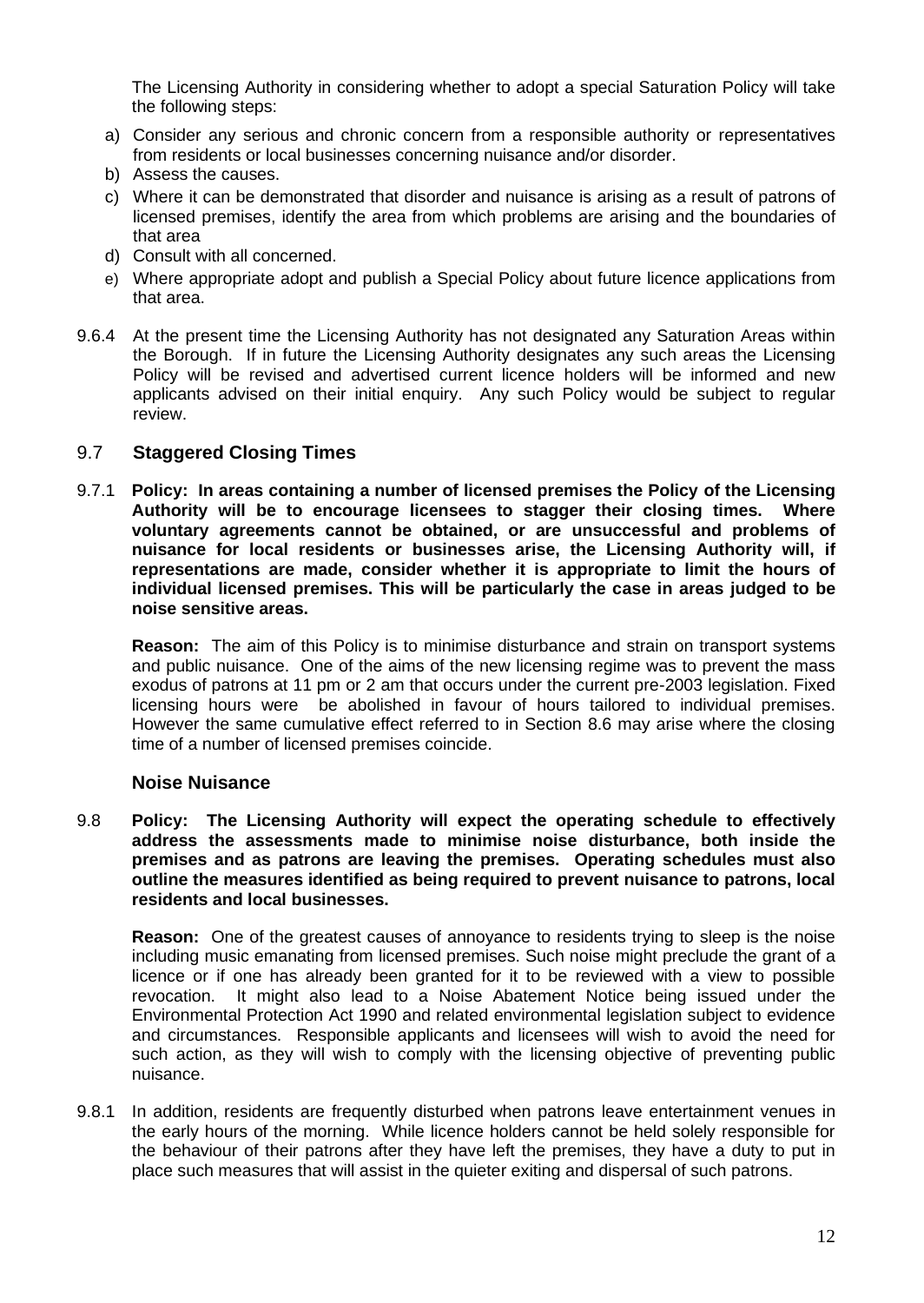This is because people leaving the premises, particularly late at night or in the early hours of the morning, can be a significant problem. Patrons may be less inhibited about their behaviour and may be unaware of the noise they are creating. This is particularly the case when patrons have been exposed to high levels of sound within the premises, causing them to shout to be heard. Upon leaving the premises there may be then a tendency to continue to shout and this may cause more disturbance, in particular, to local residents.

#### 9.8.2 **Additional information:**

 The Licensing Authority will expect the applicant to propose practical steps to prevent nuisance or disturbance to local residents. In relation to noise from within the building the Licensing Authority will expect the applicant to have carried out a thorough acoustic assessment to ascertain the impact of any sound escaping from the licensed premises. This noise could relate not only to music but also from fixed plant equipment or from patrons themselves. If there is sound escape the Licensing Authority will expect this to have been addressed in practical ways such as:

- a) Working with the Council's Environmental Protection team to establish a suitable noise management scheme.
- b) Keeping doors and windows closed and providing adequate alternative ventilation.
- c) Reducing sound levels and installing a sound-limiting device to prevent sound exceeding the appropriate level.
- d) Installing and maintaining soundproofing measures to contain sound and vibration.
- e) Providing quieter areas for patrons.
- f) In the event of beer gardens or similar outdoor areas, ensuring that amplified music is not relayed to such areas and that these areas are properly screened.

 The Licensing Authority will expect popular venues, which attract queues, to formulate a system to avoid disturbance to residents. This can sometimes be achieved by simply ensuring that the direction of the queue is away from any residential accommodation.

- 9.8.3 Excessive noise and/or disorder require more rigorous action. It is important that queues formed later in the evening are supervised to keep noise to a minimum. This action can also help stop drug dealers from passing on drugs during the queuing process but the prime purpose is to prevent noise and disturbance. Door Supervisors will generally carry out this role, but they must be given clear instructions as to their duties and responsibilities – where necessary they should be adequately supervised.
- 9.8.4 In terms of patrons leaving the premises particularly late at night or early in the morning the Licensing Authority will expect the applicant to have considered including in the operating schedule such practical steps as:
	- a) Erecting prominent notices at the exits to premises asking customers to leave quietly and not to slam car doors.
	- b) At appropriate times making loudspeaker announcements to the same effect.
	- c) Instructing door staff to ask customers leaving the premises to leave the area quietly.
	- d) Reducing the volume of music towards the end of the evening and having in place arrangements for playing quieter, more soothing music as the evening winds down.
	- e) Availability of licensed taxis, private hire vehicles or public transport to take patrons from the premises.
	- f) In appropriate cases, requiring Door Supervisors or a Manager to patrol nearby streets to assess for themselves whether there is a problem and how best to deal with it.
	- g) Banning from the premises people who often leave in a noisy fashion.
	- h) Increasing outside lighting levels without causing collateral intrusion.
	- i) Installing outside CCTV systems.
	- j) Where there is a private forecourt, preventing patrons from using it for eating and drinking etc after a specified time.

NB this list is not exhaustive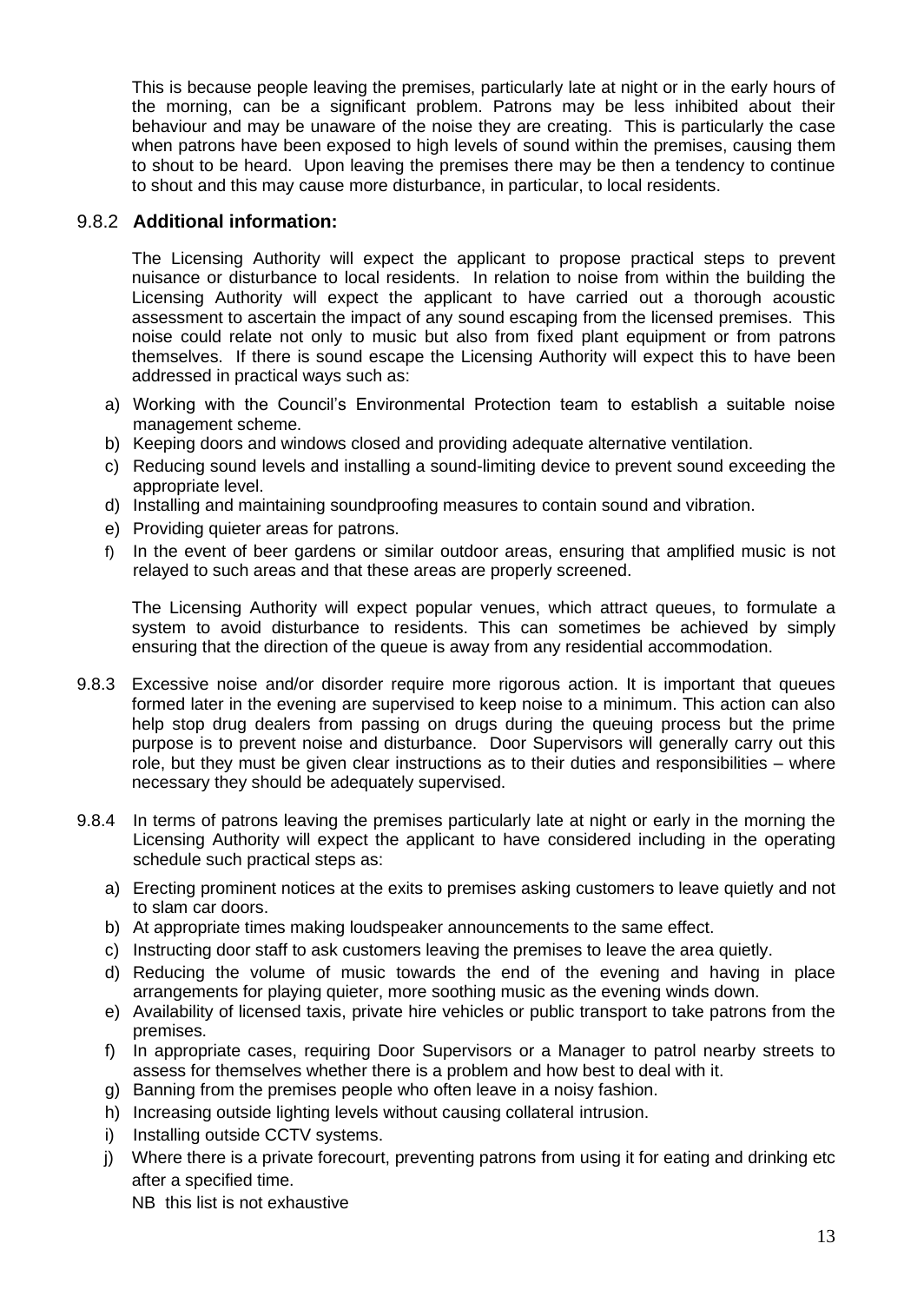## **9.9 Smoking Areas**

- 9.9.1 The legislation prohibiting smoking in public areas has resulted in an increase in outdoor seating/smoking areas at licensed premises. Smoking shelters may require planning permission and advice should also be sought on the requirement to ensure that any structure is less than 50% enclosed.
- 9.9.2 When providing a smoking area in the outside area of the premises the premises licence holder should consider the potential impact patrons may have on local residents, particularly in relation to noise nuisance. When identifying suitable areas for smoking the premises licence holder should consider the following steps to reduce such nuisance:
	- prohibiting alcohol from being consumed in these areas;
	- locating the smoking area away from any noise sensitive premises;
	- • managing the smoking area to ensure noise is kept to a minimum and discourage patrons from spending long periods of time in the smoking area.
	- • arranging regular cleaning and emptying of smoking receptacles throughout operational times and also at the end of trading.

#### 9.10 **Littering**

 **Policy: Promotional flyers, advertising leaflets etc should be collected at regular intervals by the licensee or his/her representative and deposited in the premises' own waste bins. At the end of each evening staff should patrol the vicinity, collect all discarded flyers within a 20 metre radius of the premises and deposit them in the premises' own waste bins. Where promotional material is distributed away from the premises concerned the same principle applies, however, at the end of the evening staff must return to the distribution site(s), collect all relevant discarded promotional material and return it to their own premises.** 

**Reason:** The aim of this Policy is to prevent public nuisance from littering.

#### 10.0 **PUBLIC SAFETY**

 10.1 **Policy: The Licensing Authority will expect the premises to be constructed and maintained to the highest possible standards of safety. It will expect the applicant to have addressed the requirements of Health and Safety at Work and Fire Safety legislation and, where appropriate, the Technical Standards published by the District Surveyors Association. In particular the Licensing Authority will expect compliance with Fire Safety Legislation in relation to upholstery, curtains and other hanging materials.** 

 **Reason:** The Licensing Authority expects premises to be constructed with safety in mind and that the operating schedule details how the premises will be properly managed and maintained to ensure public safety at all times. The Licensing Authority will further expect the operating plan to reflect the maximum capacity as determined by the Fire Authority or other relevant legislative body.

- 10.2 When addressing the issue of public safety, an applicant must demonstrate that those factors that impact on the standards of public safety have been considered. These may include:
	- a) The occupancy capacity of the premises.
	- b) The age, design and layout of the premises, including means of escape in the event of a fire.
	- c) The nature of the licensable activities to be provided, in particular the sale or supply of alcohol, and/or the provision of music and dancing and including whether those activities are of a temporary or permanent nature.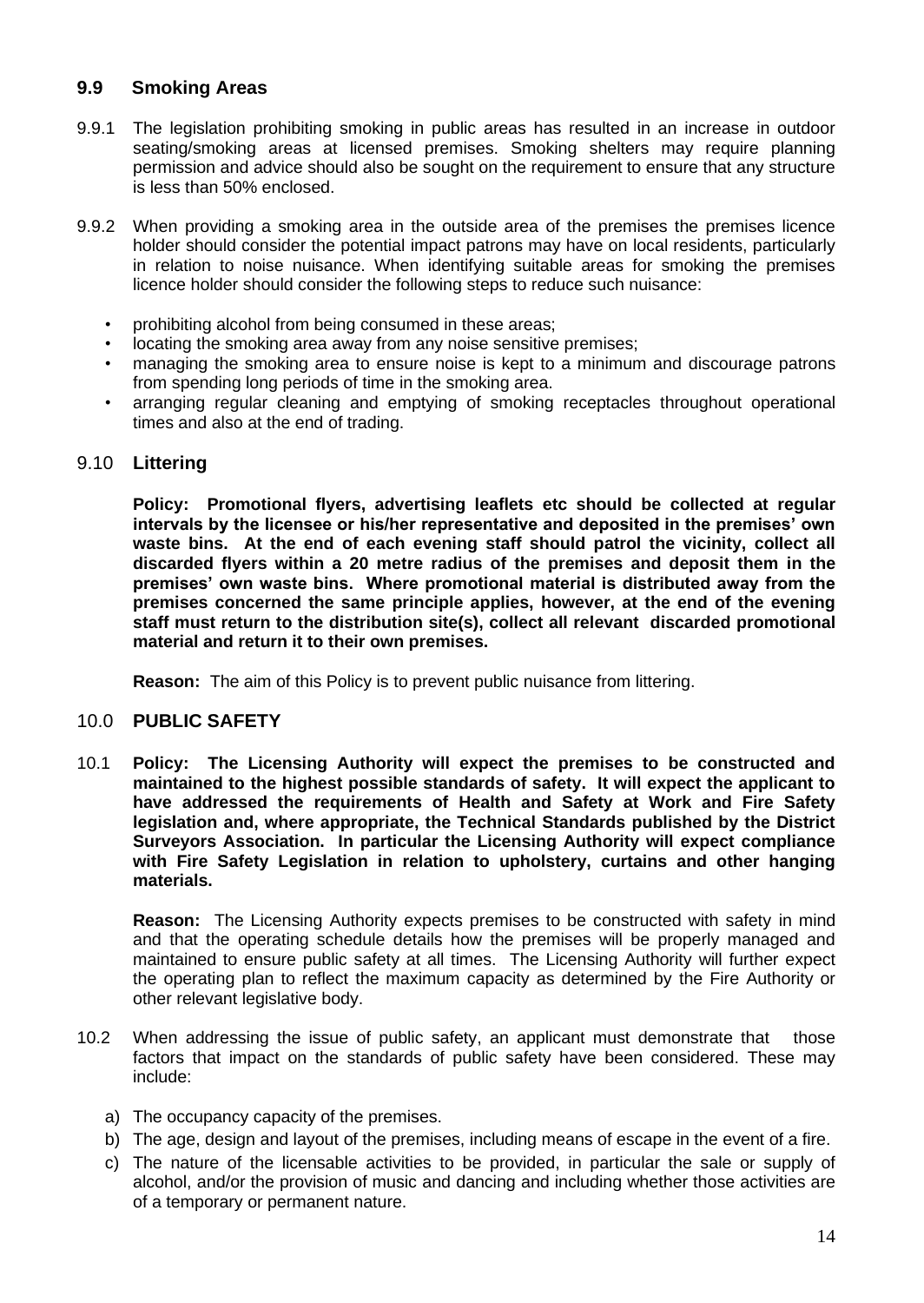- d) The hours of operation (differentiating the hours of opening from the hours when licensable activities are provided, if different).
- e) Customer profile (e.g. age, disability).
- f) The use of special effects such as lasers, pyrotechnics, smoke machines, foam machines, etc.
- 10.3 The following examples of control measures are given to assist applicants who may need to take account of them in their operating schedule, having regard to their particular type of premises and/or activities:
	- a) Suitable and sufficient risk assessments.
	- b) Effective and responsible management of premises.
	- c) Provision of a sufficient number of people employed or engaged to secure the safety of the patrons and the premises.
	- d) Appropriate instruction, training and supervision of those employed or engaged to secure the safety of the premises and patrons.
	- e) Adoption of best practice guidance (eg Guide to Fire Precautions in Existing Places of Entertainment and Like Premises, The Event Safety Guide, Safety in Pubs published by the BBPA).
	- f) Provision of effective digital CCTV in and around premises.
	- g) Provision of toughened or plastic drinking vessels.
	- h) Implementation of crowd management measures.
	- i) Proof of regular testing (and certification where appropriate) of procedures, appliances, systems etc. pertinent to safety.

#### 11.0 **CRIME AND DISORDER**

 This section should be read in conjunction with the section on Prevention of Nuisance with which it is directly cross-referenced.

#### **Control Measures**

#### **11.1 Late Night Levy**

- 11.1.1 The Police Reform and Social Responsibility Act 2011 allows Councils to introduce a Late Night Levy (LNL) or additional cost on all premises authorised to sell or supply alcohol between the hours of 12 midnight and 6 am.
- 11.1.2 The 2011 Act states that in deciding whether to introduce a LNL the Licensing Authority must consider two matters:
	- • The costs of policing and other arrangements for the reduction or prevention of crime and disorder, in connection with the supply of alcohol between midnight and 6am; and
	- • Having regard to those costs, the desirability of raising revenue to be applied in accordance with the Act.
- 11.1.2 A LNL applies only to premises licensed for the sale or supply of alcohol and is a way of generating income towards the cost of policing the late night economy. It can only be introduced by the Local Authority and if it is introduced it applies to the entire Local Authority district.

 The time that the levy applies can be from any period between 12 midnight and 6 am that is specified by the Council (e.g. if the levy applies from 12 midnight then all premises licensed for alcohol sales or supply after 12 midnight will be required to pay the levy) and will apply to all premises that are licensed to sell or supply alcohol during the levy hours.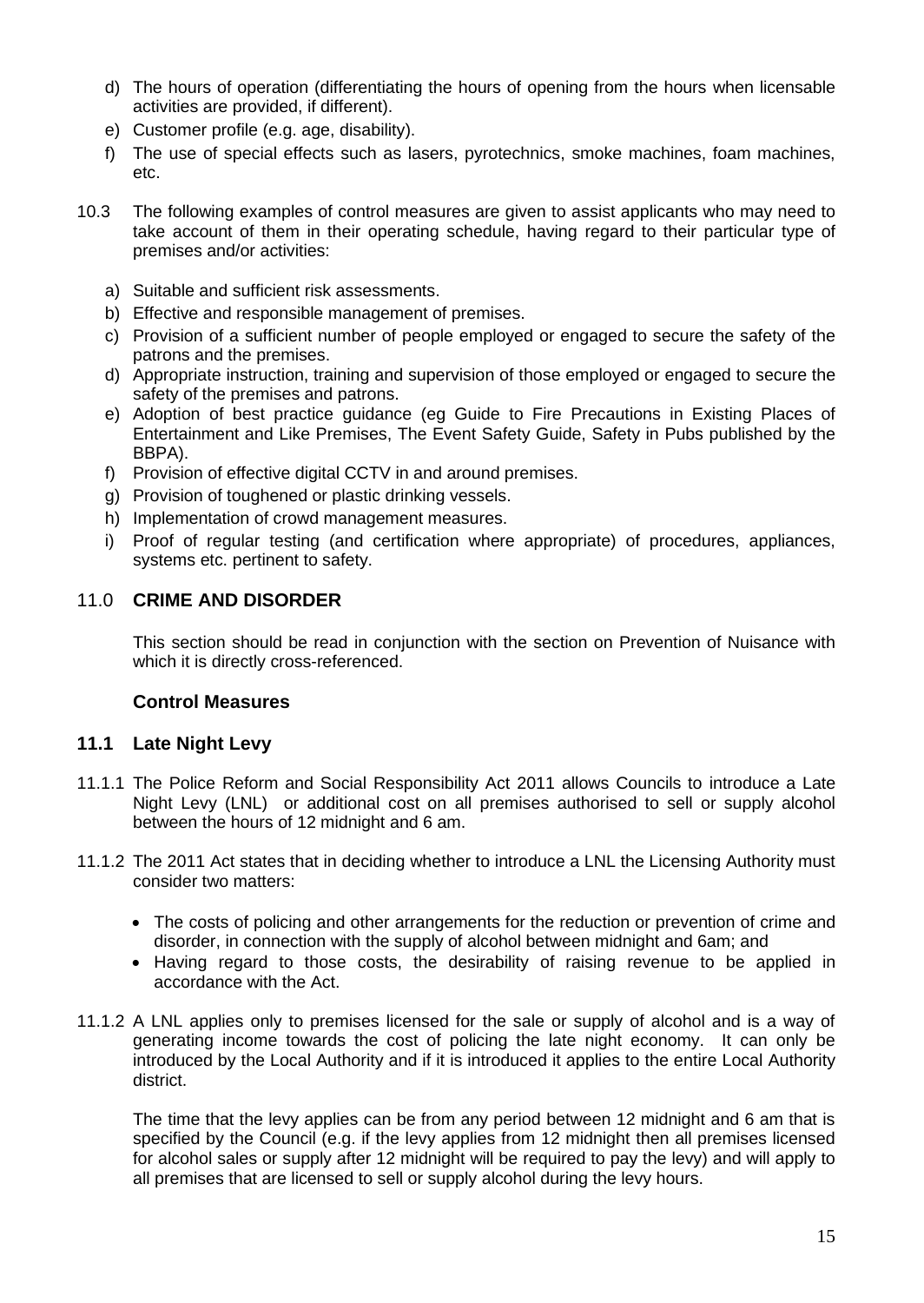This means that small pubs in villages will be required to pay the levy as well as the town centre pubs and clubs even if all policing of the late night economy is targeted on the town centre areas. Even premises that do not utilise their licensing hours will be caught, as will premises which have late hours only for specific periods e.g. Public Holidays.

- 11.1.3 The Council is entitled to deduct the cost of introducing and administering the LNL from the total amount received. It must then pay at least 70% of the net amount to the Police and/or the Police Crime Commissioner and may retain the remaining net 30% to use it for:
	- a) the reduction or prevention of crime and disorder,
	- b) the promotion of public safety,
	- c) the reduction or prevention of public nuisance,
	- d) the cleaning of any highway maintainable at the public expense (other than a trunk road which is a special road) within the Borough or any land within the Borough to which the public are entitled or permitted to have access with or without payment and which is open to the air.
- 11.1.4 The way that the Licensing Authority may address the issues of alcohol related crime and disorder between midnight and 6am could include initiatives such as:
	- Providing Taxi Marshalls
	- Improving CCTV provision
	- Use of Street Pastors
	- Street cleaning
	- Enforcement initiatives
	- Personal safety initiatives
	- Providing temporary public conveniences
- 11.1.5 At the present time the Licensing Authority has decided there is not sufficient evidence to support the introduction of a Late Night Levy. If in future the Licensing Authority receives representations from the police and does decide to consider the introduction of the LNL it will be subject to full consultation with all interested persons/parties and will be widely advertised.

#### **11.2 Early Morning Restriction Orders (EMROs)**

- 11.2.1 The Police Reform and Social Responsibility Act 2011) has also introduced a power to make early morning alcohol restriction orders (EMROs) if a licensing authority considers it appropriate for the promotion of the licensing objectives. This provision would mean that alcohol could not be sold or supplied during the period specified in the order. This period would begin no earlier than 12 midnight and cease no later than 6 am (except for New Year's Eve) and would apply not only to premises licences/club premises certificates but also to Temporary Event Notices (TENs). It can also apply to specific premises; to specific areas and for specific periods or days.
- 11.2.2 EMROs were created to address recurring problems in a district such as:
	- i) major problems in respect of alcohol-related crime and disorder in a specific area at specific times;
	- ii) serious public nuisance; or
	- iii) other instances of alcohol-related anti-social behaviour not directly attributable to specific premises
- 11.2.3 When considering whether or not an EMRO is appropriate the Licensing Authority is required to balance the potential burden on businesses against the benefit of promoting the licensing objectives.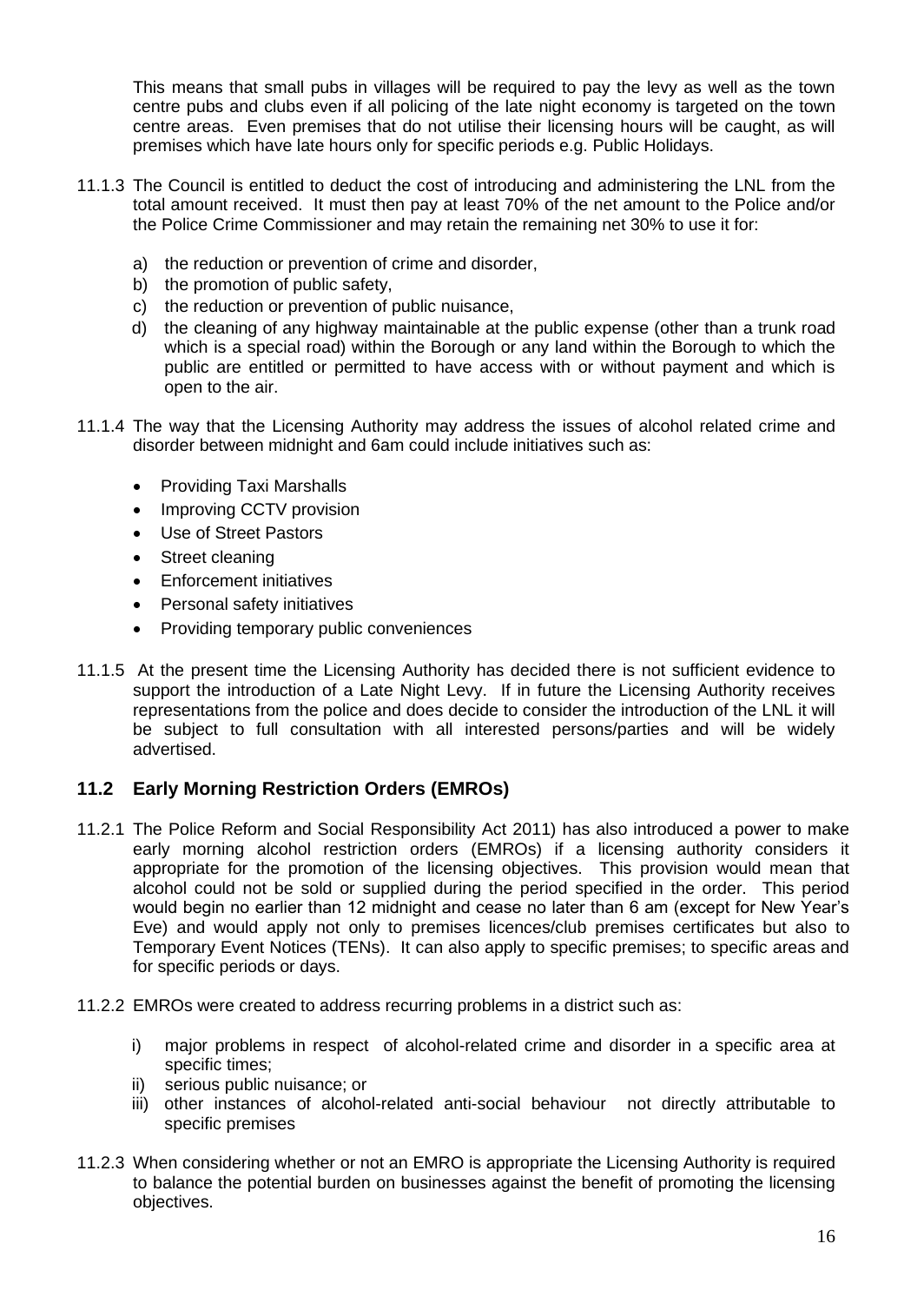At present the Licensing Act 2003 provides for the **review** of an individual premise when it is appropriate to promote the 4 licensing objectives. Reviews can be called for by any of the Responsible Authorities and also by "other persons".

11.2.4 In addition there are a range of other measures that could be utilised such as:

- encouraging business-led best practice schemes such as Pub Watch;
- planning controls;
- additional CCTV, taxi marshals, street pastors, etc;
- • additional police enforcement of alcohol-related disorder and anti-social behaviour including the issue of fixed penalty notices
- police closure powers conferred under the Licensing Act 2003
- 11.2.5 Before an EMRO can be introduced the Licensing Authority requires firm evidence of alcohol-related disorder and associated anti-social behaviour. This may come from information such as the number of reviews of premises licences in a specific area and the level of complaints received about crime and disorder in a specific area. The Licensing Authority also has to consider the impact the EMRO would have on the late night economy and whether the problems are so great that targeting of individual premises (i.e. by review of licence etc) would be ineffectual.
- 11.2.6 At the present time the Licensing Authority has decided there is not sufficient evidence to support the introduction of an Early Morning Restriction Order. If in future the Licensing Authority receives representations from the police and does decide to consider the introduction of the EMRO it will be subject to full consultation with all interested persons/parties and will be widely advertised.

#### 11.3 **Steps to be taken by Licensees to Address Crime and Disorder Issues**

#### **Policy: The Licensing Authority will expect the applicant to indicate in his operating schedule the steps proposed to prevent crime and disorder on and in the vicinity of their premises and/or events.**

 **Reason:** Prevention of crime and disorder is both an objective of the Licensing Act 2003 and a responsibility of the Licensing Authority under the Crime and Disorder Act 1998. It is important, therefore, that the applicant be able to demonstrate to the Licensing Authority the practical steps that will be taken to further this objective in the operating schedule. The factors that impact on crime and disorder may include:

- a) Underage drinking.
- b) Drunkenness on premises.
- c) Public drunkenness.
- d) Drugs.
- e) Violent behaviour.
- f) Anti-social behaviour.
- 11.3 The following examples of control measures are given to assist applicants who may need to take account of them in their operating schedule, having regard to their particular type of premises and/or activities:
	- a) Effective and responsible management of premises.
	- b) Training and supervision of staff.
	- c) Adoption of best practice guidance (eg Safer Clubbing, the National Alcohol Harm Reduction Strategy Toolkit and other Voluntary Codes of Practice, including those relating to drinks promotions eg The Point of Sale Promotions published by BBPA, Security in Design published by BBPA and Drugs and Pubs, published by BBPA).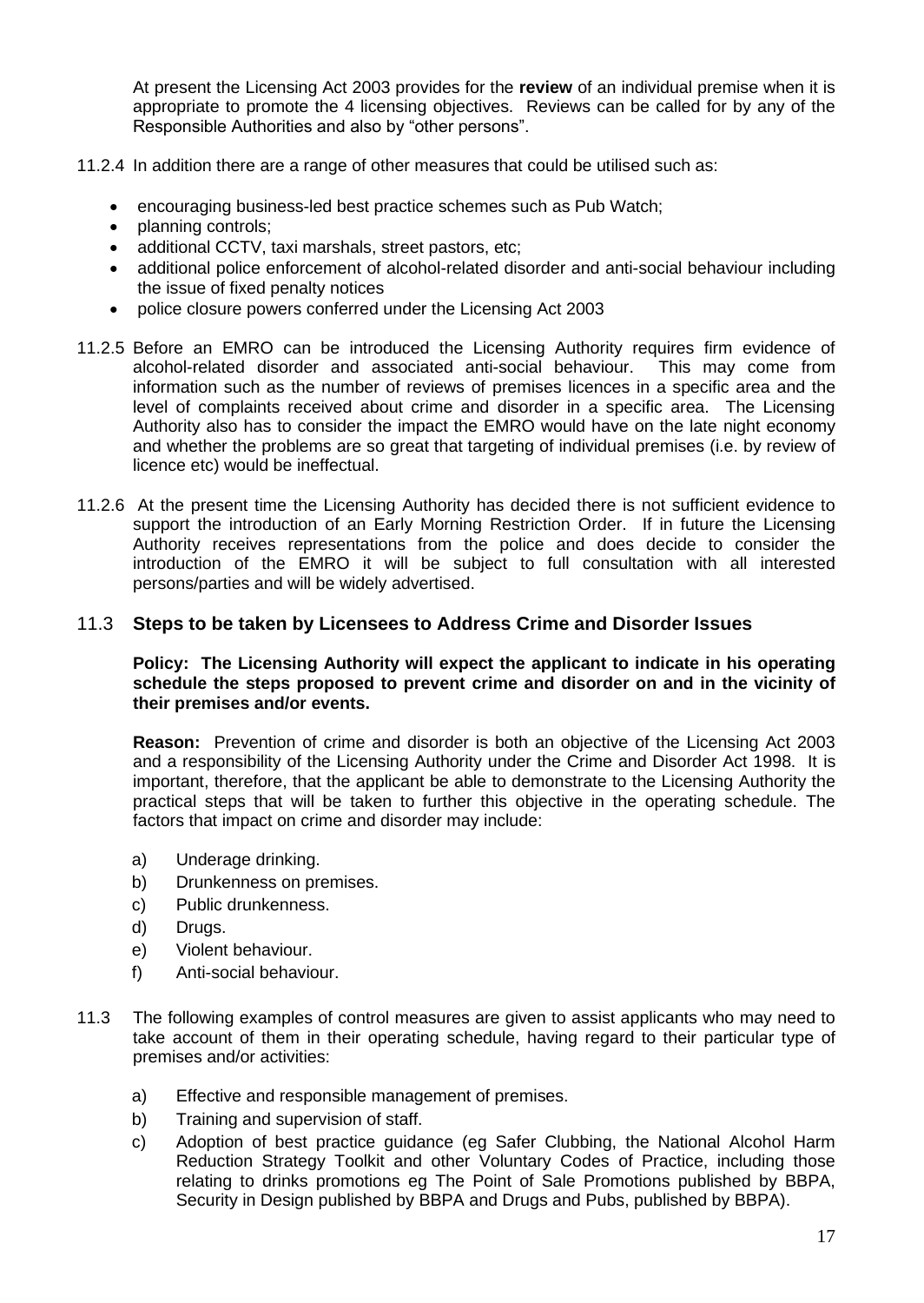- d) Acceptance of accredited means of age identification eg DVLA photo driving licence or 'proof of age' cards.
- e) Provision of effective digital CCTV in and around premises.
- f) Employment of Security Industry Authority licensed door-staff.
- g) Provision of plastic or shatter resistant glasses.
- h) Provision of secure, deposit boxes for confiscated items.
- i) Procedures for assessing risk associated with promotions and events such as "happy hours" for the potential to cause crime and disorder, and plans for minimising such risks.
- j) Measures to prevent the use or supply of illegal drugs.
- k) Employment of licensed door supervisors and other appropriately trained staff.
- I) Installation of non-retrievable bottle bins at exits and ensuring that patrons do not leave with bottles or glasses (on licence sales).
- m) Provision of litterbins and other security measures, such as lighting, outside premises.
- n) Membership of Darlington 'PubWatch' scheme.
- 11.4 The Licensing Authority will expect the operating plan to include a risk assessment into the use of door-staff, in terms of the actual need for such a service and also the ratio of such personnel to patrons based on capacity of the premises.

#### 11.5 **Policy: The Licensing Authority will normally require a Personal Licence holder to be on the premises at all times when alcohol is being sold.**

 **Reason:** It is important that there is an accountable, responsible person present at all times when alcohol is being sold. This is to ensure that alcohol is not sold to persons who have had too much to drink and to ensure that alcohol is only sold to persons over the age of 18 years. In terms of crime and disorder, there is a need for an identified person with whom the Licensing Authority and Police can discuss any problems/issues arising from the licensable activities offered on the premises.

#### **11.6 Minimum Unit Pricing of Alcohol**

 11.6.1 Policy: The Licensing Authority will expect Applicants to demonstrate in their operating schedule how the pricing of alcohol products on sale in their premises will not negatively impact on the licensing objectives.

 **Reason:** To reduce the level of crime and disorder related to excessive drinking. There are concerns both locally and nationally about the discounting of alcoholic drinks and sales promotions which may encourage the increased consumption of large quantities of alcohol.

 The mandatory conditions brought in to force in April 2010, address the issue of irresponsible drinks promotions in on licence premises. However they do not completely address the impact of cheap alcohol being sold at off licence premises.

 11.6.2 **Additional information:** At the present moment the Council does not intend to introduce conditions requiring a minimum unit price for alcohol as this is seen to be a nationwide issue and one that is more properly addressed by Central Government.

 In addition all conditions have to be appropriate, clear, unambiguous and enforceable and it is currently virtually impossible to enforce a minimum unit price as the Council would be heavily reliant on the trade and the manufacturers for information which may subsequently be used against them. If the national picture changes however the Council will revisit and review this party of its policy.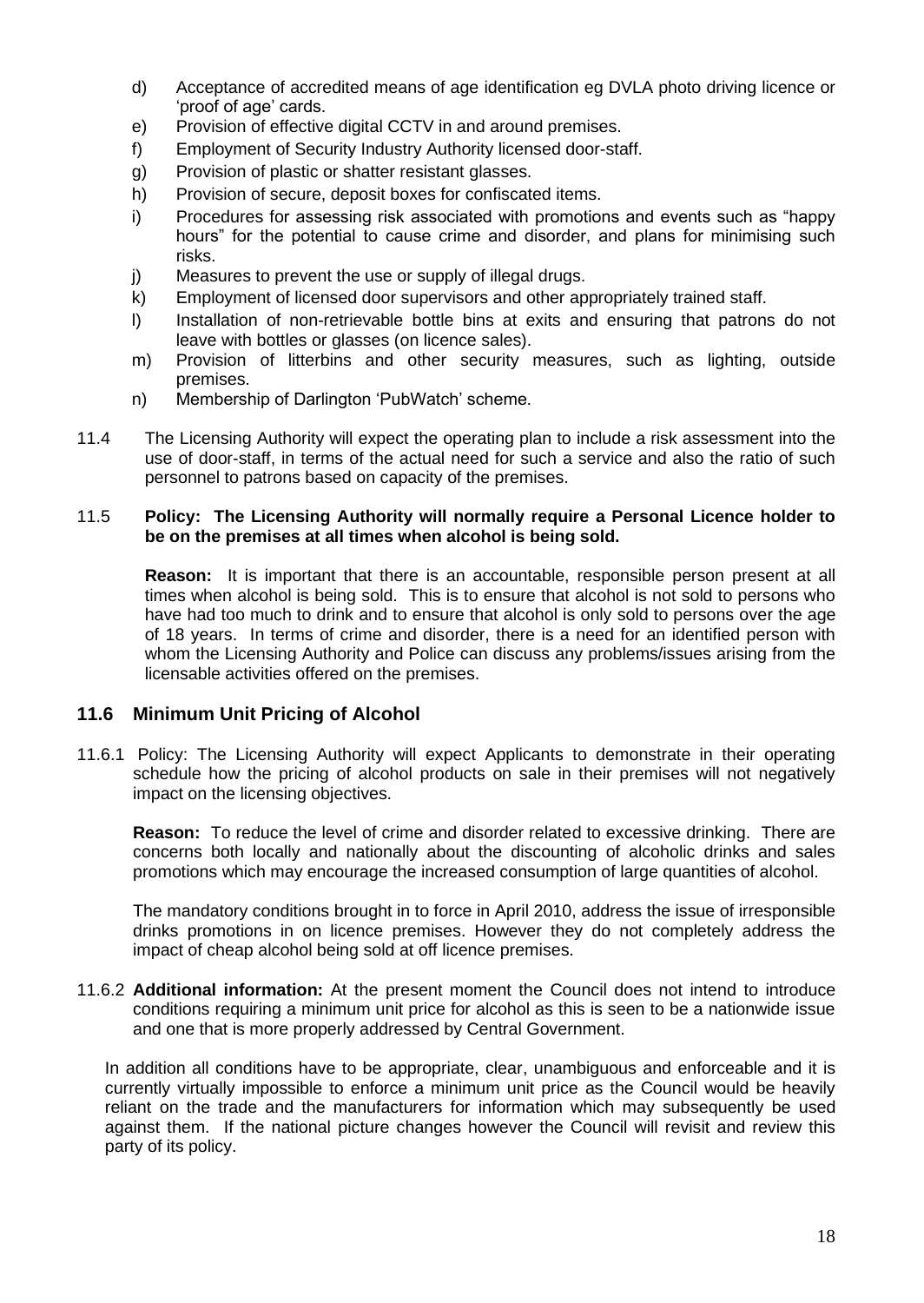#### 11.7 **Drugs**

 **Policy: The Licensing Authority will normally expect all licensees of venues that offer alcohol and entertainment to provide and implement a written drugs Policy. This must be included as part of the operating schedule.** 

**Reason:** To further the crime prevention objective and to ensure public safety.

#### 11.7.1 **Additional information:**

 The Licensing Authority recognises that drug use is not something that is relevant to all licensed premises. Many entertainment venues can however be popular with drug users and suppliers. The production of a drugs Policy (advice on writing a Policy is available from the Licensing Authority) combined with the effective professional management of a venue will assist in keeping incidents of drug abuse to a minimum. The Licensing Authority will normally expect that all licensees who provide entertainment along with retail alcohol sales will comply with the Home Office Safer Clubbing Guidelines. These include:

- a) The provision of free drinking quality (potable) water in public areas e.g. the bar area and not in toilets.
- b) The installation of a drugs deposit box in all licensed premises providing entertainment beyond 11pm
- c) A drugs register to record confiscated drugs and drugs deposits
- d) Fully qualified first aiders at all premises which provide entertainment beyond 11pm
- e) The provision of cooler, quieter areas for patrons

#### 11.8 **Tables and Chairs outside Premises**

 **Policy: The placing of tables and chairs on the highway requires a Pavement Café Licence issued by the Council. In the case of tables and chairs on private land the Licensing Authority will expect the applicant to advise of arrangements (including hours of operation) to minimise nuisance as part of the operating plan.** 

 **Reason:** This Policy is designed to strike a fair balance between the needs of those wishing to enjoy refreshment in the open air and the need to prevent safety and nuisance problems. The provision of tables and chairs outside the premises either on the highway or on private land can enhance the attractiveness of the venue.

 It can have the benefit of encouraging a continental style café culture. However, late at night these tables and chairs can contribute to noise and public order problems. This is because they can encourage patrons and passers-by to loiter rather than disperse. The placing of tables and chairs on the public highway will need the consent of the Licensing Authority in the form of a separate Pavement Café Licence.

#### 12.0 **Protection of Children from Harm**

 12.1 **Policy: Applicants will be expected to demonstrate in their operating schedule that suitable and sufficient measures have been identified and will be implemented and maintained to protect children from physical, moral or psychological harm, relevant to the individual style and characteristics of their premises and events.** 

 **Reason:** To allow flexibility for the licensee, to ensure that where appropriate licensed premises are "user friendly" for children but to ensure they are adequately protected.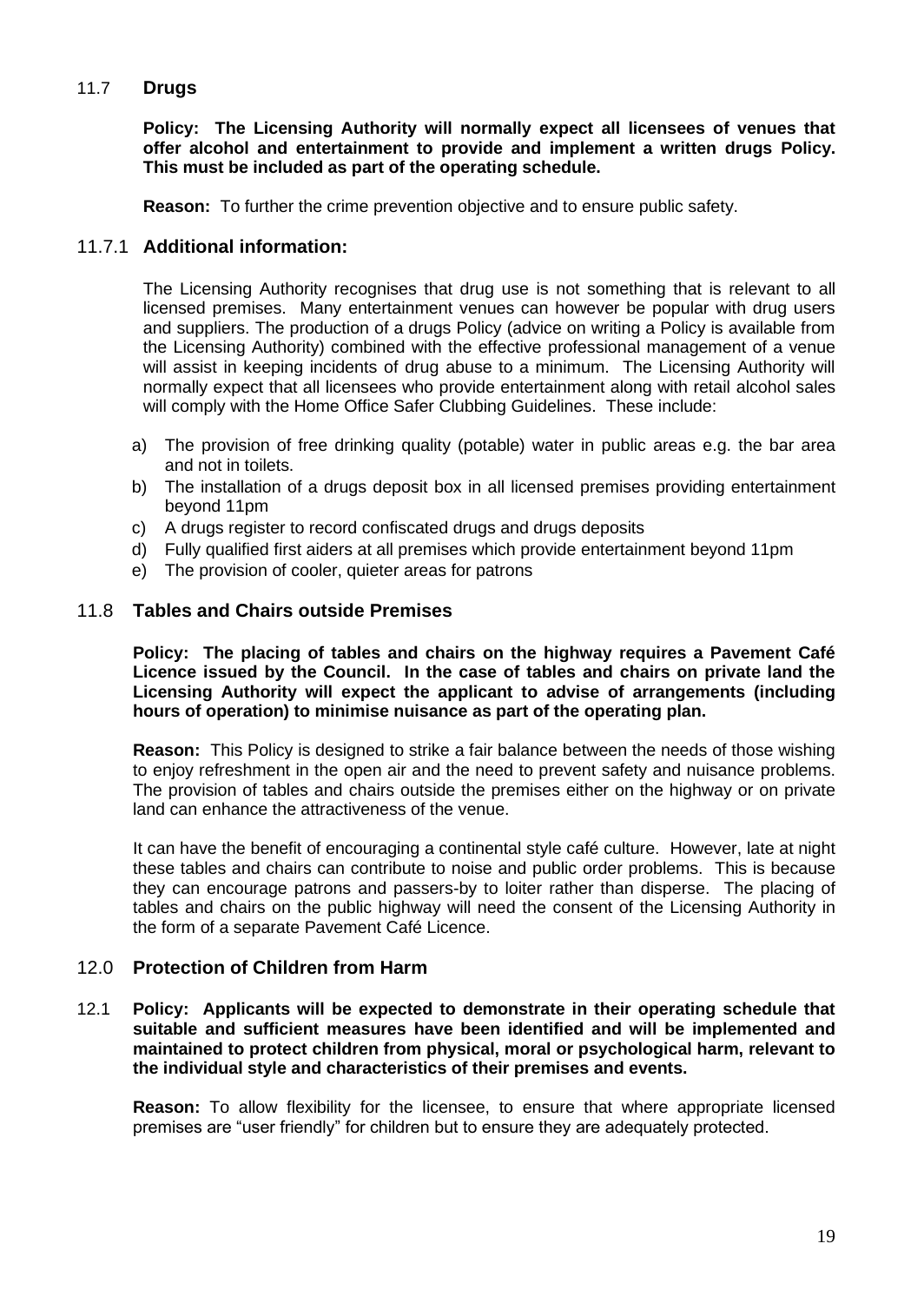## 12.2 **Additional information:**

 The Protection of Children from Harm is a key licensing objective. Nevertheless, the Licensing Authority will not normally impose conditions requiring or prohibiting the admission of children to any premises believing this should remain a matter of discretion of the licence holder. The Licensing Authority has taken account of the view that the use of licensed premises by children should be encouraged. However it will, where necessary, impose conditions designed to protect children.

#### **Control Measures**

- 12.2.1 Examples of premises where the introduction of additional controls are likely to be necessary are:
	- a) Where there have been convictions for serving alcohol to minors or with a reputation for under age drinking.
	- b) Where there is a known association with drug taking or dealing.
	- c) Where there is a strong element of gambling on the premises.
	- d) Where entertainment of an adult or sexual nature is provided.
	- e) Where the supply of alcohol for consumption on the premises is the exclusive and primary purpose of the premises.
	- f) For the protection of children from exposure to tobacco smoke.
- 12.2.2 In such circumstances it may be necessary to impose a complete prohibition this would be only rarely imposed. The Licensing Authority would normally be more likely to impose requirements such as:
	- a) Limitations on the hours when children may be present:
	- b) Proof of age arrangements for alcohol sales.
	- c) Age limitations below 18 (e.g. considering requiring all persons under 14 years to leave premises before 9pm and persons between 14 years and under 18 years to leave before 11 pm).
	- d) Limitations or exclusions when certain activities are taking place.
	- e) Requirements for accompanying adults.
	- f) Full exclusion of people under 18 from the premises when certain licensable activities are taking place (e.g. entertainment of a sexual nature, performances of hypnotism etc).
	- g) Limitation on the permits of premises to which children might be given access.
	- h) Protection of children from exposure to tobacco smoke.
- Licensing Authority will require the presence of sufficient adults to control the access and egress of the children and assure their safety. Applicants who wish to offer such activities will be required to submit an appropriate Child Protection Policy which details, among other things, criminal record checks for relevant staff etc. 12.2.3 Where there is provision of entertainment specifically for children (e.g. a children's disco) the

#### 12.3 **Sex Related Activities**

- 12.3.1. In 2010 the Policing and Crime Act 2009 introduced a new category of sex establishment, namely a "sexual entertainment venue" (SEV). This empowered Local Authorities to properly regulate lap dancing venues and similar establishments. Darlington Council adopted the new legislative powers with effect from 01 January 2011
- 12.3.2 Premises which offer lap dancing, table dancing, pole dancing, strip tease and similar relevant entertainment are now required to obtain a SEV licence from the Council. This licence is in addition to a premises licence under the 2003 Act which will still be required for sale of alcohol, late night refreshment and other regulated entertainment.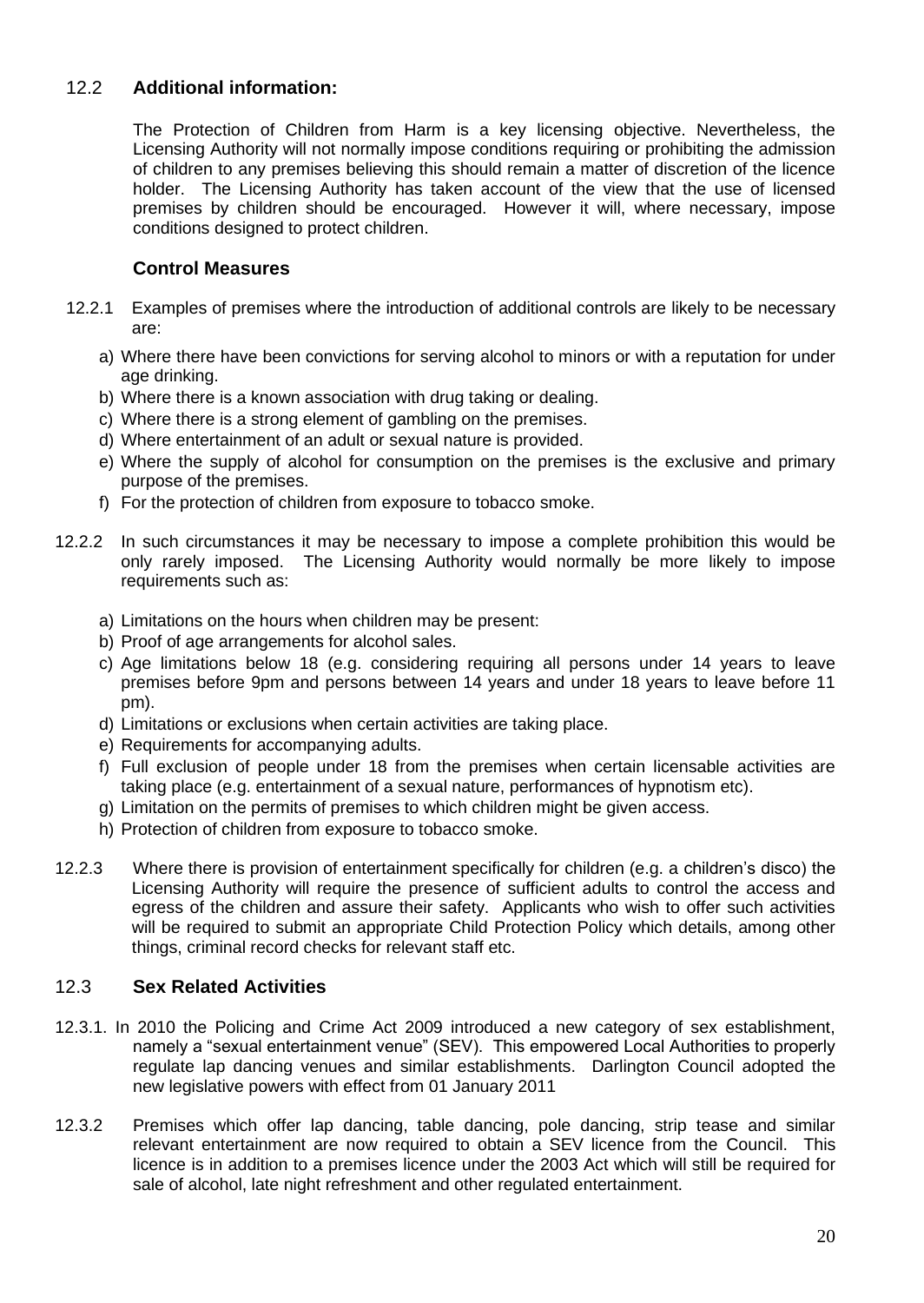The SEV licence will be subject to a range of conditions that have been drawn up specifically to address issues such as the protection of children from harm.

 12.3.3 A venue will be exempt from the requirement to obtain a SEV licence if entertainment of a sexual nature is provided on no more than 11 occasions in any 12 month period; if such occasions last less than 24 hours and are at least one month apart.

#### 12.4 **Stage Hypnotism**

 12.4.1 **Policy: The Licensing Authority will require notification, in writing, 8 weeks prior to any performance of Stage Hypnotism. Where consent is given for this type of entertainment, the Council will impose conditions designed to ensure the safety of the audience and in particular to ensure that children are not admitted to and cannot participate in such activities.** 

 **Reason**: This Policy is designed to protect the public and also ensure that children are not exposed to unsuitable acts or influences.

#### 12.4.2 **Additional information:**

 Stage hypnotism raises concern in relation to the safety of the public and also the protection of children from harm. This form of entertainment has been widely debated with allegations of long-term harm being caused to participants. Conditions, which the Council may attach, may include:

- a) The requirement of the Stage hypnotist to be a Member of the Federation of Stage Hypnotists or the European Guild of Professional Stage Hypnotists of a similar approval body.
- b) The provision of Public Liability Insurance of not less than £5,000,000 by the Stage hypnotist.
- c) The presence, throughout the performance, of persons with appropriate medical training
- d) No person under the age of 18 years to be hypnotised.
- e) No one under the influence of hypnosis to be permitted to leave the room in which hypnotism is taking place.
- f) Mass hypnotism of audience not to be carried out.
- g) All hypnotised subjects to be free of hypnotic influences when leaving premises.
- h) No indecent acts or acts which are offensive or cause concern to the public to be performed. (This would include the consumption of certain substances and acts of levitation/suspension of subjects.)

 In relation to performances of stage hypnotism the Licensing Authority would seek to prohibit all children under the age of 18 years.

#### 12.5 **Further Information**

#### 12.5.1 **Film Exhibitions**

 Where the exhibition of films is permitted, the Licensing Authority will require the age restrictions of the British Board of Film Classification (BBFC) in respect of the films to be exhibited to be complied with. Only in exceptional cases will variations of this general rule be granted by the Licensing Authority and then only with appropriate safeguards.

 In relation to specialist Film Festivals & other occasions where it is desired to show films not classified by the BBFC the Licensing Authority will, provided adequate notice has been given, classify the films concerned. To achieve consistency and the protection of children the Council will use the guidelines published by the BBFC.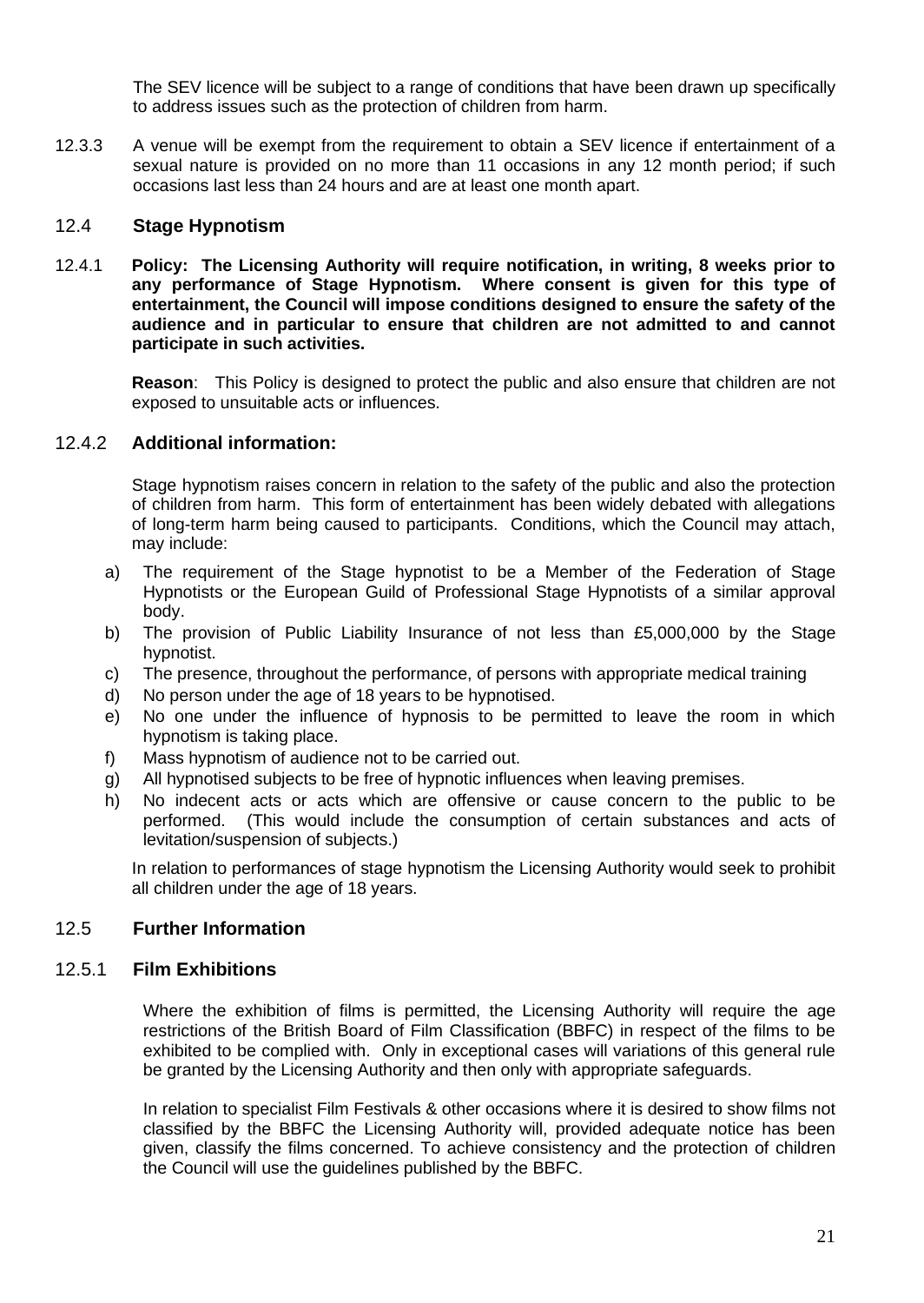#### 12.5.2 **Packaging and Promotion of Alcoholic Drinks**

 The Licensing Authority supports and promotes the Portman Group Code of Practice relating to the naming, packaging and promotion of alcoholic drinks. The Code seeks to ensure, among other things, that alcoholic drinks promotions are responsible and targeted only at persons over the age of 18 years.

#### 12.5.3 **General**

 Conditions requiring the admission of children to any premises cannot be attached to licence or certificates. Where no licensing restriction is necessary, this should remain a matter for the discretion of the individual licensee or club or person who has given a temporary event notice. Venue operators seeking premises licences and club premises certificates may also volunteer such prohibitions and restrictions in their operating schedules because their own risk assessments have determined that the presence of children is undesirable or inappropriate. Where no relevant representations are made to the Licensing Authority concerned, these volunteered prohibitions and restrictions will become conditions attached to the licence or certificate and will be enforceable as such. No other conditions concerning the presence of children on premises may be imposed by the Licensing Authority in these circumstances.

 Applicants for premises licences and club premises certificates will be required to copy details of their applications to the Body that represents those who are responsible for, or interested in, matters relating to the protection of children from harm and is recognised by the Licensing Authority as being competent to advise it on such matters. The Licensing Authority considers that the competent Body will be the Children's Safeguarding Board.

#### 13.0 **SUPPLEMENTARY INFORMATION**

#### **Applications for Premises Licences**

#### 13.1 **Planning Consent**

 13.1.1 **Policy: It is anticipated that an applicant will be able to demonstrate that the premises have either an appropriate (in terms of the activity and hours sought) planning consent, or an appropriate certificate of lawful use or development. Where the planning status of the premises has not been finalised the onus will be on the applicant to explain why this is the case.** 

> **Reason:** To avoid unnecessary duplication and thus comply with the guidance. The Licensing and Planning Committees will keep each other advised of their actions to ensure that a licensing application will not be a re-run of the planning application and will not cut across decisions taken by the local authority planning committee or following appeals against decisions taken by that committee.

- 13.1.2 Any premises for which a licence is required must also have an authorised use under town planning legislation. Typically, this could be for:
	- a) Use for the sale of food or drink for consumption on the premises or of hot food for consumption off the premises" (Use Class A3).
	- b) Assembly and leisure (Use Class D2), which includes concert hall, dance hall and indoor/outdoor sports and recreation.
	- c) Retail shop licensed for the sale of liquor e.g. an off-licence (Use Class A1).
	- d) A hotel, which has a restaurant or bar included in its authorised use (Use Class C1).

 Order 1987. The Order classifies uses and labels them with a letter and a number. Not all The references to "Use Class" come from the Town and Country Planning (Use Classes) uses come within a Use Class.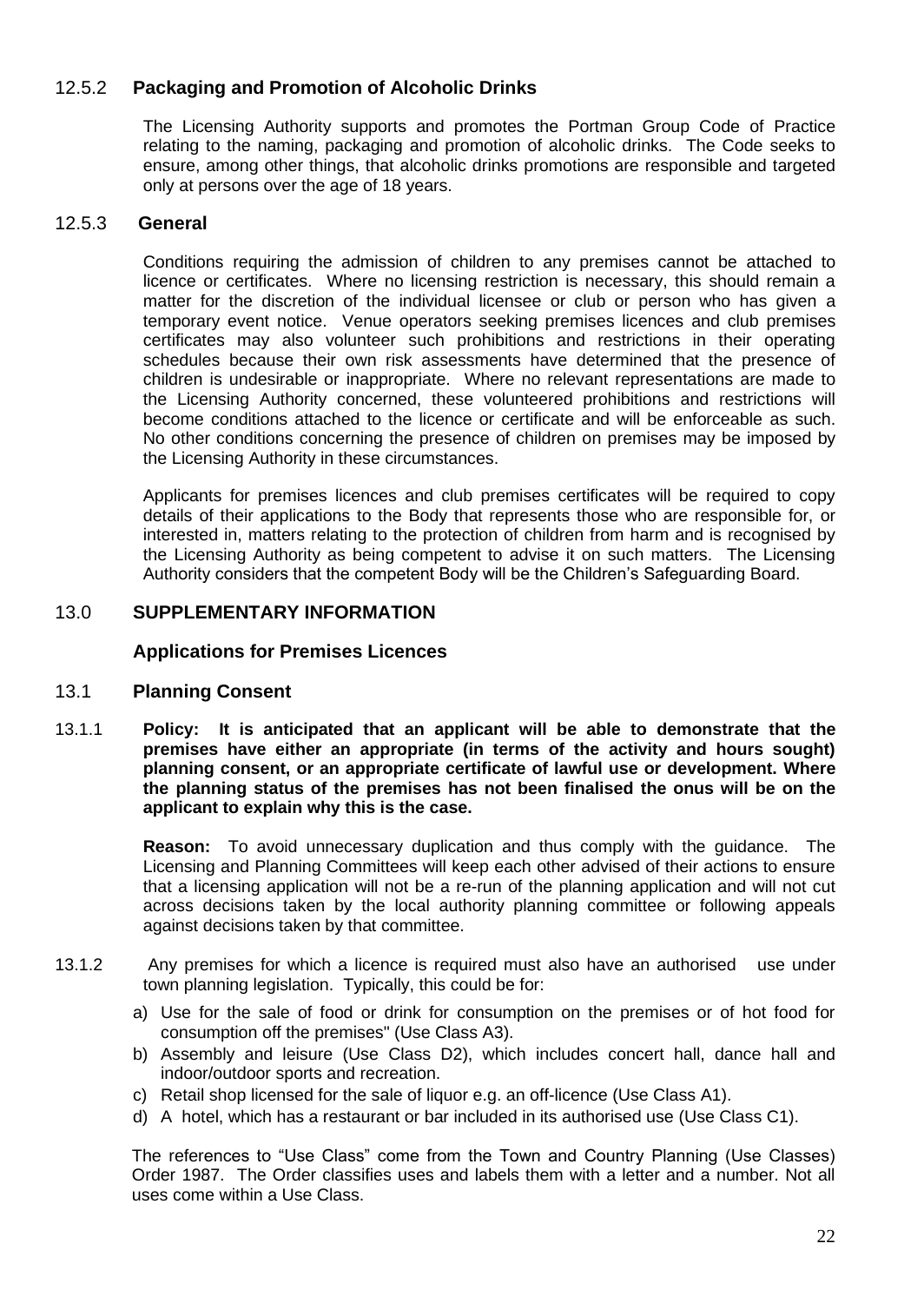- 13.1.3 The Local Authority's Planning Policies are set out in its Unitary Development Plan supplemented by guidance on A3 Uses (restaurants, takeaways, public houses etc). Government guidance in the form of Planning Policy Guidance Notes (PPG) and Regional Planning Policy Guidance Notes (RPG) is also relevant.
- 13.1.4 The strength of these policies is that there is an obligation both on the Local Authority, as local planning authority, and the decision -maker on any appeal, to give considerable weight to them. This helps to ensure consistency in the decision making process.
- 13.1.5 In general, planning permissions authorise a type of use, whereas licences relate to a particular premises and operator and may only cover a part of the premises. A planning permission is attached to the premises and is usually permanent. Unlike a licence it cannot normally be reviewed and revoked. Planning is also only concerned with the premises and the use and hours proposed. It takes no account of the suitability or otherwise of the applicant.
- 13.1.6 Within certain limits, the activity may change without a new planning permission. A planning permission for an entertainment use, for instance, may cover activities that can have a wide range of different impacts in the locality. The precise nature of the impacts of the specific activities proposed by a prospective licence holder needs to be considered when an application is made for a licence.
- 13.1.7 In some cases where an application is made for a licence the town planning use will already be authorised by a previous planning permission or because the premises has long-standing lawful use. Therefore, a new application for planning permission is often not required. However, three points must be made:
	- a) The existing planning permission might, and if recently granted is very likely to, have conditions restricting the use of the premises in some way e.g. the hours of operation. In that case, anybody seeking a licence to operate beyond those hours would first need to obtain a revised planning consent or a relaxation or removal of the condition.
	- b) The existence of a planning permission (or lawful use) where there is no condition on the usage does not mean that a licence for late hours of operation or a particular entertainment would necessarily be appropriate. conditions on the hours of operation, it does not follow that a licence for a particular activity will be granted up to the hours specified in the planning permission. Similarly, if an existing planning permission has
	- c) Where a long standing planning permission has no condition on hours, or where there is lawful use without planning permission, it is likely there has been no rigorous consideration of late night impact during the planning process. Experience within the borough has revealed the importance of these issues and planning permissions are no longer likely to be granted without such constraints.

#### 13.2 **Consultation**

#### Policy: It is the Policy of the Licensing Authority that anyone affected by an  **application should be made aware of it and of the opportunity to make representations**.

 **Reason:** The Licensing Authority will carry out the statutory consultation required or permitted by the Act but will also carry out additional, appropriate consultation where necessary to ensure that the widest opportunities possible will be given to those affected by an application to make representations. Such methods may include the use of the Licensing Authority's web site, letters to residents groups, etc.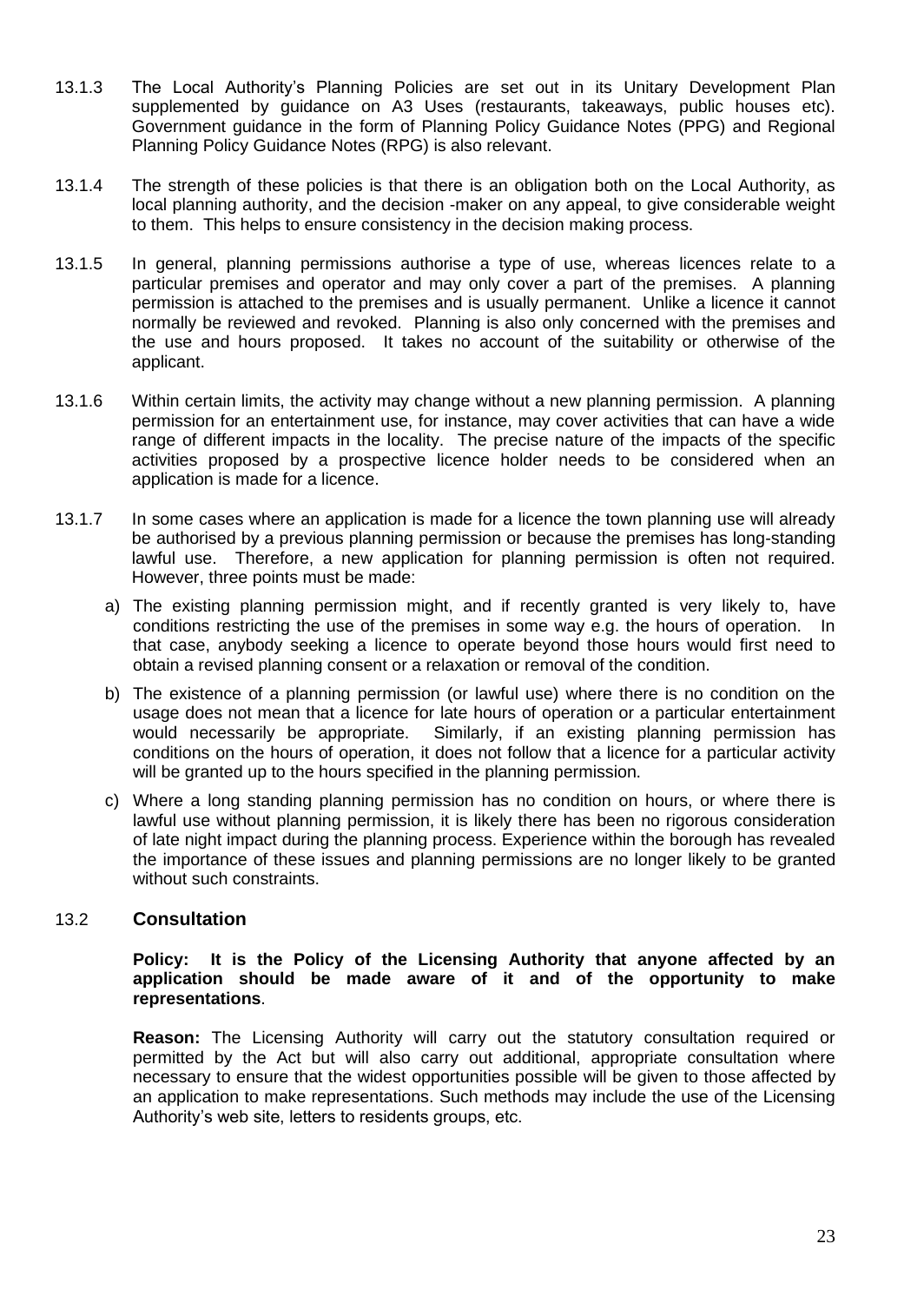#### 13.3 **Determination of Applications**

 **Policy: In determining a licence application the overriding principle adopted by the Licensing Authority will be that each application will be determined on its individual merits, taking into account the law and Guidance**. **In the absence of any objection the licence will be granted, subject only to any mandatory conditions and those conditions which form part of the operating schedule** 

 **Reason:** To comply with the legislative requirements of the Licensing Act and also Human Rights legislation.

#### 13.4 **Conditions**

 **Policy: Licence conditions will be tailored to the individual style and characteristics of the premises and events and only be imposed to meet the licensing objectives. Licence conditions will not be imposed where the Licensing Authority considers other regulatory regimes provide sufficient protection to the public e.g. health and safety at work, fire safety legislation etc**.

 **Reason:** The Licensing Authority accepts that a "one size fits all" approach is not appropriate to achieving this outcome and that conditions should be tailored to the premises and activities to achieve the licensing objectives. Officers will seek to discuss proposed conditions in advance with the applicant and/or representative with the aim of achieving a mutually agreeable level of protection to the public and fulfilment of the licensing objectives. Club Premises Licences will so far as possible reflect local crime prevention strategies and the input of the Darlington Crime and Disorder Reduction Partnership.

#### **13.5 Community Premises**

 Community Premises include premises such as church halls, chapels and community and village halls which are made available for community benefit most of the time; are accessible by a broad range of persons and sectors of the local community and used for purposes which benefit the community as a whole.

 The Management Committee of a Community premises can now apply to have the standard mandatory conditions relating to alcohol removed. The standard mandatory conditions require that an individual, who must hold a personal licence, is named on the Premises Licence as the designated premises supervisor (DPS).

 The DPS has overall responsibility for the sale of alcohol. The mandatory conditions also require all sales of alcohol to be made or authorised by a person who holds a personal licence. Where such an application is granted an alternative condition will be placed on the licence which states that all sales of alcohol to be made on such premises must be authorised by the management committee.

 Where a community premises already has a Premises Licence to sell alcohol, but wishes to benefit from the relaxation in the requirements regarding DPS, the management committee should apply by submitting the prescribed form together with the prescribed fee (currently £23).

£23).<br>Where a community premises does not currently have a premises licence a new Premises Licence application that includes sale of alcohol should be submitted. This should be accompanied by the prescribed form to disapply the mandatory condition requiring a DPS.

 The Licensing Authority must first be satisfied that the premises are operating as a community premises. They must then be satisfied that the management committee can ensure that alcohol sales can be properly supervised.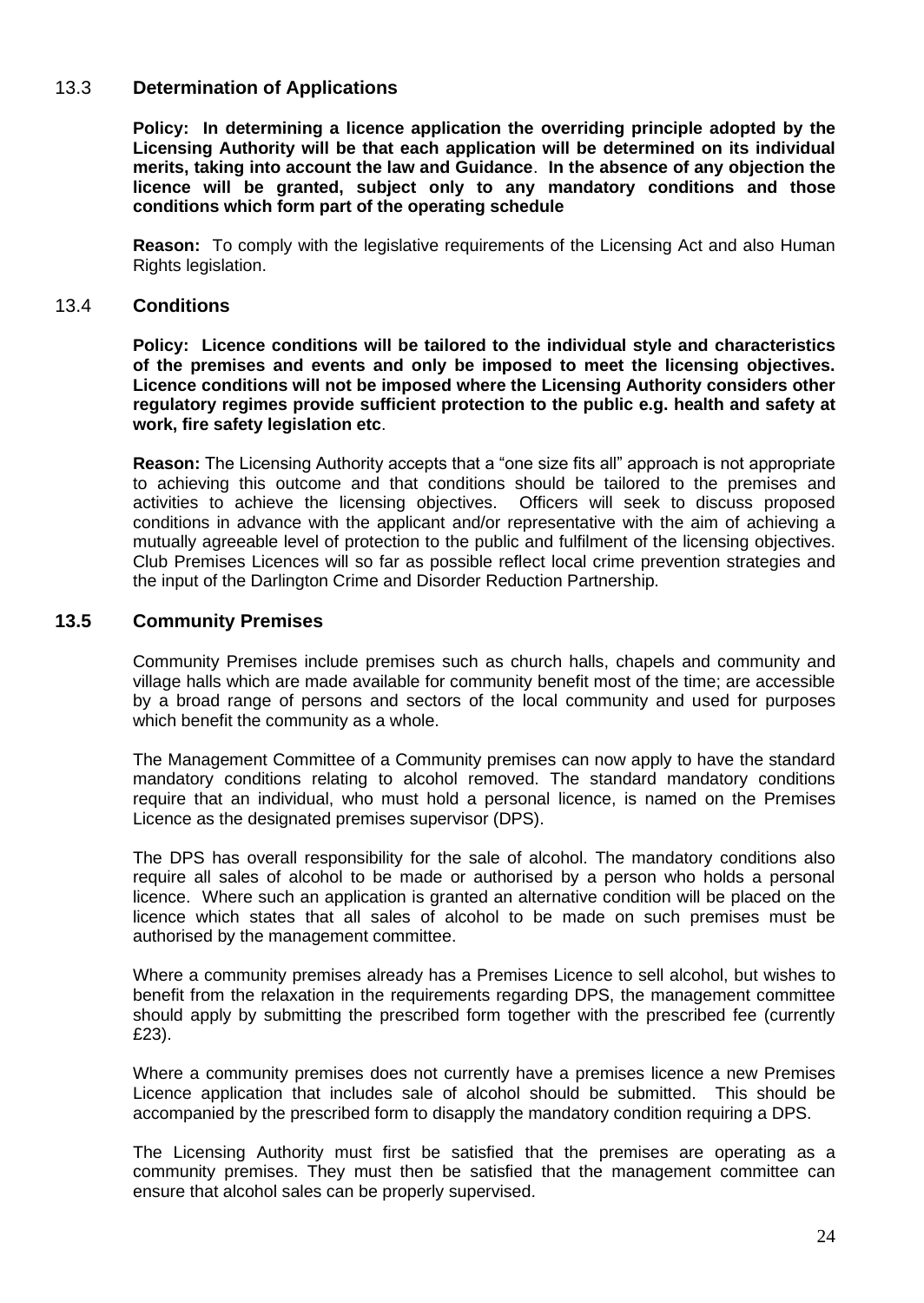This will include considering the committee structure and how they will control sales of alcohol if the premises are hired out for a private event. This may involve the committee having a hiring agreement with the hirer that includes a written summary of the hirers' responsibilities under the 2003 Act in relation to the sale of alcohol.

 Only the police can object to the application to disapply the mandatory condition requiring a DPS and this can only be exceptional circumstances where they believe the application will have impact on the crime and disorder objective. In such a case they must issue an objection notice and the licensing authority must then hold a hearing in order to reach a decision on whether to grant the application. The decision can be appealed by either party.

#### 13.5 **Enforcement**

#### **Policy: In general, action will be in accordance Licensing Authority's published enforcement Policy that follows the principles of the Enforcement Concordat**.

**Reason**: Application of consistency, transparency and proportionality.

 The Licensing Authority will support businesses to comply with the law but views offences and breaches of licence conditions seriously. enforcement action taken to ensure compliance.. The Licensing Authority will work closely with the Police, Environmental Health and Trading Standards and has established protocols to ensure that high-risk premises receive the highest priority. Premises will be monitored and appropriate

Enforcement action will be:

- Targeted toward those premises presenting the highest risk
- Proportional, to the nature and seriousness of the risk those premises present
- Consistent, so that similar approaches are taken in similar situations
- Transparent, so those who are subject to enforcement action know what to expect
- Accountable, so that officers take responsibility for any action taken

 Licensing officers will investigate all complaints alleging breaches of the Licensing Act 2003 or licence conditions and act on all sources of reliable intelligence (including local residents and businesses) with a view to establishing if offences have been committed. These may include:

- Unauthorised licensable activities or breach of licence conditions
- Permitting disorderly conduct on licensed premises
- Sale of alcohol to children and the consumption of alcohol by children
- Sale of alcohol to a person who is drunk

 Where the Licensing Authority has evidence of non-compliance with the legislation and/or licence conditions there are a range of enforcement options including:

- i) Offering advice /guidance (verbal or written)
- ii) Informal written warnings
- iii) Formal cautions
- iv) Prosecutions
- v) The review of premises licences where there are problems associated with any of the 4 licensing objectives
- vi) The closure of premises that are experiencing disorder or causing a nuisance

In the case of offences relating to:-

- i) The deliberate and persistent provision of unlicensed activities especially the sale of alcohol and/or
- ii) The breach of licensing conditions resulting in substantial risk to the promotion of the licensing objectives (crime and disorder, public safety, public nuisance or protection of children from harm)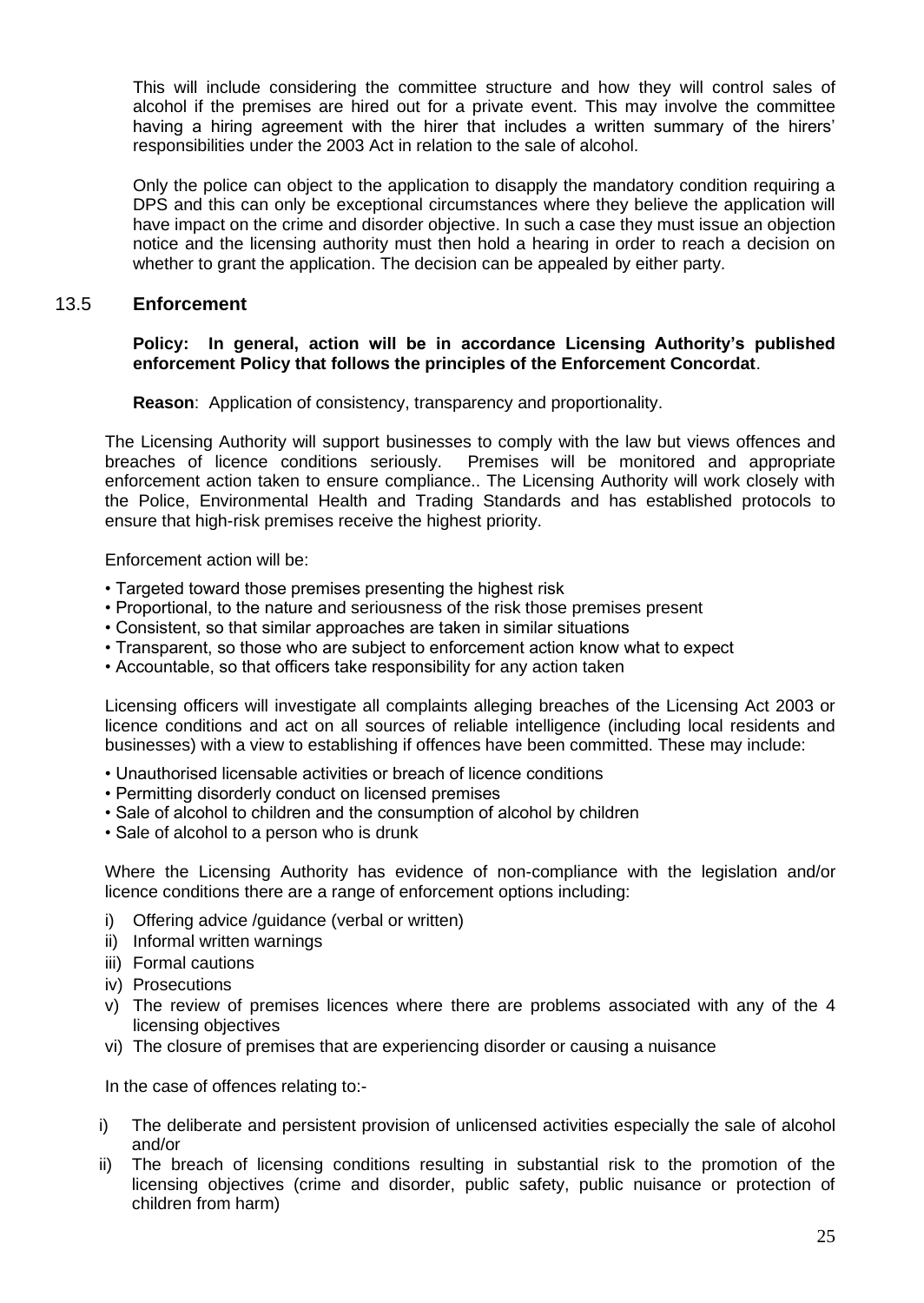- iii) Persistent underage sales
- iv) The use of licensed premises in connection with organised criminal activity
- v) Allowing disorderly conduct on licensed premises
- vi) Delivering alcohol to children
- vii) Allowing the sale of alcohol to children

 formal action (including, formal cautions, reviews and / or prosecution) will be the most likely approach.

#### 13.6 **Delegated Authority**

 **Policy: The powers of the Licensing Authority under the Act may be carried out by the Licensing Committee, Sub Committee or, by one or more officers acting in accordance with the scheme of Delegated Authority (see Appendix C).** 

**Reason:** In the interests of efficiency

#### **Licences Other than for Both Entertainment and Sale of Alcohol**

#### 13.7 **OFF SALES**

 In accordance with Guidance the Licensing Authority will not normally seek to limit the hours during which alcohol can be sold for consumption off the premises. The Council does, however, expect that a responsible attitude be adopted in relation to the sale of alcohol to and/or for persons under the age of 18 years. Operating schedules should therefore include the following:

- a) Staff training, particularly in relation to refusal of sales.
- b) Proof of age requirements.
- c) Records of refusal of sales.
- d) Consideration of display of posters advertising the illegality of purchasing alcohol on behalf of persons under 18 years of age.

nb this list is not exclusive.

 Test purchasing exercises will be undertaken in a partnership arrangement between the Council's Trading Standards Service and South Durham Police. Sales of alcohol to or on behalf of persons under 18 years of age may result in a request to review a licence with a view to revocation.

 In addition to the above, the operating schedule should also address issues of anti-social behaviour that may give rise to crime and disorder and public nuisance. This is particularly the case in relation to gangs of youths congregating outside of premises. Measures such as CCTV provision, both inside and outside of the premises and additional lighting outside of the premises should be considered to address this problem.

#### 13.8 **Late Night Refreshment Houses**

 All take-aways, including street traders, late night refreshment houses and night cafes which operate beyond 11 pm will be required to apply for a premises licence from the Licensing Authority. In addition, any premises, which also wish to sell alcohol as part of the premises licence, will need to identify a designated premises supervisor and ensure that a personal licence holder is normally present on the premises whenever alcohol is to be sold. The application will be subject to the requirements described for premises licences in Appendix A.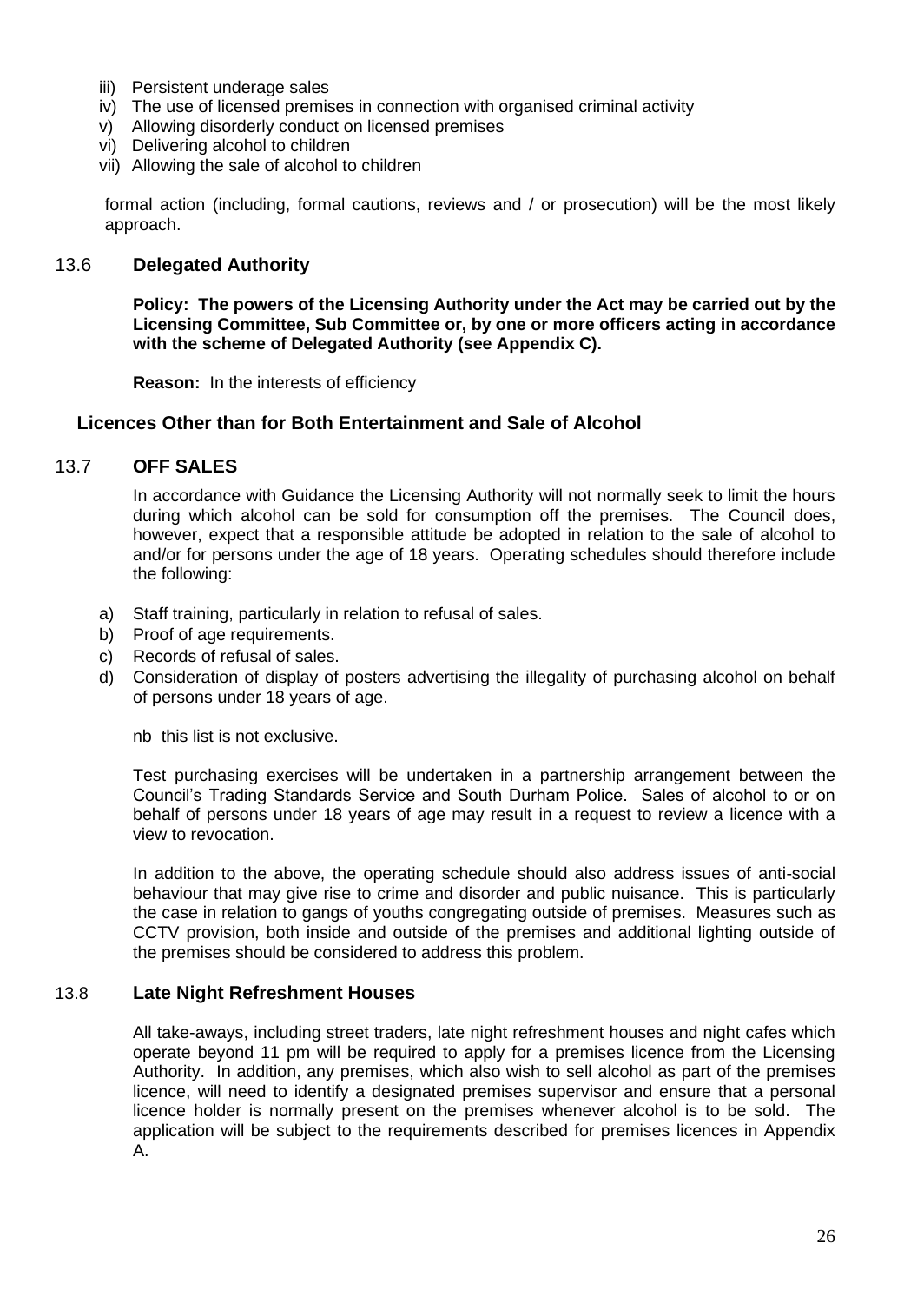Late night takeaways can be a public order "hot spot" when patrons, who have attended late night entertainment premises, congregate in their vicinity. The operating schedule for such premises should therefore address such issues as:

- a) Provision of CCTV both inside and outside of the premises.
- b) Additional lighting both inside and outside of the premises.
- c) Measures to be taken to reduce littering within the vicinity.
- d) Measures to be taken to reduce noise disturbance at the premises and within its vicinity.

nb this list is not exhaustive.

 Holders of night-time street trading consents for the sale of food will also be required to apply for a premises licence in addition to their street trading consents.

#### 13.9 **General**

 While every effort will be made by the Licensing Authority to assist Applicants in terms of the new legislation, the Council cannot be held responsible for individual applications or operating schedules. All applicants are therefore advised to seek appropriate advice from their legal representatives and/or Trade bodies.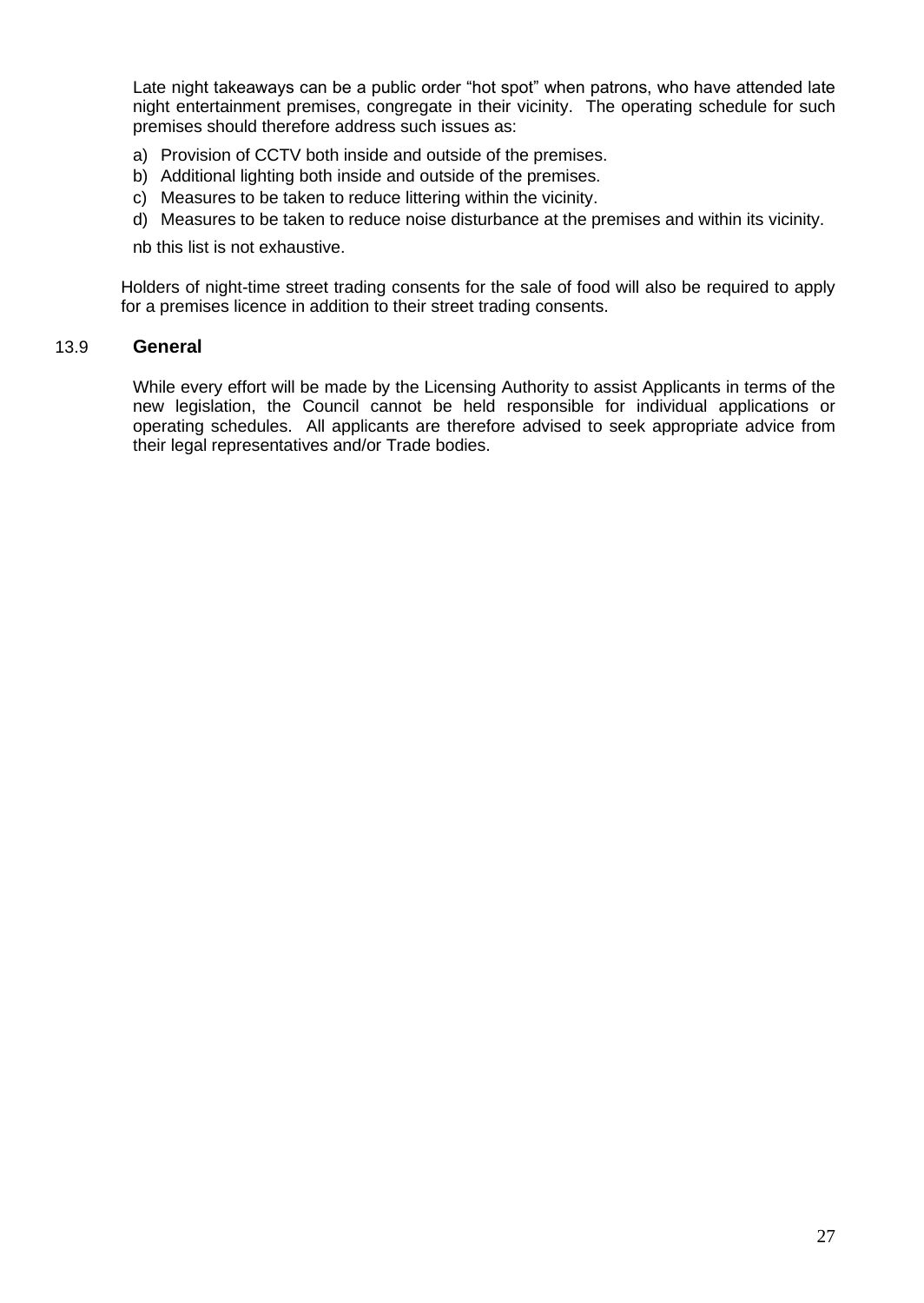#### **MAKING AN APPLICATION**

 When making an application the applicant should initially identify any particular issues (having regard to the particular type of premises and/or activities), which are likely to adversely affect the promotion of the 4 Licensing Objectives. Such steps as are required to deal with these identified issues should be included in the operating schedule.

 This document aims to inform and advise. It is NOT however a detailed interpretation of the legislation and should not be relied on as legal advice by applicants.

#### **PREMISES LICENCES**

- 1. Applications may be made by persons aged 18 years or over, who carries out (or proposes to do so) a business, which involves the use of premises for specific licensable activities. An application must be made on the prescribed form, accompanied by the prescribed fee. The application must also include a plan of the premises (in the prescribed form) and an operating schedule\*. If alcohol is to be sold details must be provided of the designated premises supervisor\*. There is a requirement to advertise the application and this will be covered in the Secretary of State's regulations. Copies of the application will also have to be sent out to other relevant persons, as described in the regulations.
- 2. If relevant representations\* are made the Licensing Authority must, if these cannot be overcome, hold a hearing to determine the application. Relevant representations may come from responsible authorities\* or other persons\*, either of which will be required to notify the Licensing Authority of their concerns, in writing, within a prescribed period of time. After a hearing the Licensing Authority will decide whether or not to grant the licence. The licence may be granted subject to modified conditions, to ensure the 4 Licensing Objectives are properly promoted. It may be granted with the exclusion of one or more licensable activities. It may be granted subject to the Licensing Authority's refusal to specify a person as a designated premises supervisor or alternatively the application may be rejected. In each case the Licensing Authority will give reasons for its decision to the applicant, anyone who made a relevant representation and the Chief Constable of Police. Appeals against the Licensing Authority's decision can be made to the Magistrates Courts.
- 3. If no relevant representations are received the Licensing Authority must grant the application subject only to any mandatory required conditions and any conditions that are consistent with the operating schedule (for mandatory conditions please refer to Sections 19, 20 and 21 of the Licensing Act 2003).
- 4. Generally a Premises Licence will be granted for an indefinite period except when the can be made to vary the licence in much the same way as the original application. application is for a specific period unless the licence is suspended or revoked. Applications

\*see glossary of terms for further information

Further guidance will be issued as part of the application pack

#### **PERSONAL LICENCES**

 1. Personal Licences are needed to enable alcohol to be sold. An application can be made by a person aged 18 years or over, who possesses a licensing qualification as prescribed in the Regulations, who has not been convicted of any relevant offence (which was committed either in England or Wales) or "foreign" offence (committed outside of England or Wales) which is unspent and who has not forfeited a Personal Licence in the preceding 5 years. The application should be made to the Council in the area where the applicant is normally resident.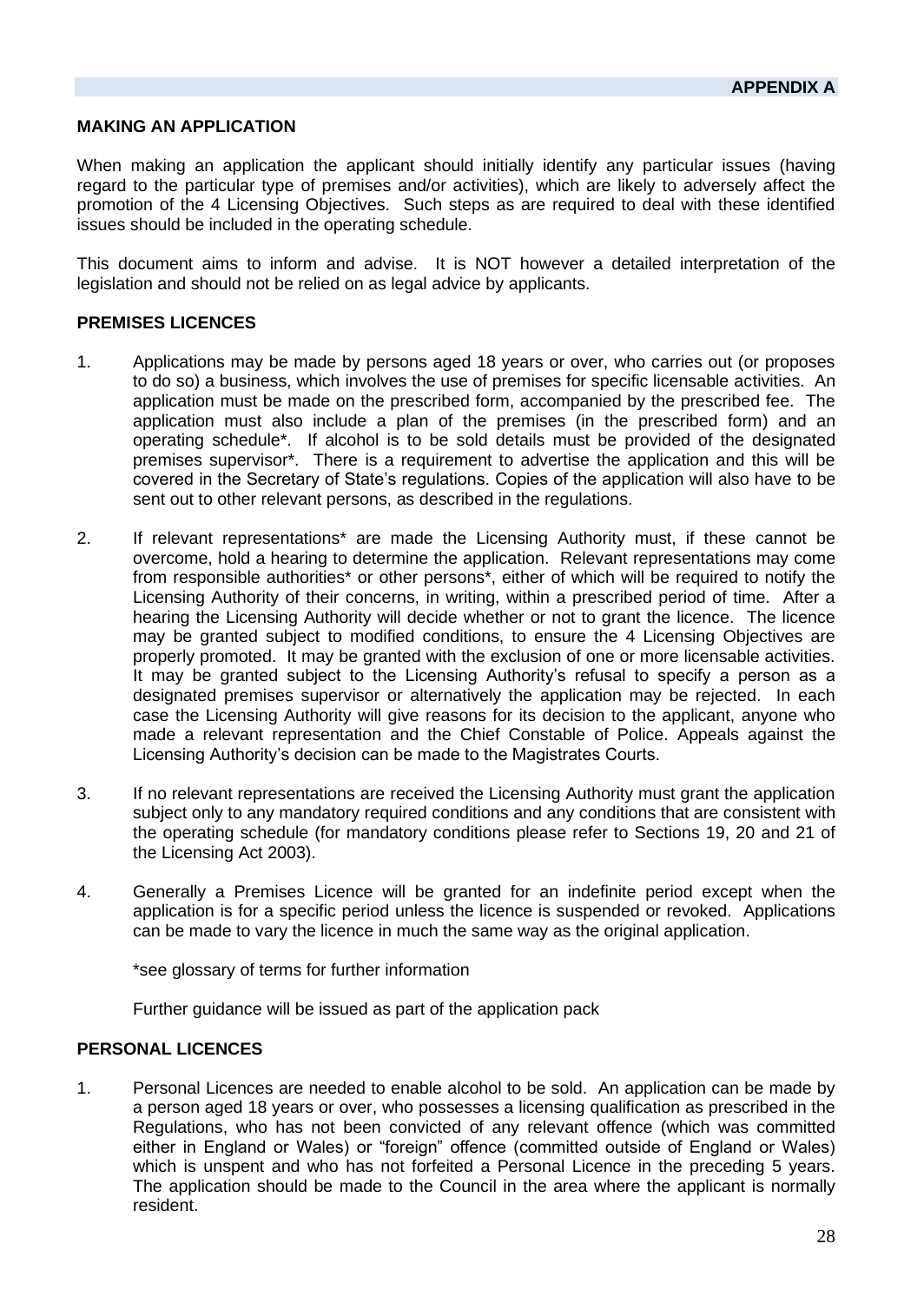Only the Police can object to an application for a Personal Licence. The Licensing Authority will grant a licence for an indefinite period if the Police do not make an objection. In the event of an objection being made a Hearing will be arranged and the Licensing Authority, after considering all relevant factors, may decide to either grant the application or reject it. If the Licensing Authority decides to reject the application it will give reasons for its decision to the applicant and the Chief Constable of Police. There is a right of appeal to the Magistrates Courts against a decision of the Licensing Authority.

#### **TEMPORARY EVENTS NOTICES (TENS)**

#### **STANDARD TENS**

 1. A standard Temporary Event Notice (TEN) needs to be submitted when an individual wishes to use a premises, which does not have a Premises Licence for an event lasting not more than 168 hours and to which the maximum number of people attending will be less than 500.

 A TEN in the prescribed form must be given to the Licensing Authority along with the prescribed fee at least 10 working days before the event. As this is such a short period of time the Council will expect that far greater notice is always given unless there is good reason not to do so. A copy of the notice must also be sent, by the applicant, to two of the Responsible Authorities, namely the Police and Environmental Health, who must respond within 2 working days of receipt.

 The Licensing Authority will acknowledge receipt of the notice and will await any comments from the two Responsible Authorities. Any Representations will need to demonstrate that the measures are 'appropriate' to uphold the licensing objectives. This is a change from the previous requirement that measures be 'necessary' to promote the licensing objectives. If either Responsible Authority objects to the event and a negotiated agreement cannot be reached the Licensing Authority will hold a hearing to consider the matter.

 If the Licensing Authority accepts the objections it will issue a counter notice and the event cannot proceed. This notice must be issued at least 24 hours before the event was due to take place and the Applicant may appeal to the Magistrates Courts. Similarly if the Licensing Authority decides not to accept the objections the Police and/or Environmental Health also have the right of appeal to the Magistrates Courts.

 A personal licence holder may apply for a maximum of 50 TENS in any calendar year (but see below re Late TENs). Non licence holders may apply for 5 TENS in any calendar year and the same premises must not have more than 15 TENS\*\* (covering no more than 21 days in total) in any calendar year.

\*\* from 01 January 2016

#### 2. **LATE TENS**

 A Late Temporary Event Notice (Late TEN) has been introduced which allows for a TEN to be given with only 5 working days' notice, on a limited number of occasions each year. There is no right of appeal if a counter notice is raised against a 'Late TEN'. A personal licence holder may apply for a maximum of 10 late TENs as part of the overall maximum of 50 TENs in a calendar year. An applicant who does not hold a personal licence may apply for a maximum of 2 late TENs as part of the overall maximum of 5 TENS per calendar year

- 3. The Licensing Authority has no option other than to issue a counter notice when:
	- a) The applicant is a Personal Licence holder who has already given 50 Temporary Events Notices (TENs) within the same calendar year.
	- b) The applicant is not a personal licence holder but has already given 5 TENs in that year.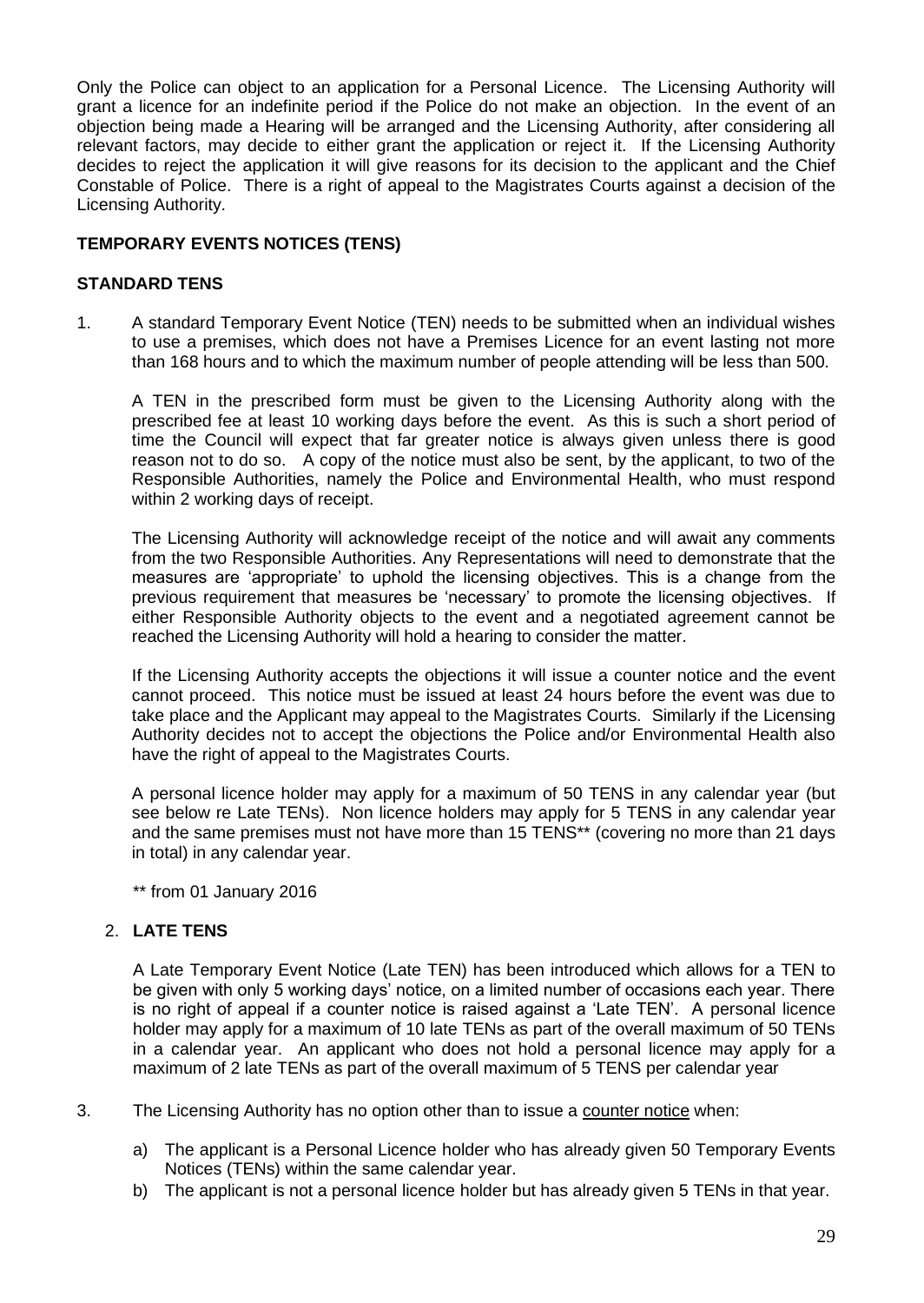- c) 15 TENs (as from 01 January 2016) have been given for the same premises in that year.
- d) TENs are given for events at the same premises, falling on more than 21 days in a year.

#### **COMMUNITY AND ANCILLARY SELLERS NOTICE**

- 1. A Community and Ancillary Sellers Notice (a CAN) will allow a light-touch authorisation process for those who want to sell small amounts of alcohol as part of a wider service. Examples being suggested are providers of bed and breakfast accommodation who may wish to offer overnight guests a drink with an evening meal (ancillary seller) or community groups wishing to sell a glass of wine during the performance of a play (community seller). It is expected that CANs will be specific to a given premises, last for three years duration and be subject to a 'relatively low' one-off fee.
- 2. It is envisaged that a prospective CANs user will give notice to the Licensing Authority (as prescribed by regulations) that they are going to operate either as (i) an 'ancillary' or (ii) 'community' seller. The notice will specify the relevant premises at which they intend to sell alcohol (in the case of an ancillary seller this can be just one premises whereas community groups could name up to three premises within their local area).
- 3. It is envisaged that The Licensing Authority may reject or revoke a CAN at any point if it receives an objection from the police or Environmental Health Manager on grounds of the licensing objectives (the prevention of crime and disorder; the prevention of public nuisance, public safety, protection of children from harm). In addition a CAN may be rejected in a cumulative impact area.
- 4. It is proposed that a CAN user will not need to hold a personal licence but they could be named as 'responsible persons' who could be prosecuted for certain criminal offences under the 2003 Act.
- 5. It is envisaged that all sales of alcohol will be restricted to the prescribed times of 7am to 11pm
- 6. At the time of preparing this policy there had not been an implementation date for CANS. Further information may be obtained in due course from the Licensing Authority.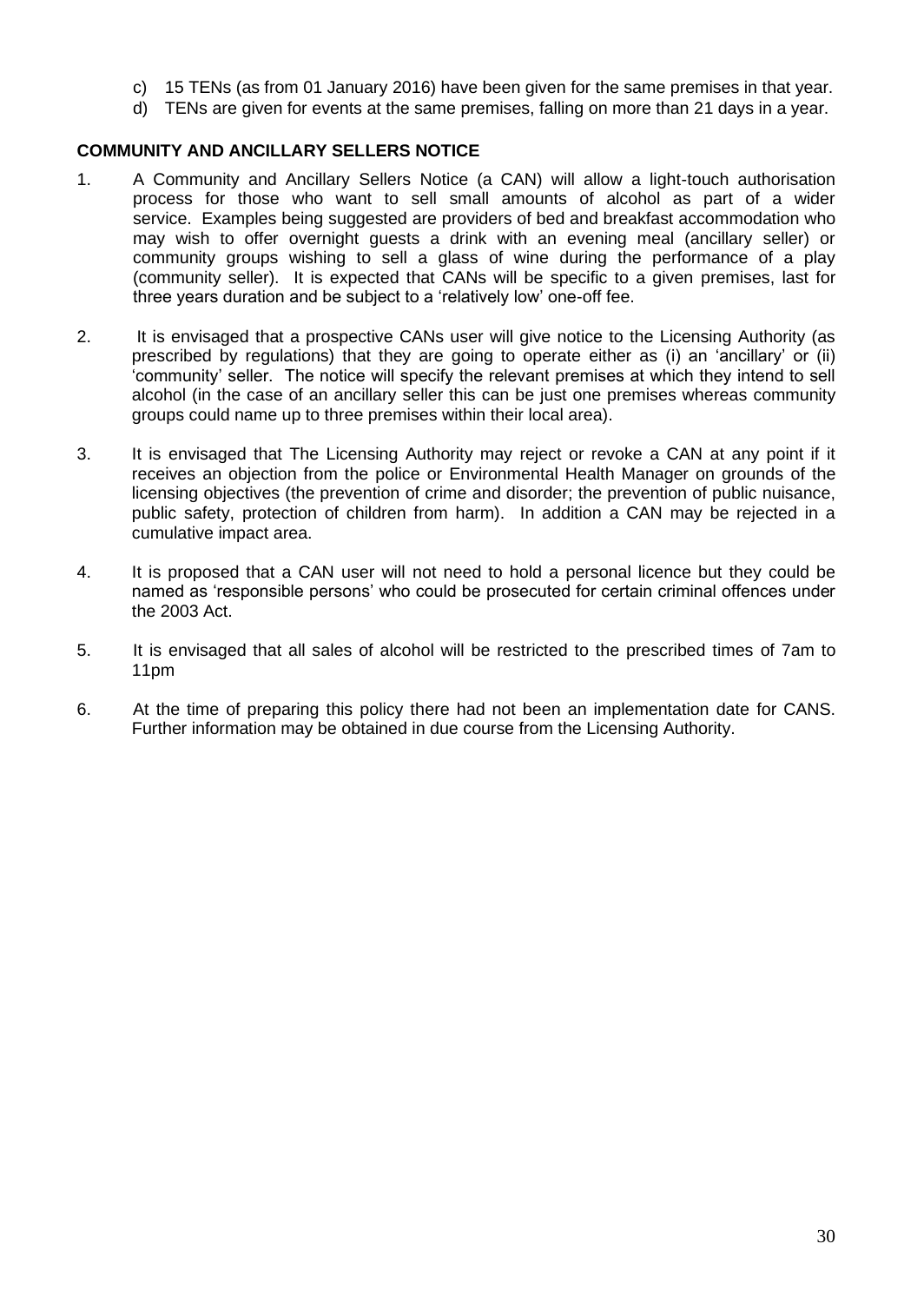#### **Glossary of terms**

 In this Policy, the following are included to provide an explanation of certain terms included in the Act. In some cases definitions given below are an abbreviation of what is stated in the Licensing Act 2003 or an interpretation of those terms. For a full definition of the terms used, the reader must refer to the Licensing Act 2003.

#### **'Appointed Days'**

 The dates on when different provisions of the Act come into force. On the first appointed day applications can be made to Licensing Authorities for the new licences. On the second appointed day, the old law will cease to have effect, all the new licences will come into force and the responsibilities of the existing Magistrates' court licensing committees will end**.** 

#### **'Appeals'**

 Appeals against decisions of the licensing authority are to the Magistrates' court for the area in which the premises are situated. The appeal must be lodged within 21 days of being notified of the Licensing Authority's decision. On appeal a Magistrates' Court may, dismiss the appeal; substitute its own decision; remit the case to the licensing authority with directions; and make an order for costs.

#### **'Authorised Officer'**

 An Officer of the Licensing Authority who is authorised to carry out duties in relation to the Licensing Act 2003; a Fire inspector; A Health & Safety Inspector; an Environmental Health Officer.

#### **'Closure Order'**

 Powers that enable the Police and Courts to close premises. The 2003 Act significantly extends the existing powers of the Police to seek court orders in a geographical area that is experiencing or likely to experience disorder or to close down instantly individual licensed premises that are disorderly, likely to become disorderly or are causing noise nuisance.

#### **'Club Premises Certificate'**

 A licence for a qualifying to cover the supply of alcohol. It can be granted to members clubs which comply with specific conditions e.g. membership rules, run by club committees, profits go to members not an owner etc. Club Premises Certificates replace registration under the Licensing Act 1964. The law for members clubs has changed relatively little under the 2003 Act. There is no time limit on the duration of the certificate but it may be withdrawn, surrendered or suspended.

#### **'Conditions'**

 A Premises Licence may be granted subject to different conditions, and these may be in respect of different parts of the premises and different licensable activities. There is no power to impose conditions on a personal licence. The Secretary of State's Guidance provides "The only conditions which should be imposed on a premises Licence or Club Premises Certificate are those which are necessary for the promotion of the Licensing Objectives. Accordingly, if the existing law already places certain statutory responsibilities on an employer or operator of premises, it cannot be necessary to impose the same or similar duties on the premises licence holder". Conditions must be proportional and tailored to size, style, characteristics and activities taking place at the premises concerned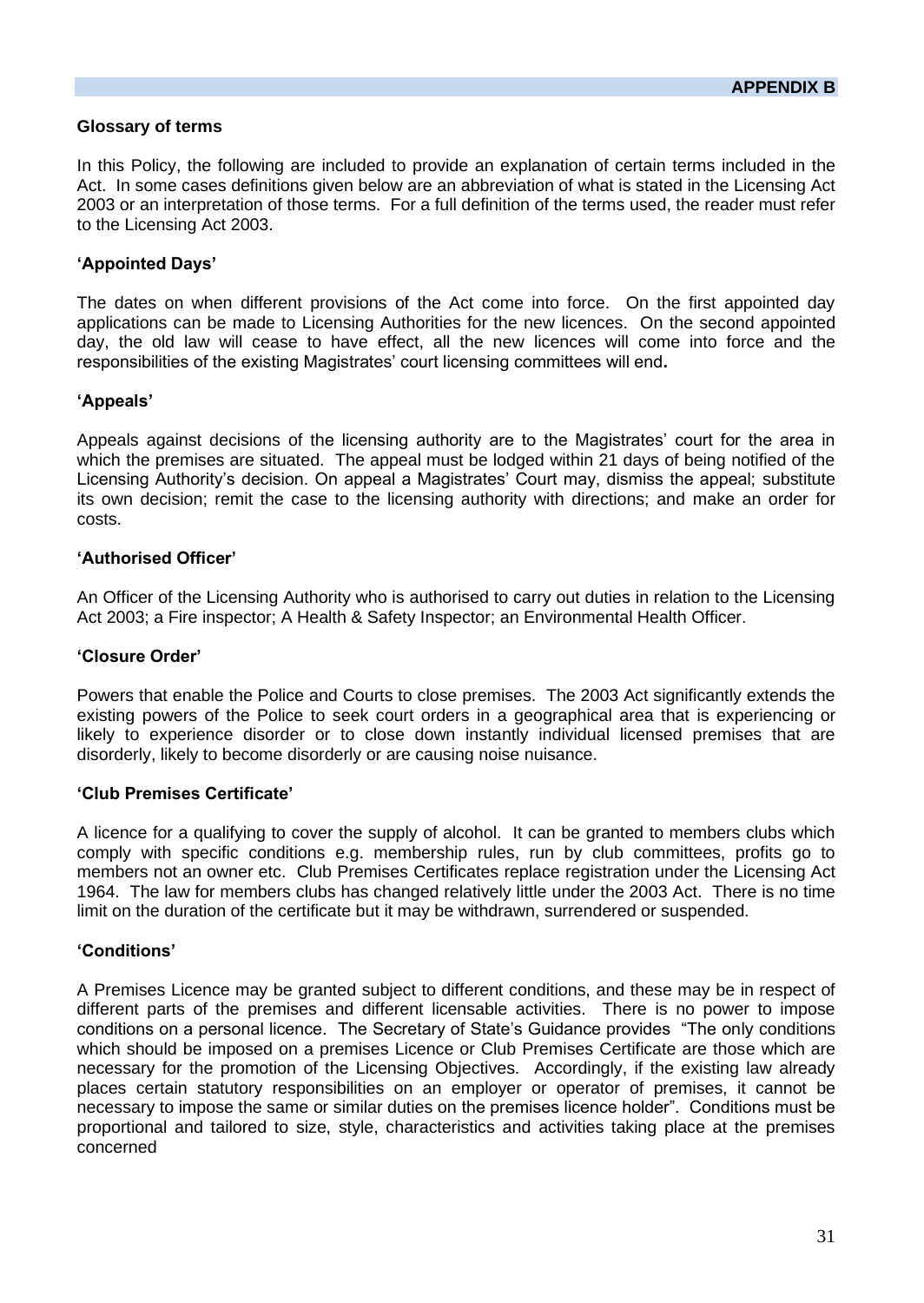#### **'Designated Premises Supervisor'**

 A person identified on the premises licence as being in day-to-day control of the premises (can be the holder of the premises licence). Any premises where alcohol is sold must have a designated premises supervisor.

#### **'Interim Authority Notices'**

 A notice to reinstate a Premises Licence which has lapsed because of the death, incapacity or insolvency of the holder & for which no transfer application has been made.

#### **'Other Person'**

 A person who may or may not live in the vicinity of the premises; a body representing such persons; a person involved in business in the vicinity; or a body representing businesses in the vicinity; a member of the relevant licensing authority i.e. elected councillors of the licensing authority for the area in which a premises is situated; all of whom are affected by the licensable activities on offer or to be offered at a premises.

#### **'International Airports and International Ports'**

 Premises Licences can be issued to the above in areas where the non-travelling public have access. Areas the non-travelling public are not allowed known as airside or wharf-side are not licensable under the 2003 Act.

#### **'Late Night Refreshment'**

 The supply of hot food and/or drink to members of the public (whether for consumption on or off the premises) between the hours of 11.00 pm and 5.00 am**.** 

#### **'Licensable Activities'**

- a) The sale by retail of alcohol.
- b) The supply of alcohol by or on behalf of a club, or to the order of a member of the club.
- c) The provision of Regulated Entertainment.
- d) The provision of Late Night Refreshment.

#### **Licensing Objectives'**

The objectives set out in the Act are:

- a) The Prevention of Crime and Disorder.
- b) Public safety.
- c) The Prevention of Public Nuisance.
- d) The Protection of Children from Harm.

 The Licensing Authority must carry out its functions under the Act with a view to promoting the Licensing Objectives.

#### **'Mandatory Conditions'**

 Conditions that the Act requires are imposed on a licence. These include use only of Security Industry Authority approved persons as door supervisors, requirements not to engage in irresponsible drinks promotions & requirements to abide by the requirements of British Film Board Classifications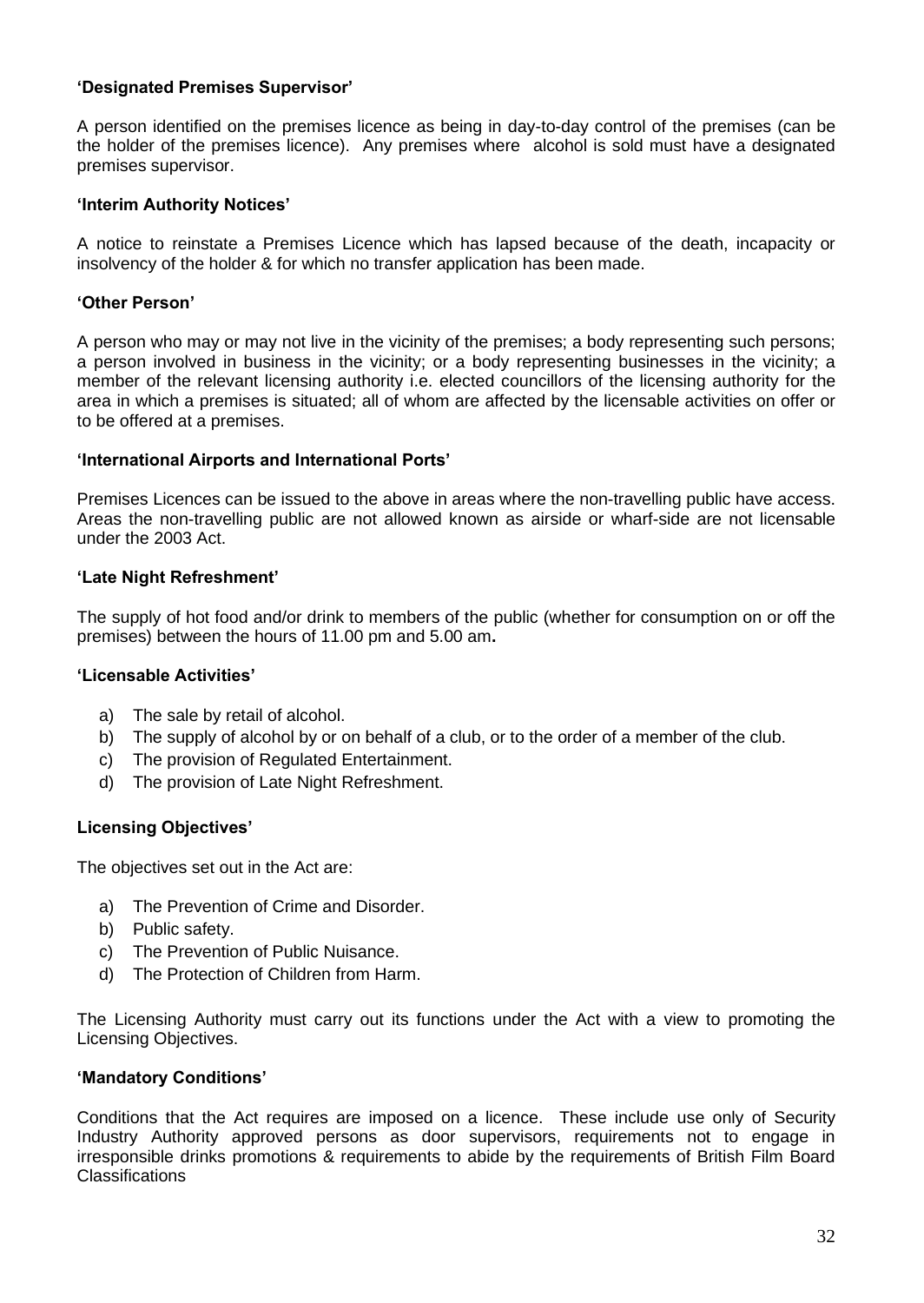#### **'Objection Notice'**

 A procedure whereby the Police can object to the grant of a Personal Licence on the grounds there where having regard to convictions of the applicant for relevant offences, the grant would undermine the crime prevention objective.

#### **'Operating Schedule'**

 A document containing a statement of the following matters (and any others that may be prescribed):

- a) Steps taken by the Licence holder to tackle the four Licensing Objectives.
- b) The Licensable Activities to be conducted on the premises.
- c) The times during which the Licensable Activities are to take place and any other times when premises are open to the public.
- d) Where the licence is required only for a limited period, that period.
- e) Where the Licensable Activities include the supply of alcohol, the name and address of the individual to be specified as the Designated Premises Supervisor.

#### **'Personal Licence'**

 A licence granted to an individual which enables that person to supply or authorise the supply of alcohol in accordance with the premises licence.

#### '**Premises Licence'**

 A licence granted in respect of any premises, which authorises the premises to be used for one or more licensable activities.

#### '**Provisional Statement'**

 A statement issued by the Licensing Authority in relation to premises that are being or about to be constructed or extended for the purpose of being used for one or more licensable activities.

#### **'Qualifying Club'**

 Formerly a Registered Members Club. The members must have joined together for a particular social, sporting or political purpose and then have combined to purchase alcohol in bulk as members of the organisation for supply to members and their guests. Qualifying conditions are specified in Section 61 of the Act and the Licensing Authority must be satisfied that these conditions have been met, including evidence to support that the club is non-profit making and that there is a minimum of 48 hours delay between application and acceptance of new members. The club must be established and conducted in 'good faith' (this involves consideration of details such as club finances).

#### **'Regulated Entertainment'**

- a) A performance of a film.
- b) An exhibition of a film.
- c) An indoor sporting event.
- d) A boxing or wrestling entertainment.
- e) A performance of live music.
- f) Any playing of recorded music.
- g) A performance of dance.

 Entertainment of a similar description to that falling within the performance of live music, the playing of recorded music and the performance of dance (or entertainment of a similar description falling within the last three of the categories listed above), where the entertainment takes place in the presence of and for the purposes of entertaining that audience or spectators.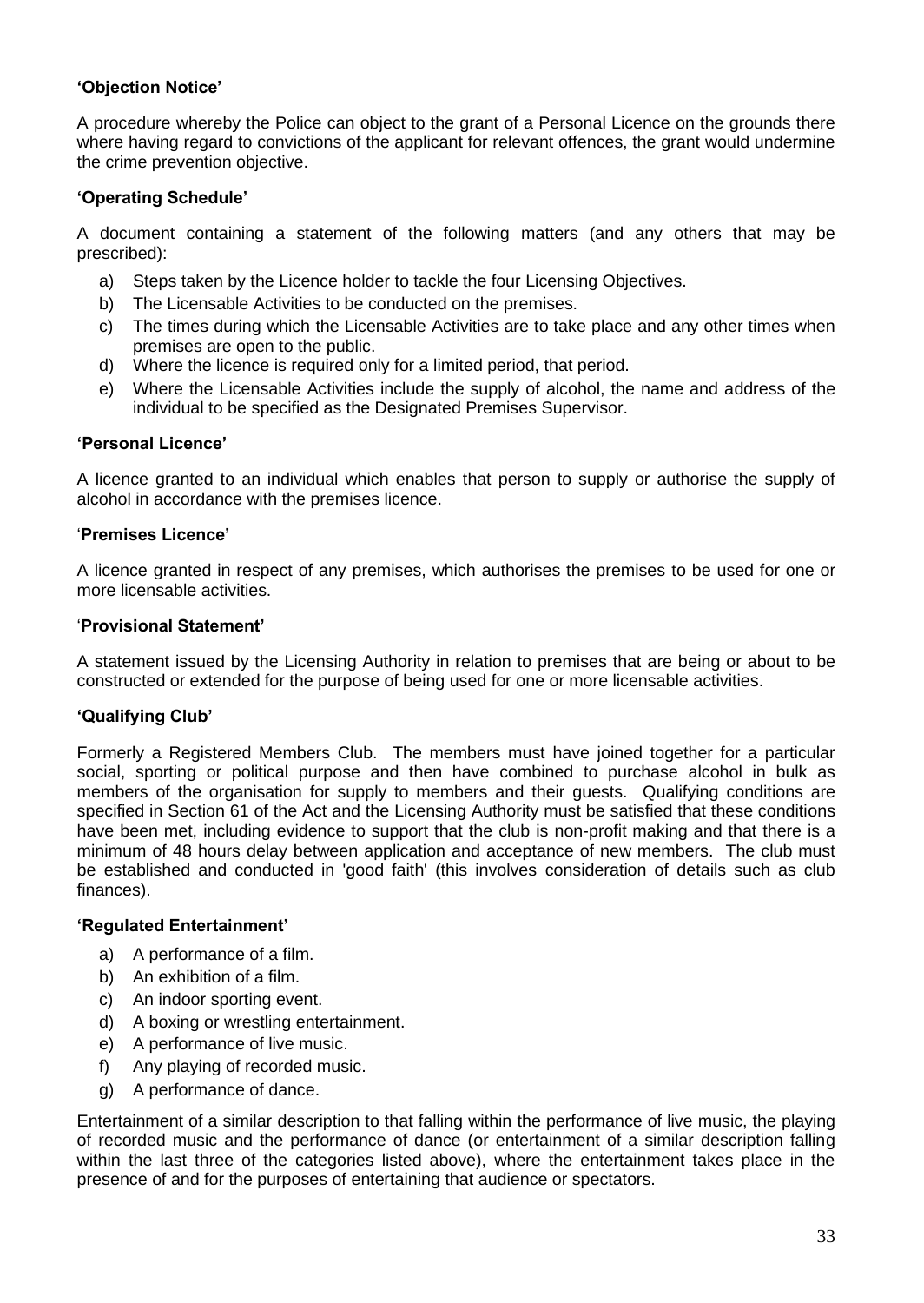#### **'Relevant Offences'**

 Offences, which may be taken into account when considering an application for a Personal Licence. These are listed in Schedule 4 to the Licensing Act 2003.

#### **'Relevant Representations'**

 Comments about the effect/likely effect of either a current premise or the grant of a Premises Licence on the promotion of the 4 Licensing Objectives. These can only be made by a Responsible Authority or an Other Person. In the case of an Other Person these must not be frivolous or vexatious**.** 

#### **'Responsible Authority'**

 The Chief Police Officer; Fire Authority, Health & Safety Executive/ Enforcing Authority for Health and Safety, Planning Authority, Council Environmental Health, The Local Safeguarding Children's Board, the Director of Public Health, the Licensing Authority and other specified authorities. Only these groups can make representations about an application for a Premises Licence.

#### **'Review of Licence'**

 An application by a Responsible Authority or Other Person for a Premises Licence to be reviewed based on concerns relating to the 4 Licensing Objectives.

#### **'Supply of Alcohol'**

The retail sale of alcohol or the supply of alcohol by or on behalf of a club to members of the club

#### **'Temporary Event Notice'**

 A notice to cover the use of premises for one or more licensable activities during a period not exceeding 96 hours and for less than 500 patrons

#### **'Transfer'**

 A procedure where an application can be made to transfer the premises licence into a new name e.g. if a premises licence holder sells his premises an application may be made to transfer the premises licence to the new owner.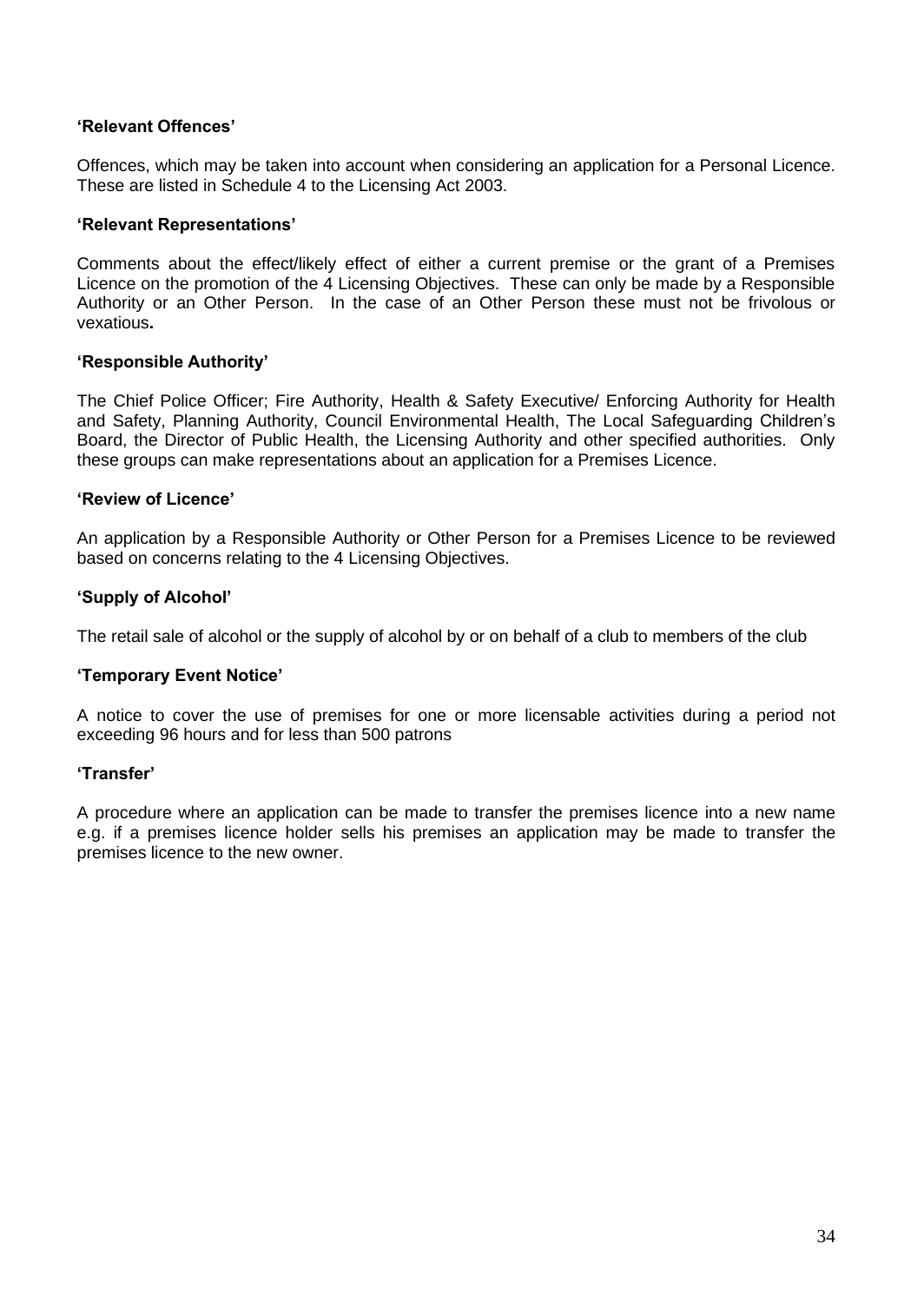## **APPENDIX C**

#### **Scheme of Delegation for Licensing Act Functions**

| Matter to be dealt with                                                                                                    | <b>Full Licensing</b><br><b>Committee</b> | Licensing<br>Sub-committee             | <b>Officers</b>                                            |
|----------------------------------------------------------------------------------------------------------------------------|-------------------------------------------|----------------------------------------|------------------------------------------------------------|
| Application for<br><b>Personal Licence</b>                                                                                 |                                           | If a Police objection                  | If no relevant<br>representation<br>made                   |
| Application for Personal Licence<br>with unspent convictions                                                               |                                           | If relevant<br>representation<br>made. | If no relevant<br>representation<br>made.                  |
| Application for Premises Licence /<br><b>Club Premises Certificate</b>                                                     |                                           | If a relevant<br>representation made   | If no relevant<br>representation<br>made                   |
| Application for Provisional<br><b>Statement</b>                                                                            |                                           | If a relevant<br>representation made   | If no relevant<br>representation<br>made                   |
| Application to vary Premises<br>Licence / Club Premises Certificate                                                        |                                           | If a relevant<br>representation made   | If no relevant<br>representation<br>made                   |
| Making a representation on behalf<br>of the Licensing authority                                                            |                                           |                                        | <b>Assistant Director</b><br>Regulatory<br><b>Services</b> |
| Application for minor variation                                                                                            |                                           |                                        | All cases                                                  |
| Application to vary Designated<br><b>Premises Supervisor</b>                                                               |                                           | If a Police objection                  | All other cases                                            |
| Request to be removed as<br><b>Designated Premises Supervisor</b>                                                          |                                           |                                        | All cases                                                  |
| Application for Transfer of<br><b>Premises Licence</b>                                                                     |                                           | If a Police objection                  | All other cases                                            |
| Application for Interim Authorities                                                                                        |                                           | If a Police objection                  | All other cases                                            |
| <b>Application to review Premises</b><br>Licence / Club Premises Certificate                                               |                                           | All cases                              |                                                            |
| Initiating a review on behalf of the<br><b>Licensing Authority</b>                                                         |                                           |                                        | <b>Assistant Director</b><br>Regulatory<br><b>Services</b> |
| Decision on whether a complaint is<br>irrelevant frivolous vexatious etc                                                   |                                           | If referred by an<br>Officer           | All other cases                                            |
| Decision to object when local<br>authority is a consultee and not the<br>relevant authority considering the<br>application |                                           | All cases                              |                                                            |
| Determination of a<br>Police/Environmental Health<br>objection to a Temporary Event<br><b>Notice</b>                       |                                           | All cases                              |                                                            |
| Receiving reports on Licences<br>granted                                                                                   | All cases                                 |                                        |                                                            |
| Institution of criminal proceedings                                                                                        |                                           |                                        | <b>Licensing Manager</b>                                   |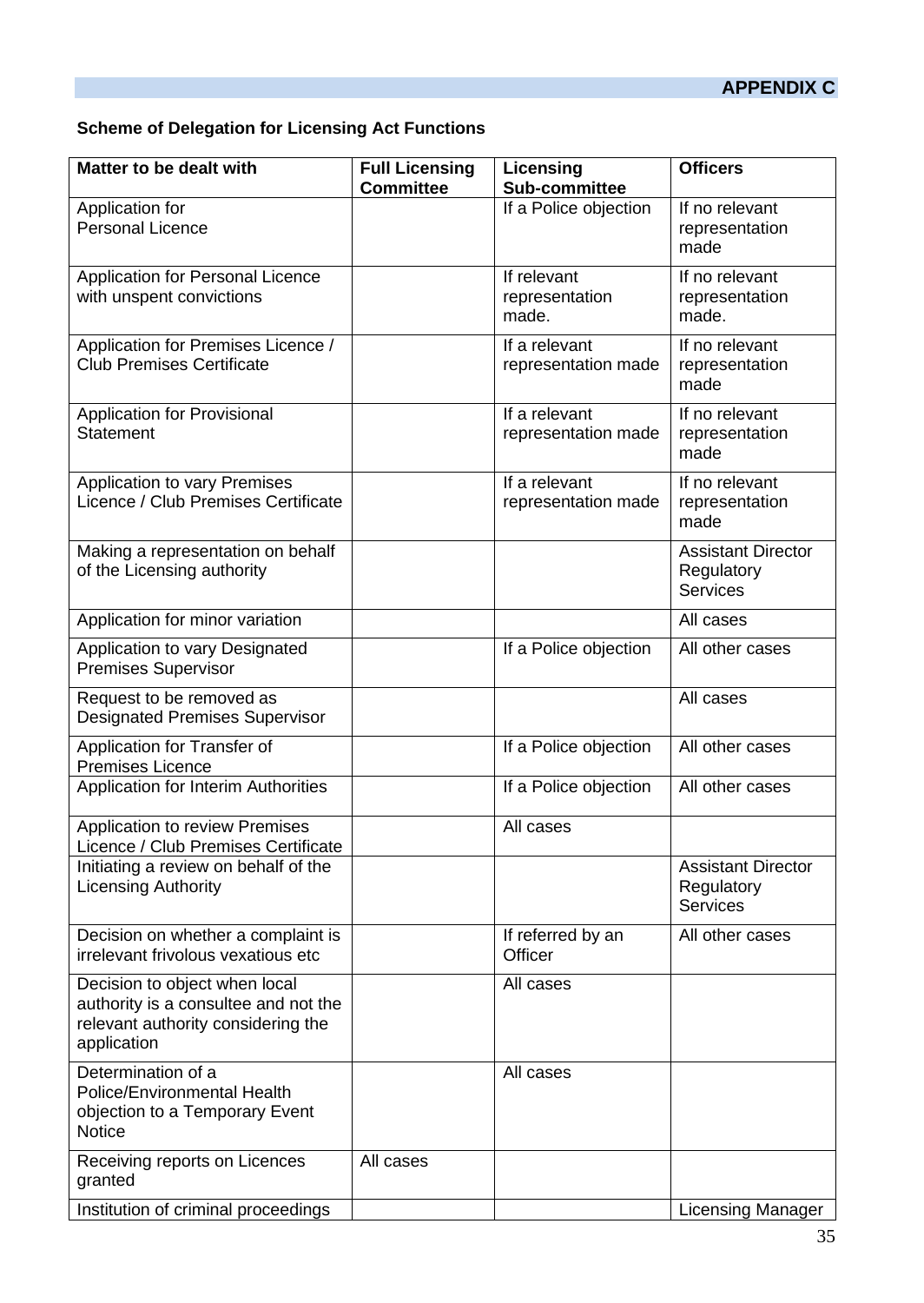## **PUBLIC HEALTH - ALCOHOL HARM REDUCTION INFORMATION**

 Alcohol harm reduction remains a high priority in Darlington, there have been two previous local Alcohol Harm Reduction Strategies. 'Safer Drinking: Safer Darlington' ran from 2008-2011, and was based on the National 'Safe, Sensible, Social' strategy. In 2012 Darlington launched 'Safer Drinking: Safer Darlington, The Next Steps', which ran to 2015.

 There is tension between the role that alcohol plays for many as an enjoyable and sociable part of able to keep their alcohol consumption within the recommended limits, so their risk of alcohol-related health problems is low. However, for some, the amount of alcohol they drink could put them at risk of damaging their health. their lives and the contribution it makes to early deaths and preventable ill health. Many people are

The Department of Health Recommends that:

- Adult men should not regularly drink more than three to four units of alcohol per day
- Adult women should not regularly drink more than two to three units of alcohol per day
- Men and women should avoid alcohol for 48 hours after a heavy drinking session
- • Pregnant women and those trying to conceive are advised not to drink alcohol, or, if they choose to do so, not drink more than one to two units of alcohol twice a week.

 The table below is based upon synthetic estimates and compares the proportion and type of drinkers in Darlington to the North east and England proportions. The estimates suggest that the majority of Darlington residents are drinking alcohol at levels that are unlikely to cause harm.

|                          | <b>Darlington</b> | <b>North East</b> | England |
|--------------------------|-------------------|-------------------|---------|
| <b>Abstainers</b>        | 14.40%            | 14.58%            | 16.53%  |
| Lower-risk drinking      | 73.64%            | 73.72%            | 73.25%  |
| Increasing-risk drinking | 19.80%            | 19.60%            | 20.00%  |
| Higher-risk drinking     | 6.56%             | 6.68%             | 6.75%   |

 Table detailing LAPE mid 2009 synthetic estimates of the percentage within the drinking population aged 16+ (apart from abstainers the other categories do not include abstainers as part of the drinking population when calculating percentages)<sup>1</sup>

 The annual Perception Survey reported that 59% of young people (18-34yrs) in Darlington admit to pre-loading (drinking in their or a friend's home before going out) with 12% stating they do this "frequently". The survey also found that on average Darlington residents felt that 17 years was the age at which young people should be allowed to drink in the house with their friends.

#### **THE IMPACT OF INCREASING AND HIGHER RISK DRINKING:**

 There are short and long term health risks associated with the consumption of alcohol higher than the recommended limits these include:

#### **Short term:**

- **Alcohol poisoning, which may include vomiting, seizures (fits) and unconsciousness;**
- **Injuries requiring hospital treatment, such as a head injury;**
- **Unprotected sex that could potentially lead to unplanned pregnancy or sexually transmitted infections (STIs);**
- **Increased risk of being a victim of crime**

<sup>&</sup>lt;sup>1</sup> Local Alcohol Profiles for England; Local Authority alcohol indicators for crime and consumption (updated 03/09/2014)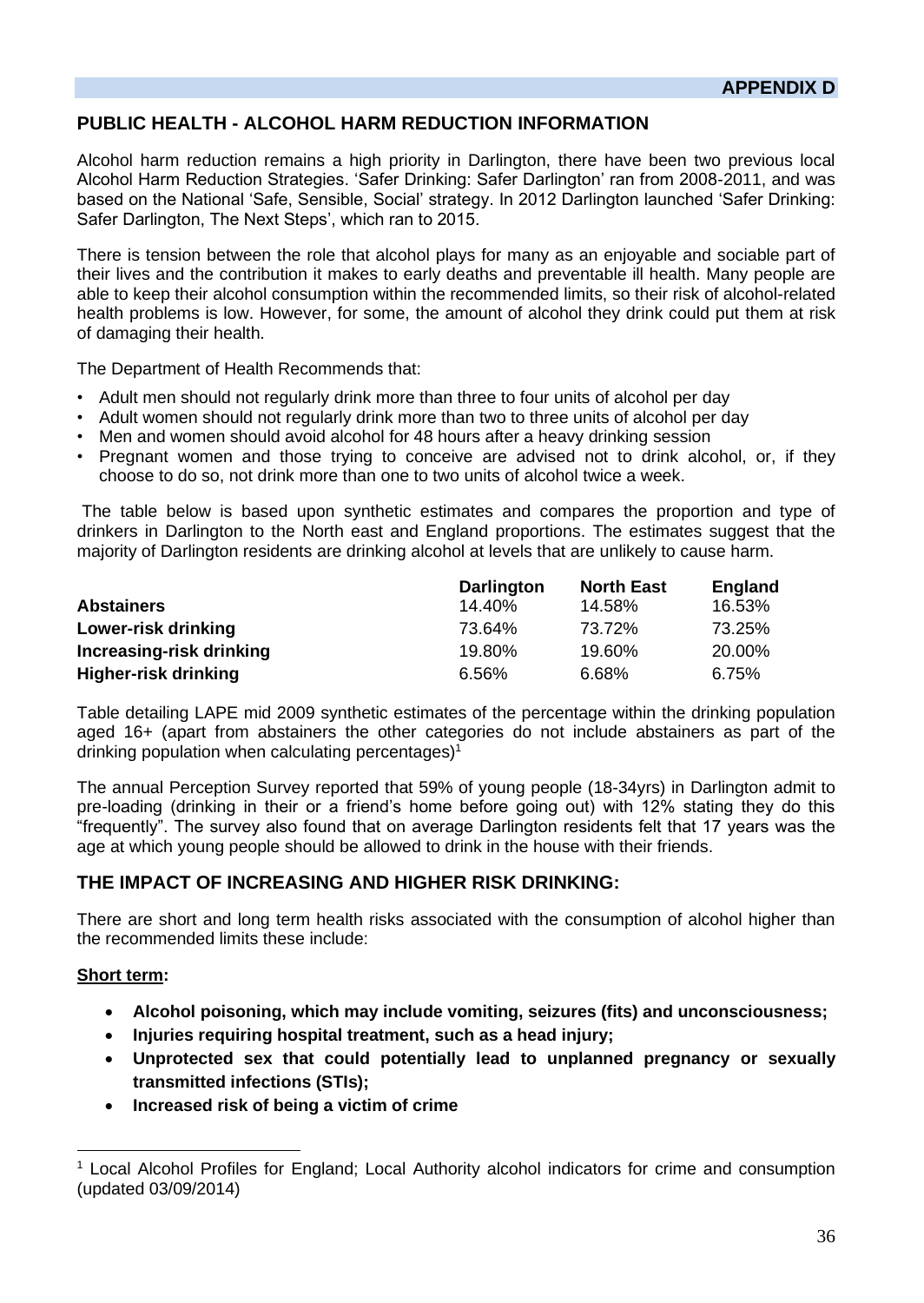#### **Long-term there is an increased risk of developing:**

- **Heart disease;**
- **Stroke;**
- **Liver disease;**
- **Liver cancer and bowel cancer;**
- **Mental health problems.**

Recent data for Darlington highlights the following:

 Under 18 admissions to hospital for alcohol specific conditions (crude rate per 100,000 population) shows a downward trend since 2006, however the rate in Darlington remains significantly higher than the England average with Darlington ranking 11<sup>th</sup> out of all Local Authorities in England.

 There are also social and economic costs associated with increasing and higher rate drinking. With an increased incidence of violent behaviour and crime being associated with higher levels of alcohol use.

 Balance North East estimates that in Darlington the costs to the NHS associated with alcohol consumption are £8.97 million. Workplaces are highlighted as shouldering the largest burden of costs and in Darlington these costs are estimated at £14.57 million. The overall cost to Darlington 2013/14 is estimated at £41.09 million (excluding crime related healthcare costs.) This equates to £390 per head of population which is higher than the cost per head in the North East( £349) and England (£338) .

## **Alcohol licensing in Darlington**:

 As of July 2015 there were 321 licensed premises selling alcohol in Darlington. The majority of these are situated in the town centre (Park East and Northgate wards). The number of licensed premises has increased from 308 in 2013, 315 in 2014, to 321 in 2015 (up to July 2015). No alcohol licensing applications were rejected in 2014. The increase in premises is mainly licensed restaurants i.e the new cinema complex development and a couple of petrol stations.

#### **Darlington substance use strategy & services:**

 Since the reorganisation of health and social care and the transfer of public health responsibilities to Local Authorities National policy around substance use has adopted a different direction, with the publication of the new recovery-based strategy, 'Reducing Demand, Restricting Supply, Building Recovery', which included dependant drinkers for the first time.

 Locally, recovery treatment services for adults were integrated in 2012, reflecting changes to both the strategic, and funding, arrangements. In 2015, a further integration took place with the launch of an all age, all substance, Recovery and Wellbeing Service. Local partnership working has also incorporated Smoking Cessation and Tobacco Control and work is now underway to develop a single, Substance Use Strategy for 2015-2020.

 The strategy will include the identification of, and consultation on, key local prevention, control and recovery treatment priorities for alcohol, based on comprehensive local needs assessment. The strategy's aims and objectives will inform a dynamic Strategic Delivery Plan that will set out how local activity will be co-ordinated to achieve them. The plan will be monitored by the Substance Use Planning Group, made up of key stakeholders, and will be overseen by the Drug, Alcohol and Tobacco (DAAT) Board.

 Alcohol activity will be carried out under the umbrella of the Local Declaration On Alcohol, which has been signed up to by all local strategic partnerships including the Darlington Partnership and the local Health & Wellbeing Board.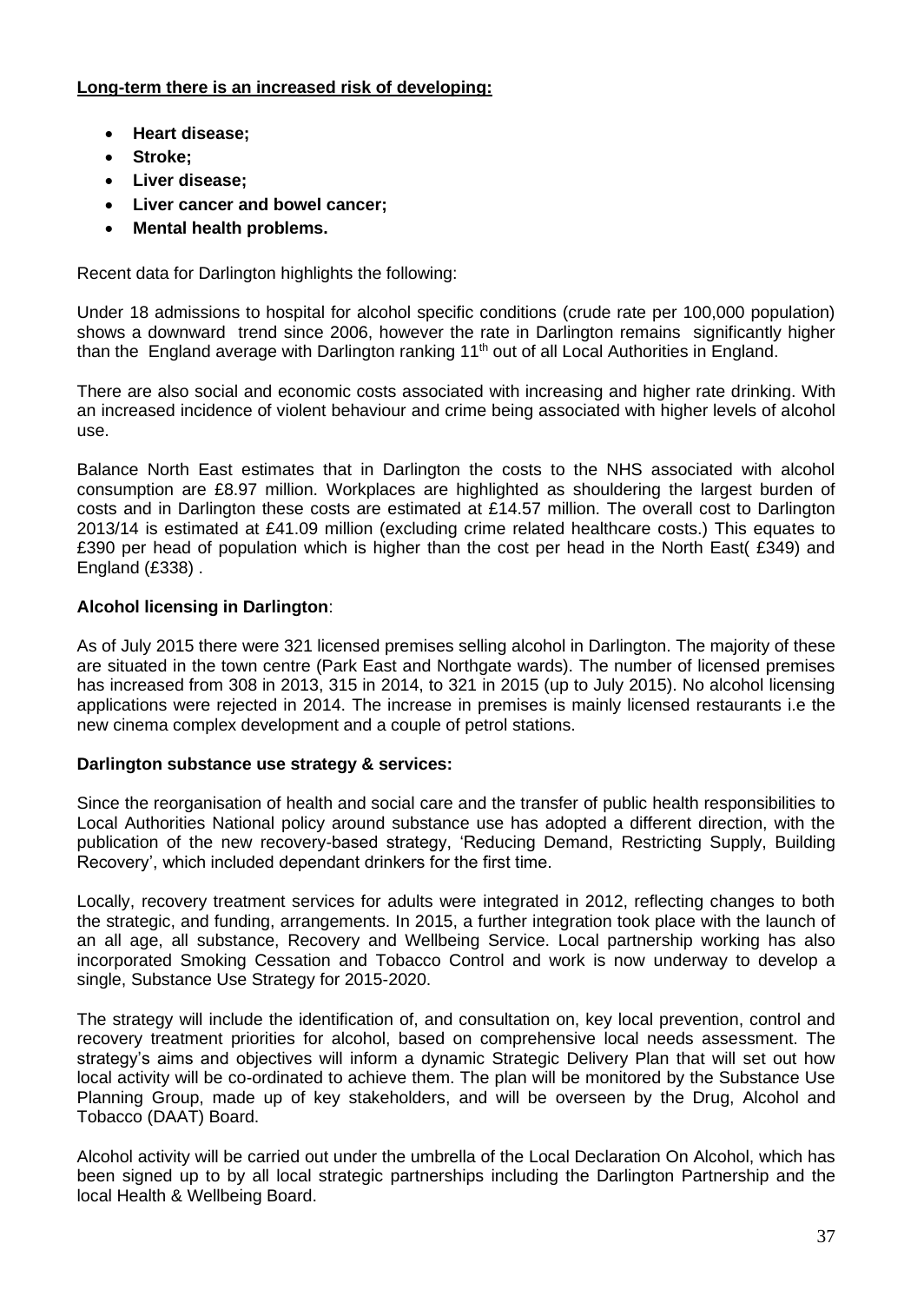#### **How can harm be minimised?**

Guidance published by the National Institute for Health & Social Care (NICE)<sup>2</sup> highlights evidence which shows that making it less easy to buy alcohol, by reducing the number of outlets selling it in a given area and the days and hours when it can be sold, is another effective way of reducing alcohol- related harm. This can be done through cumulative impact policies where appropriate. The guidance also makes recommendations to Local Authorities and other partners to reduce harmful drinking. The actions and commitments set out below reflect these recommendations.

 Darlington Borough Council is committed to the North East Local Declaration on alcohol which is a regional statement of intent to tackle alcohol harm and highlight the issue nationally. While this commitment includes supporting the opportunity for local authorities to, 'control the number, density and availability of alcohol according to local requirements' there is not currently an intention to introduce a cumulative impact policy within the borough of Darlington, although this may change if there is evidence to support the need for such a policy. In line with this data and statistics will be provided to relevant licensing boards for them to make informed decisions

 Commitment to work with licensed premises and support them to address health issues related to alcohol is embedded in the declaration. Effective management of licensed premises is integral to the alcohol harm reduction agenda and recognition is given that many establishments are keen to support this agenda. Examples of best practice which can be adopted by premises are outlined below:

- • Identify the types of drinks promotions on offer & ensure they do not contravene the mandatory condition requiring that irresponsible drinks promotions are not offered – these may include offers such as cheap shots, 'Happy Hours', Buy One Get One Free or buy 2 glasses of wine get whole bottle.
- Ensure that non-alcoholic drinks are kept much cheaper than alcoholic drinks.
- • Actively promote designated driver schemes, particularly at celebration times such as Christmas, New year etc where a driver is offered discounted or free non-alcoholic drinks.
- • Consider starting the sale of alcohol later in the day rather than aligning it purely with opening hours.
- • Ensure that alcohol is not prominently advertised on or around the premises including alcopops which are often attractive to under-age drinkers.
- • In retail premises consider where alcohol is displayed where possible (e.g. local shops and garages) consider storing it behind the purchase tills
- Consider limiting sales of single bottles or cans of beer/lager/cider
- Consider limiting sales of high ABV beers/lagers and cider (e.g. above 5.5%).

<sup>2</sup> National Institute for Health & Care Excellence (2010: Alcohol Use Disorders : Preventing Harmful Drinking.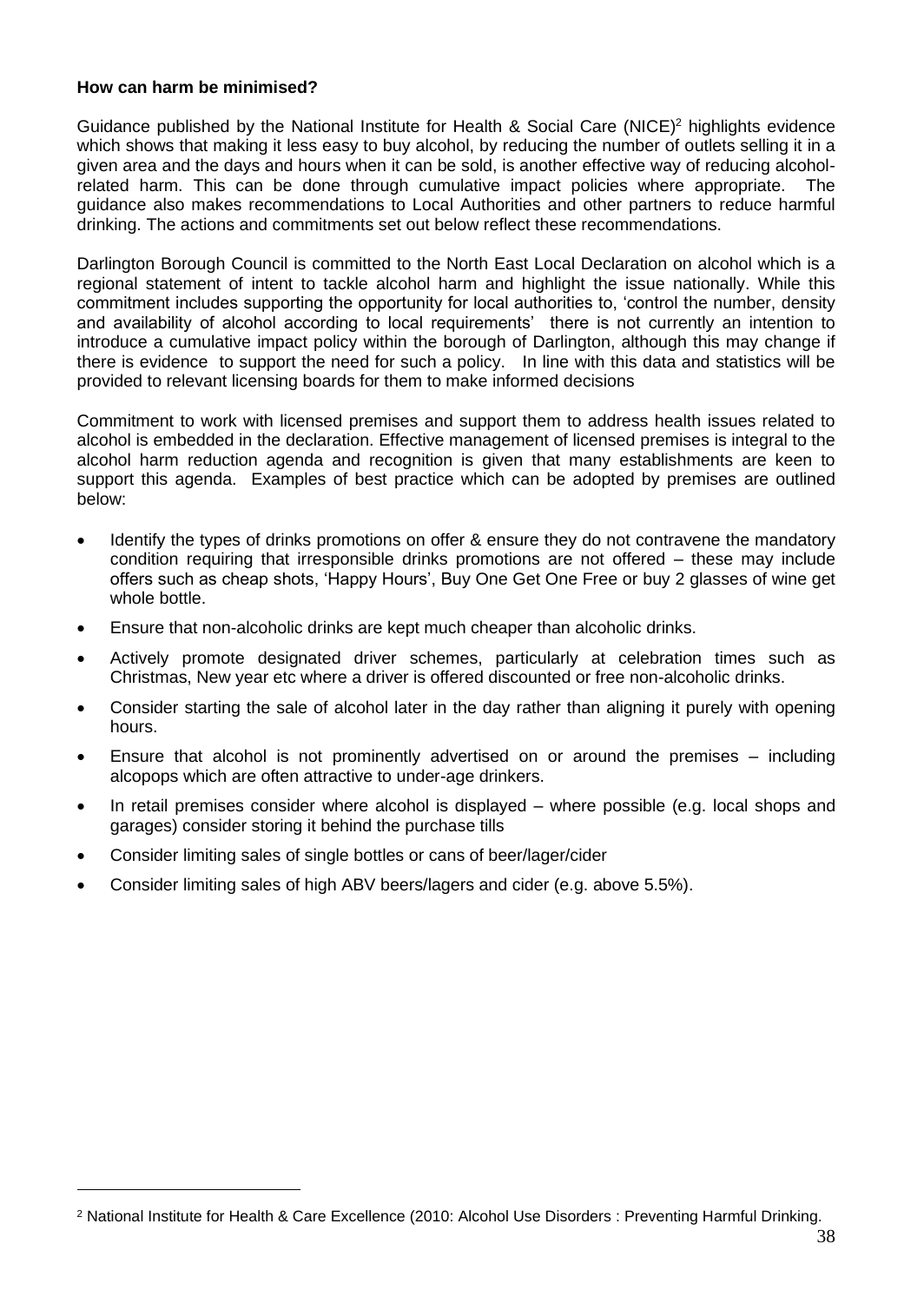#### **LIST OF RESPONSIBLE AUTHORITIES**

 The following are the "Responsible Authorities" in relation to licensing applications made to Darlington Council under the new legislation. Copies of application forms **must** be sent to each Responsible Authority at the same time as the application is made.

**Chief Officer of Police** St Cuthbert's Way Darlington. Chief Officer of Police<br>
Police HQ<br>
Fire Safety Officer<br>
Fire Brigade HQ Darlington. DURHAM. DL15LB DH1 1TW

- DARLINGTON. TOWN HALL Town Hall **The Council Council** Council Darlington Borough Council **3. HEALTH & SAFETY 4. PLANNING**  Environmental Health Manager Planning Services Manager DL1 5QT DARLINGTON. DL1 5QT
- **5. ENVIRONMENTAL HEALTH** Environmental Health Manager Central House Darlington Borough Council Council Gladstone Street

DARLINGTON DL1 5QT

- Darlington Borough Council **7. TRADING STANDARDS 8. HEALTH**  Trading Standards Manager D Block, Town Hall Town Hall Town Hall DARLING
- Darlington Borough Council DARLINGTON.<br>DL1 5QT **9. THE LICENSING AUTHORITY**  D Block, Town Hall

#### **1. POLICE 2. FIRE AUTHORITY**

St Cuthbert's Way **Belmont Business Park** DURHAM. Fire Brigade HQ

DARLINGTON.

## **6. SAFEGUARDING PARTNERSHIP**

 **(POLLUTION)** Assistant Director of Social Services Town Hall **The Contract Contract Contract Contract Contract Contract Contract Contract Contract Contract Contract Contract Contract Contract Contract Contract Contract Contract Contract Contract Contract Contract Contract** 

**Director of Public Health** Darlington Borough Council **Darlington Borough Council** DARLINGTON. DARLINGTON. DARLINGTON. DL1 5QT DL1 5QT